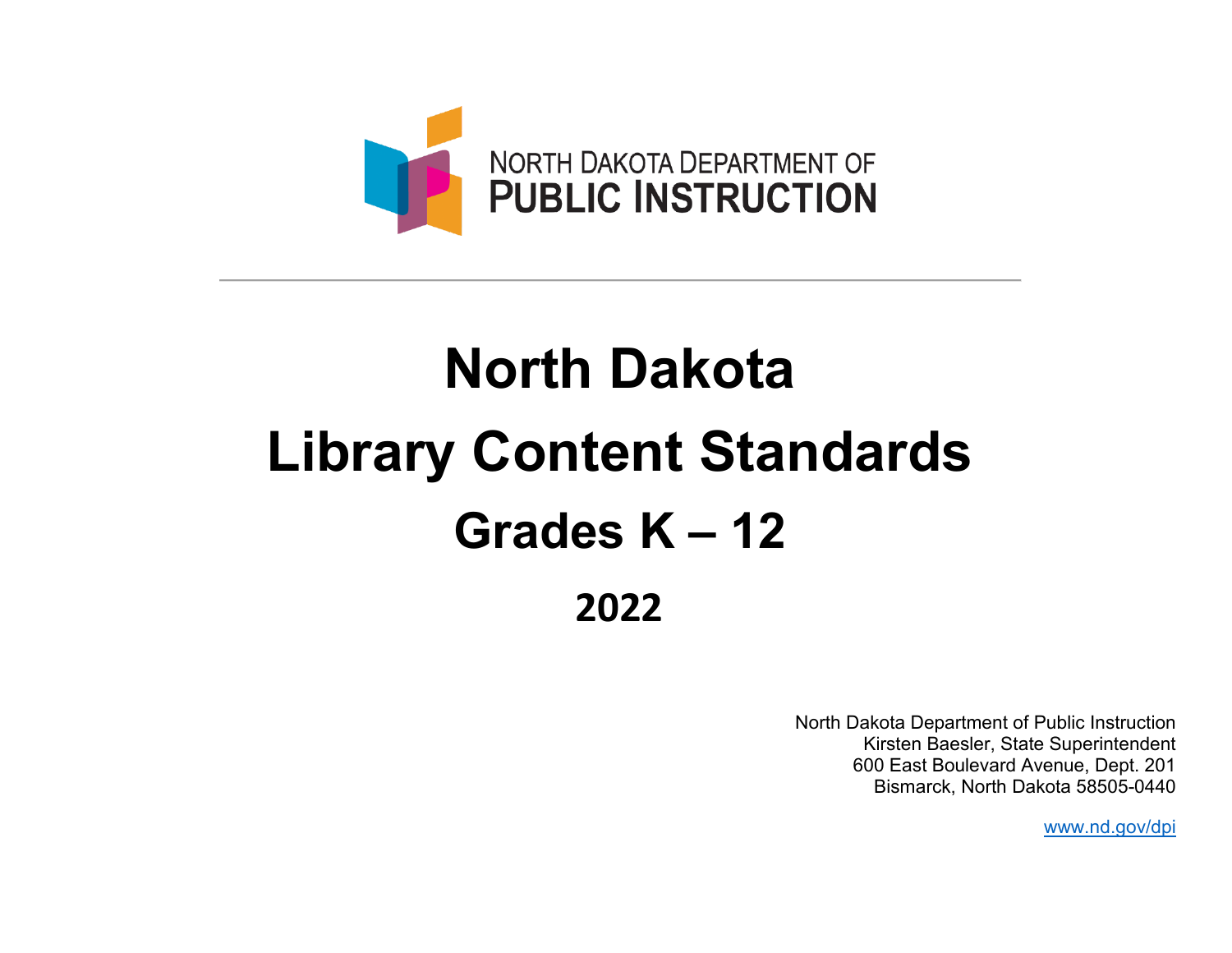## **Document Revision Log**

| <b>Date Revised</b> | <b>Description of Revision</b> | Page |
|---------------------|--------------------------------|------|
|                     |                                |      |
|                     |                                |      |
|                     |                                |      |
|                     |                                |      |
|                     |                                |      |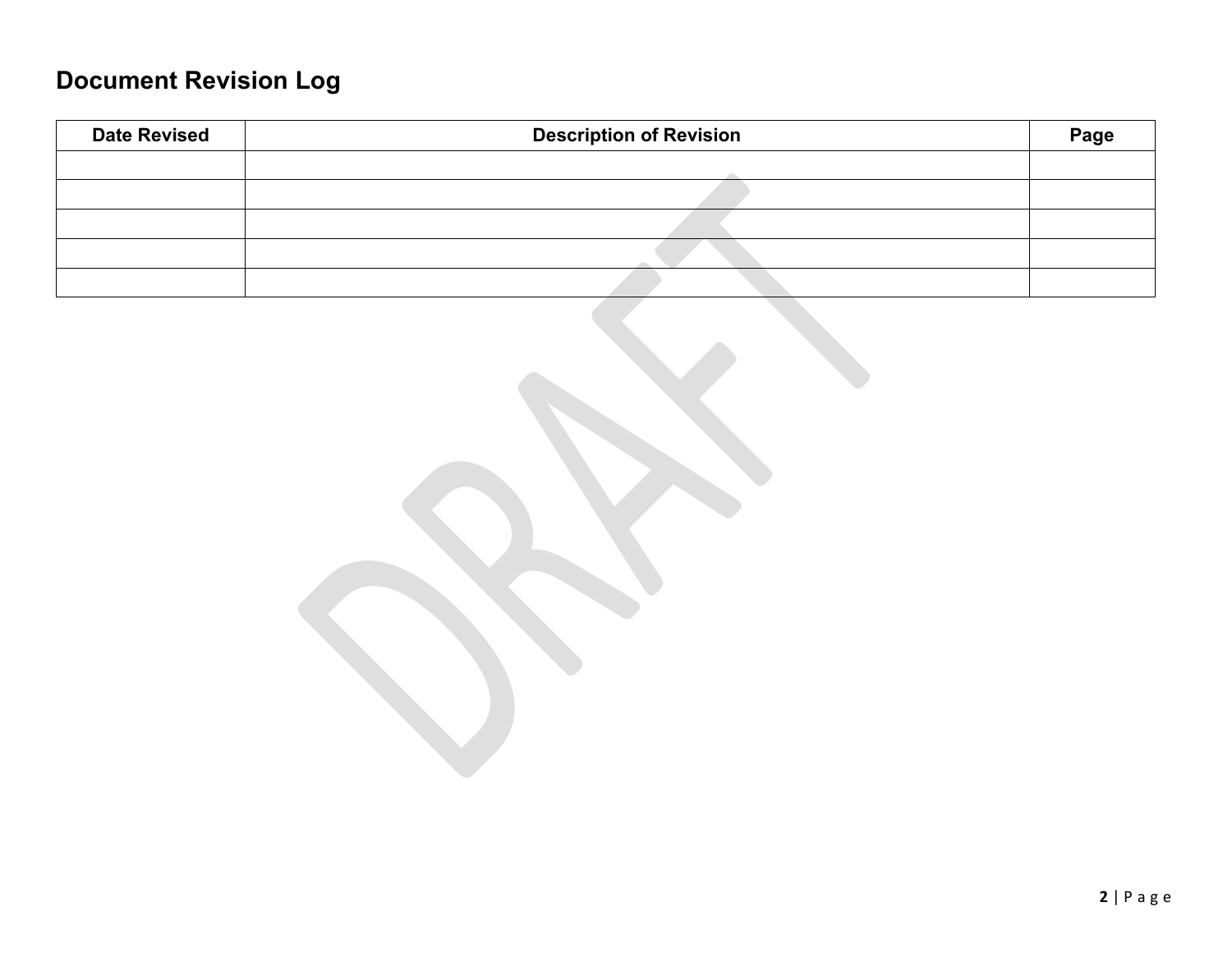## Contents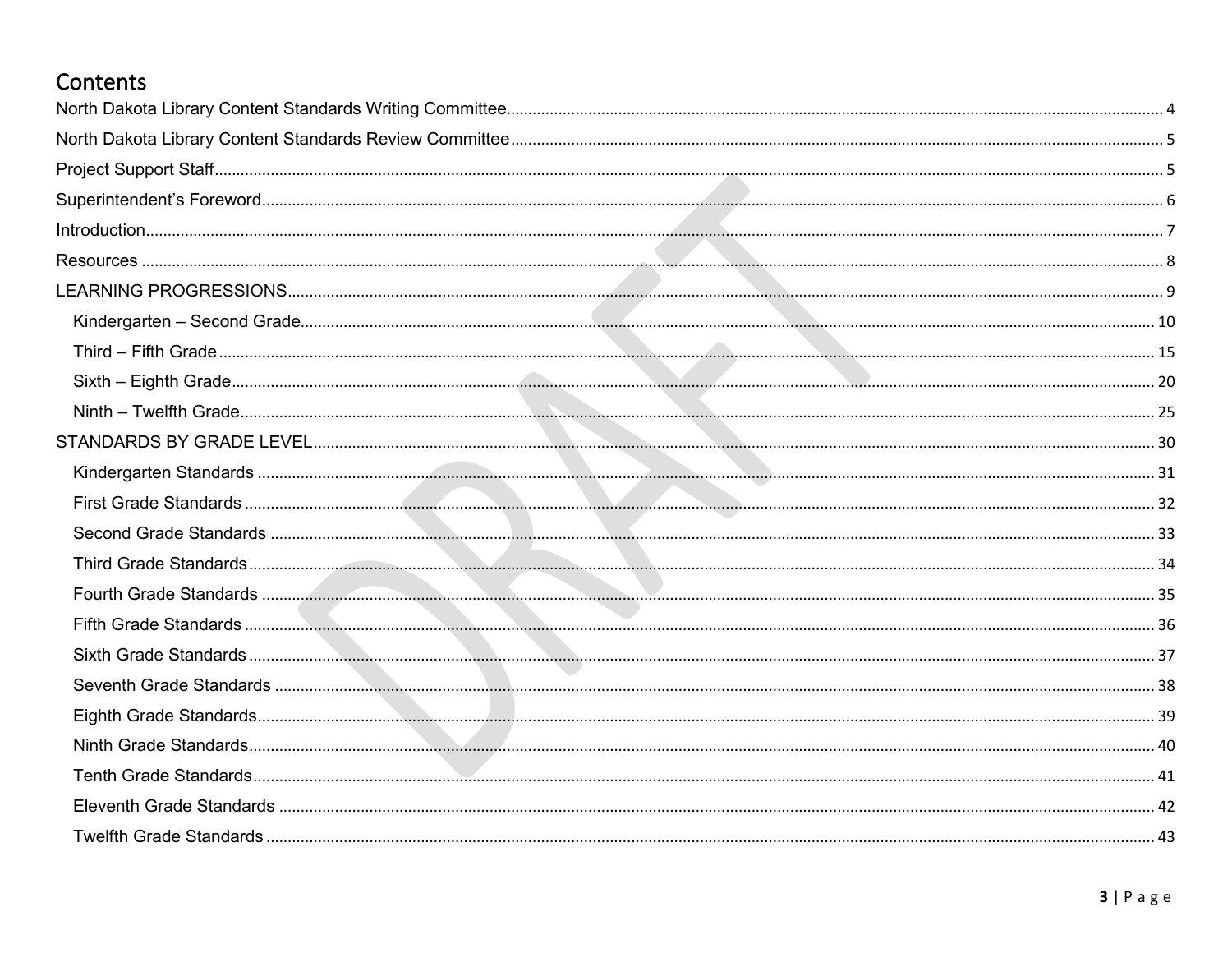## <span id="page-3-0"></span>**North Dakota Library Content Standards Writing Committee**

Lesley Allan Williston Basin Public Schools

Brenda Cain Fargo Public Schools

Sarah Francetich Bismarck Public Schools

Misti Frink Bismarck Public Schools

Jessica Fritz Rugby Public Schools

Tina Grenier Wahpeton Public Schools

Jennifer Hess Fargo Public Schools

Beth Kennedy Cavalier Public Schools

Kelly Kornkven Mayville State University

Brandi Mehlhoff Williston Basin Public Schools

Susan Moberg Dickinson Public Schools

Nicole Nelson West Fargo Public Schools James Nyland Jamestown Public Schools

Alysa Palmer Bottineau Public Schools

Marisa Riesinger Dickinson Public Schools

Dana Stansbery Central Cass Public School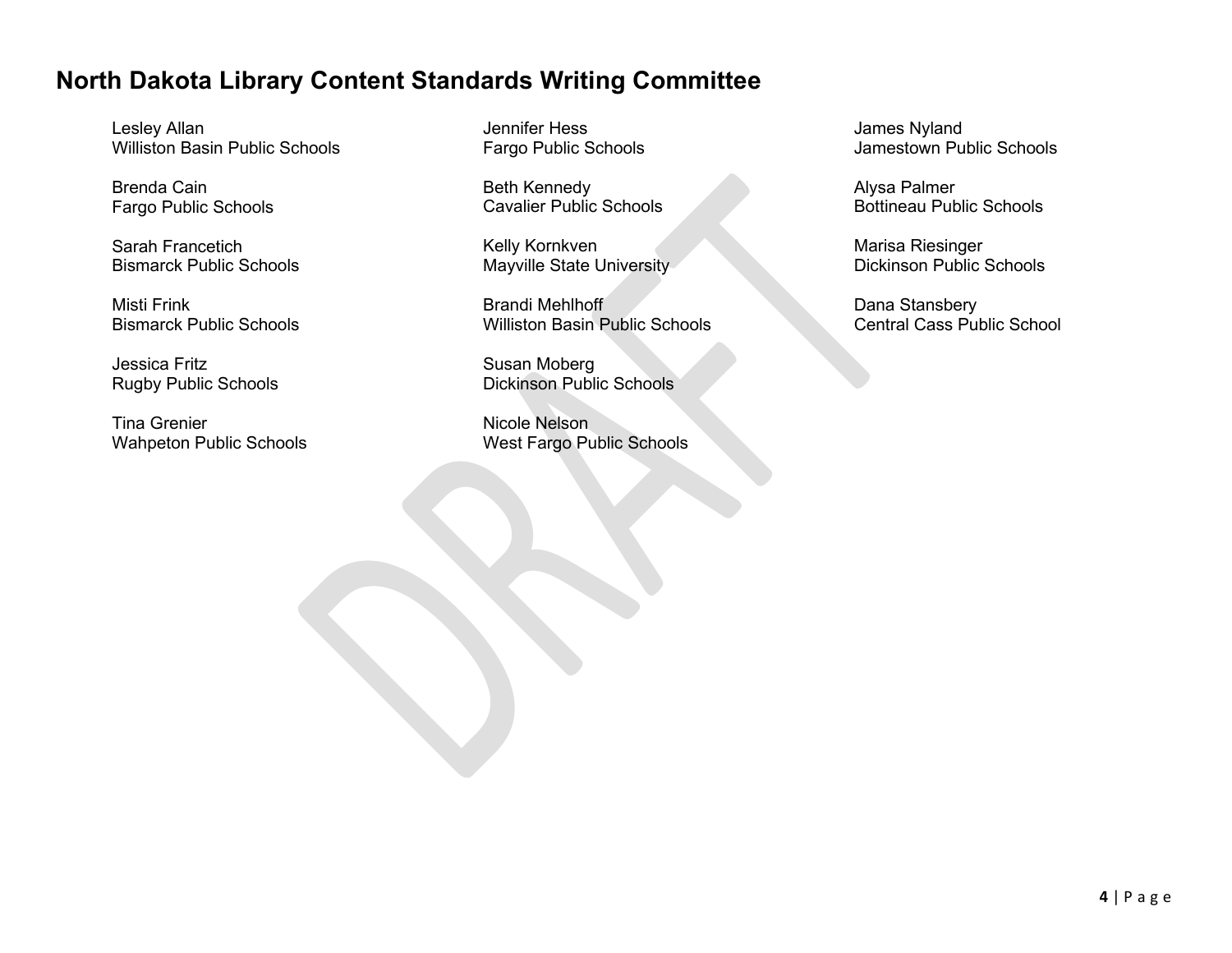## <span id="page-4-0"></span>**North Dakota Library Content Standards Review Committee**

## <span id="page-4-1"></span>**Project Support Staff**

Davonne Eldredge, Assistant Director Office of Academic Support ND Department of Public Instruction

Ann Ellefson, Director Office of Academic Support ND Department of Public Instruction Jane Gratz, Administrative Assistant Office of Academic Support ND Department of Public Instruction

Tammy Kruger, School Library Specialist Library Development Department ND State Library

Sharri Mosser, Literacy Specialist Library Development Department ND State Library

Carmen Redding, Division Director Library Services ND State Library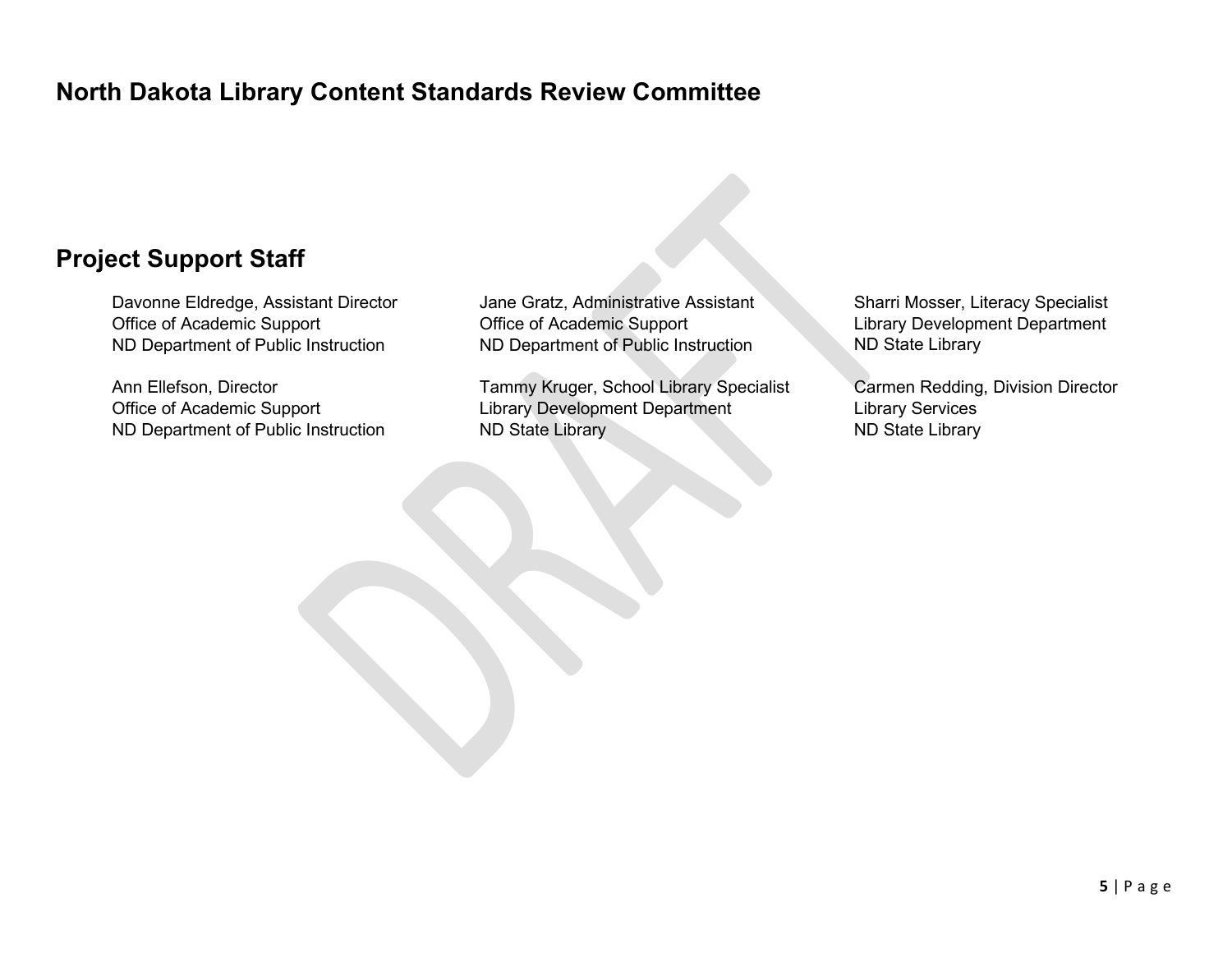## <span id="page-5-0"></span>**Superintendent's Foreword**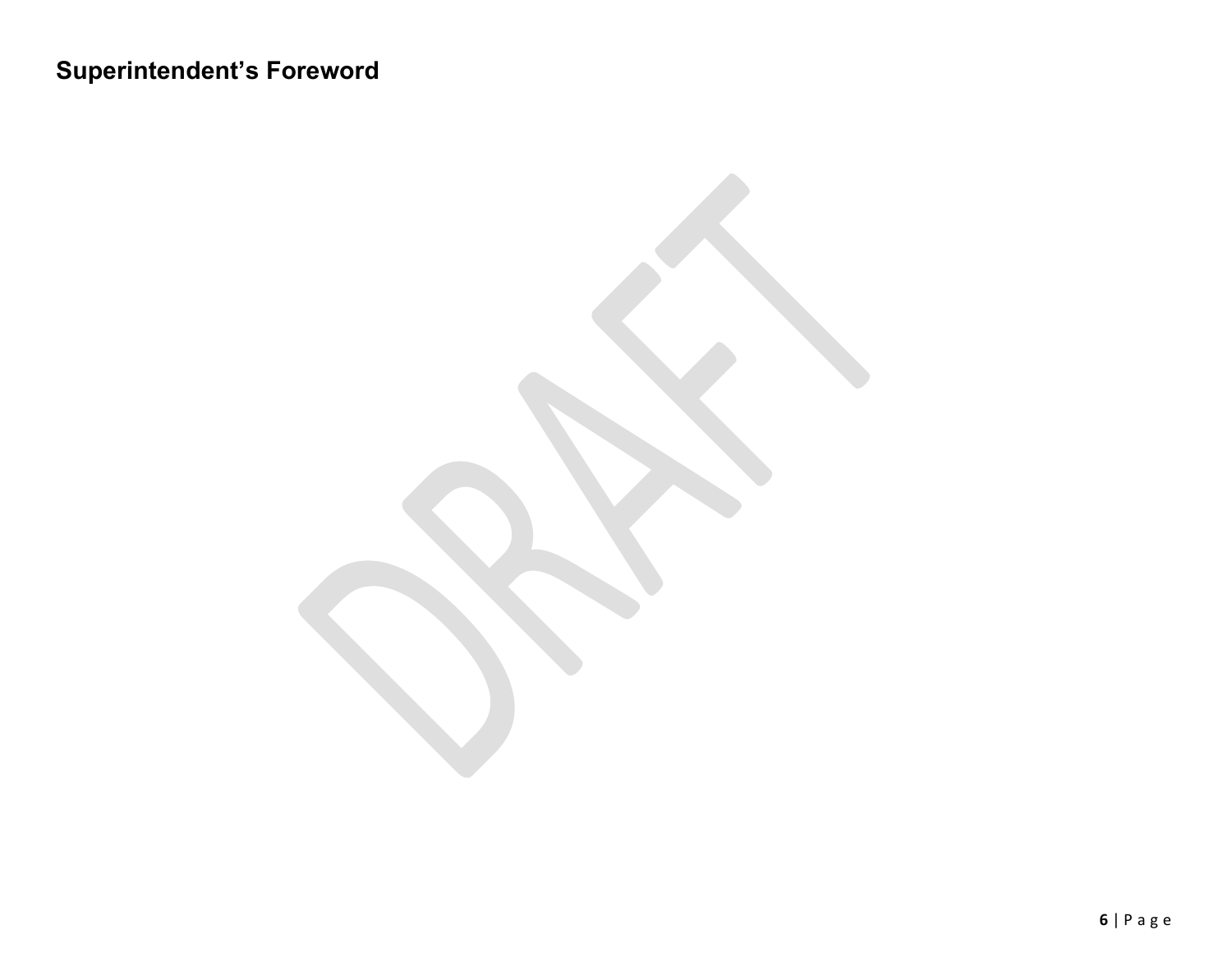<span id="page-6-0"></span>**Introduction**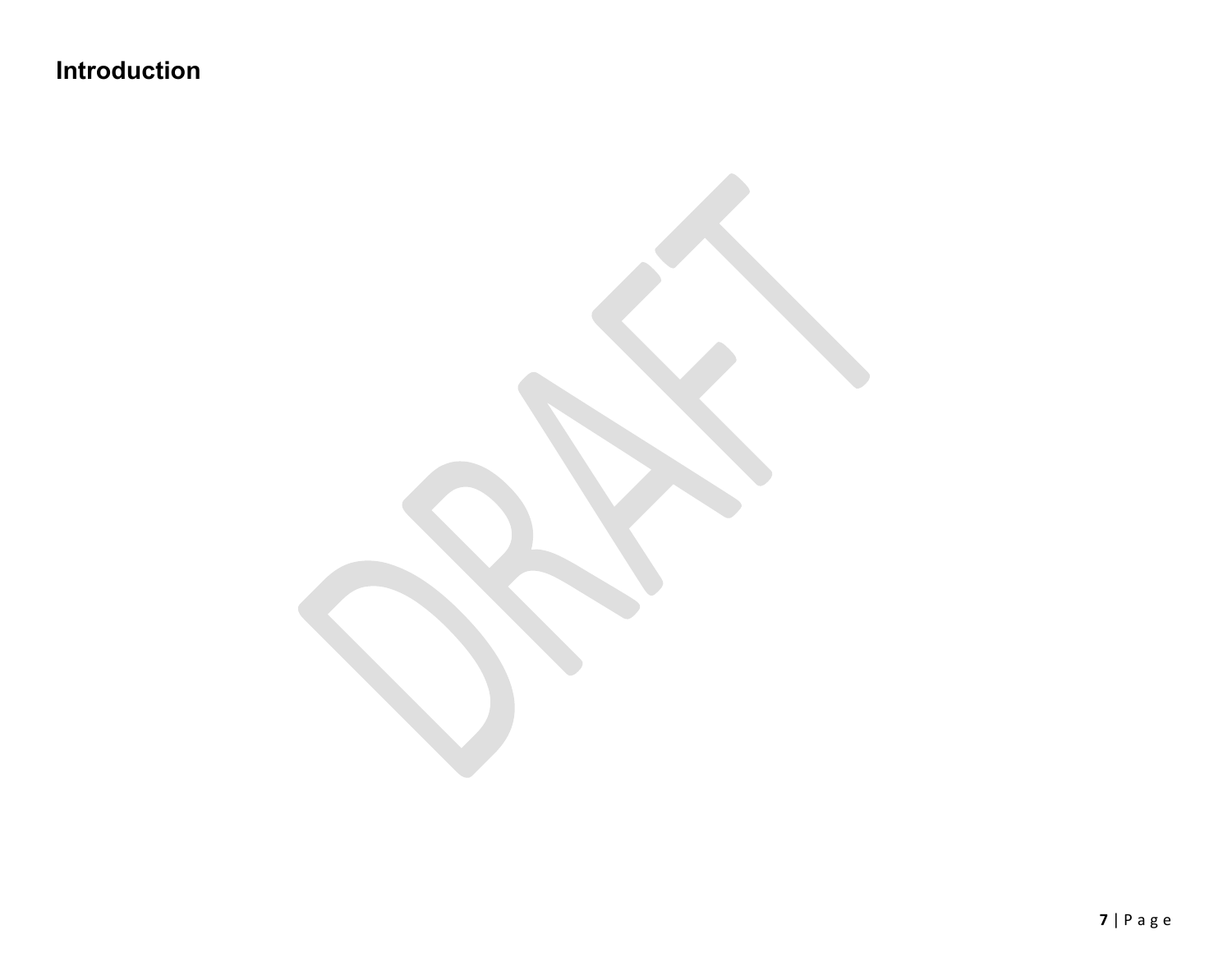<span id="page-7-0"></span>**Resources**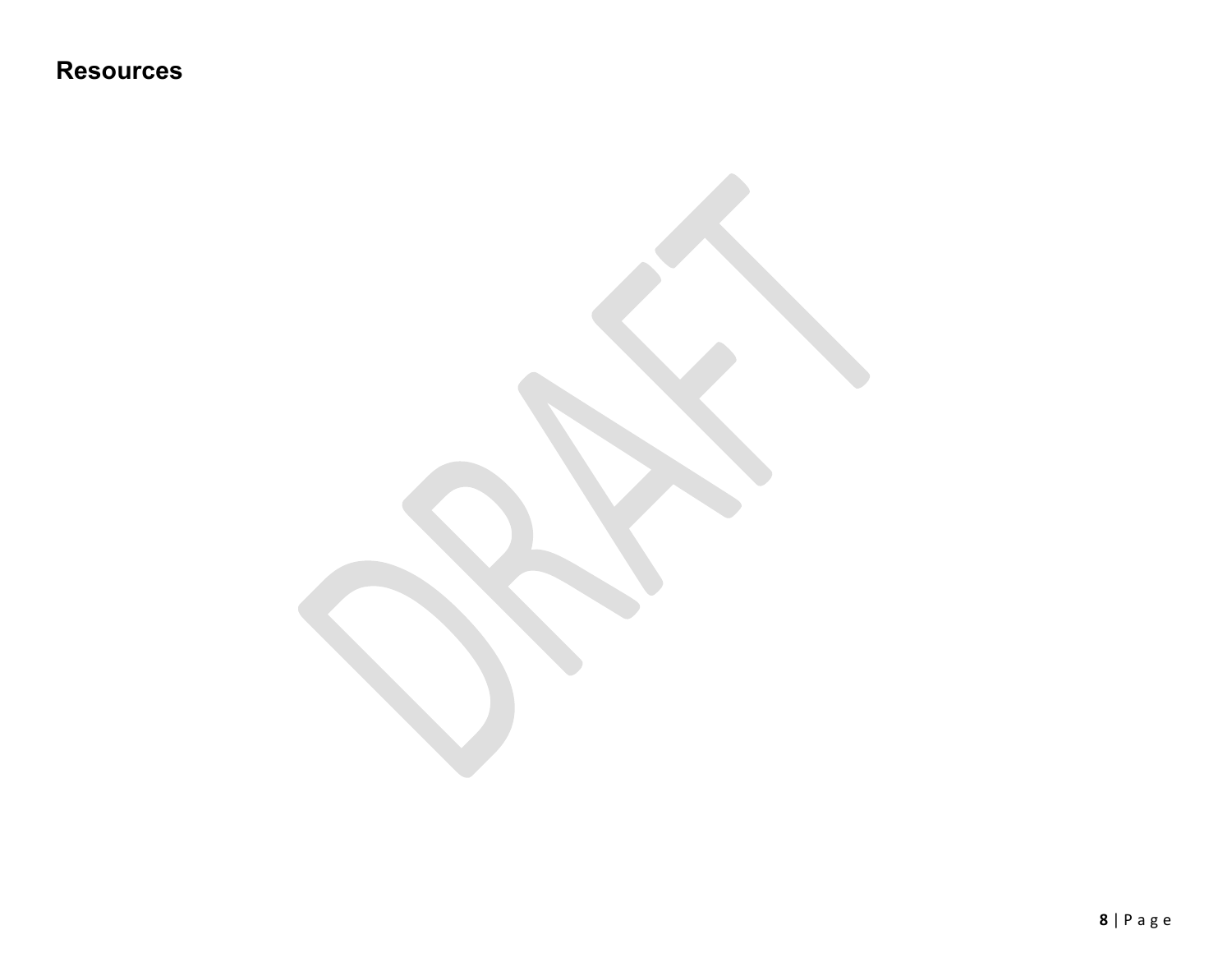## <span id="page-8-0"></span>**LEARNING PROGRESSIONS KINDERGARTEN – TWELFTH GRADE**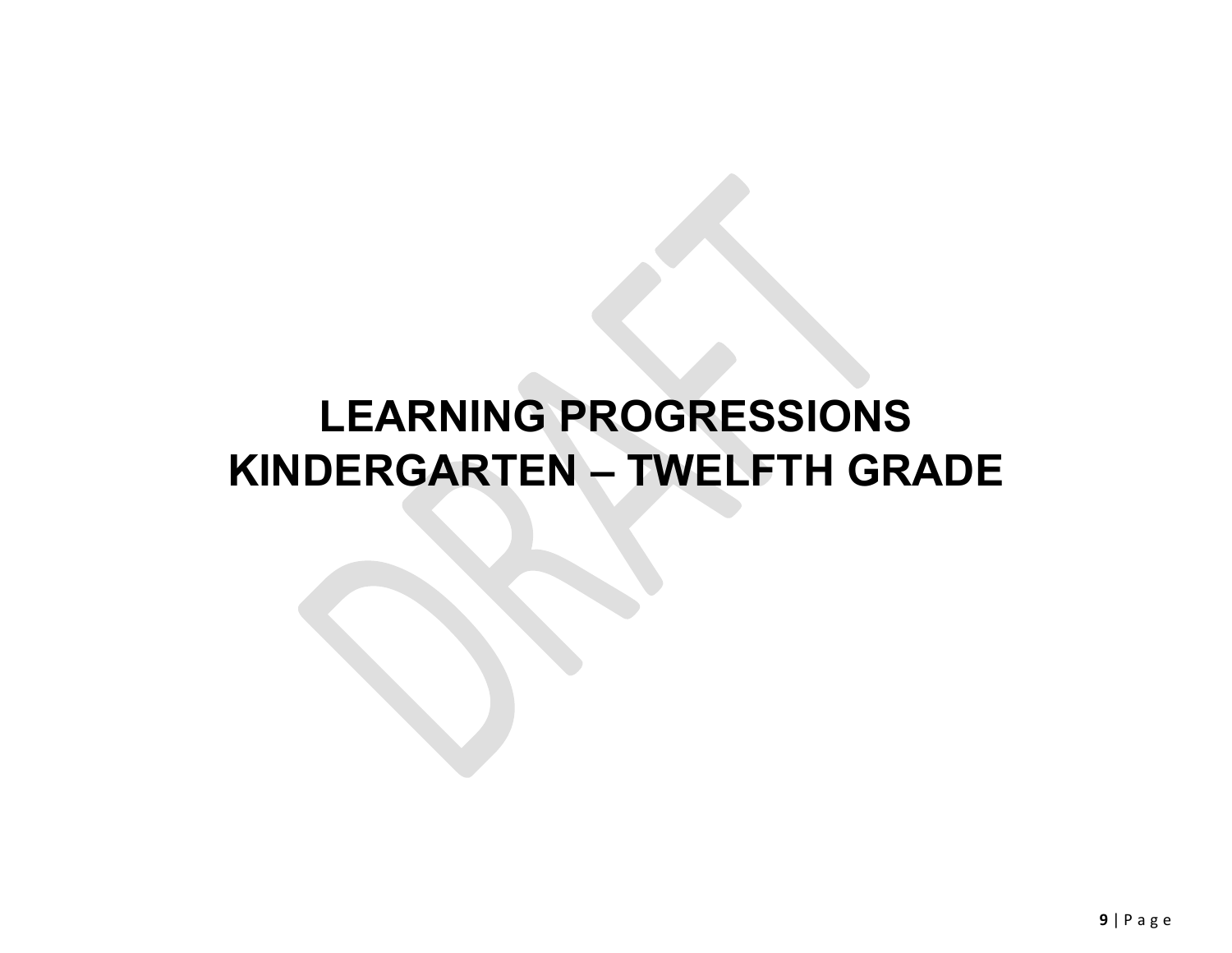### **Personal Literacy**

<span id="page-9-0"></span>Learners identify, select, read, and engage with materials based on curiosity, needs, and interests for personal growth.

#### **Identify (ID)**

Learners explore topics, authors, and genres in a variety of formats.

| Kindergarten                                | <b>First Grade</b>                                           | <b>Second Grade</b>                                 |
|---------------------------------------------|--------------------------------------------------------------|-----------------------------------------------------|
| <b>K.ID.1</b> Identify a topic of interest. | <b>1.ID.1</b> Identify favorite authors and/or illustrators. | <b>2.ID.1</b> Explore authors and topics in various |
|                                             |                                                              | formats.                                            |
|                                             |                                                              |                                                     |
|                                             |                                                              | 2.ID.2 With guidance, identify reading choices      |
|                                             |                                                              | based on personal interests and experiences.        |
|                                             |                                                              |                                                     |

#### **Select (S)**

Learners choose and locate materials using a variety of methods.

| K.S.1 Recognize library layout to select materials  <br>for information and enjoyment. | 1.S.1 With guidance, use library layout to select<br>materials for information and enjoyment. | 2.S.1 With guidance, use library layout to select<br>materials for information and enjoyment. |
|----------------------------------------------------------------------------------------|-----------------------------------------------------------------------------------------------|-----------------------------------------------------------------------------------------------|
|                                                                                        | <b>1.S.2</b> Standards begin at third grade.                                                  | <b>2.S.2</b> Standards begin at third grade.                                                  |
|                                                                                        | <b>1.S.3</b> With guidance, use strategies to select<br>appropriate reading materials.        | 2.S.3 With guidance, use strategies to select<br>appropriate reading materials.               |

#### **Read and Engage (RE)**

Learners make connections to materials through reading, viewing, or listening for learning and personal enjoyment.

| K.RE.1 With guidance, make connections                  | <b>1.RE.1</b> With guidance, make connections         | 2.RE.1 Read and make connections between      |
|---------------------------------------------------------|-------------------------------------------------------|-----------------------------------------------|
| between materials and personal experiences.             | between materials and personal experiences.           | materials and personal experiences.           |
| <b>K.RE.2</b> With guidance, read, view, or listen to a | 1.RE.2 Read, view, or listen to a variety of          | 2. RE.2 Read, view, or listen to a variety of |
| variety of informational and fictional texts.           | informational and fictional texts.                    | informational and fictional texts.            |
| K.RE.3 With guidance, recognize feelings about          | <b>1.RE.3</b> With guidance, recognize feelings about | 2.RE.3 Express feelings about characters and  |
| characters and events in a story.                       | characters and events in a story.                     | events in a story.                            |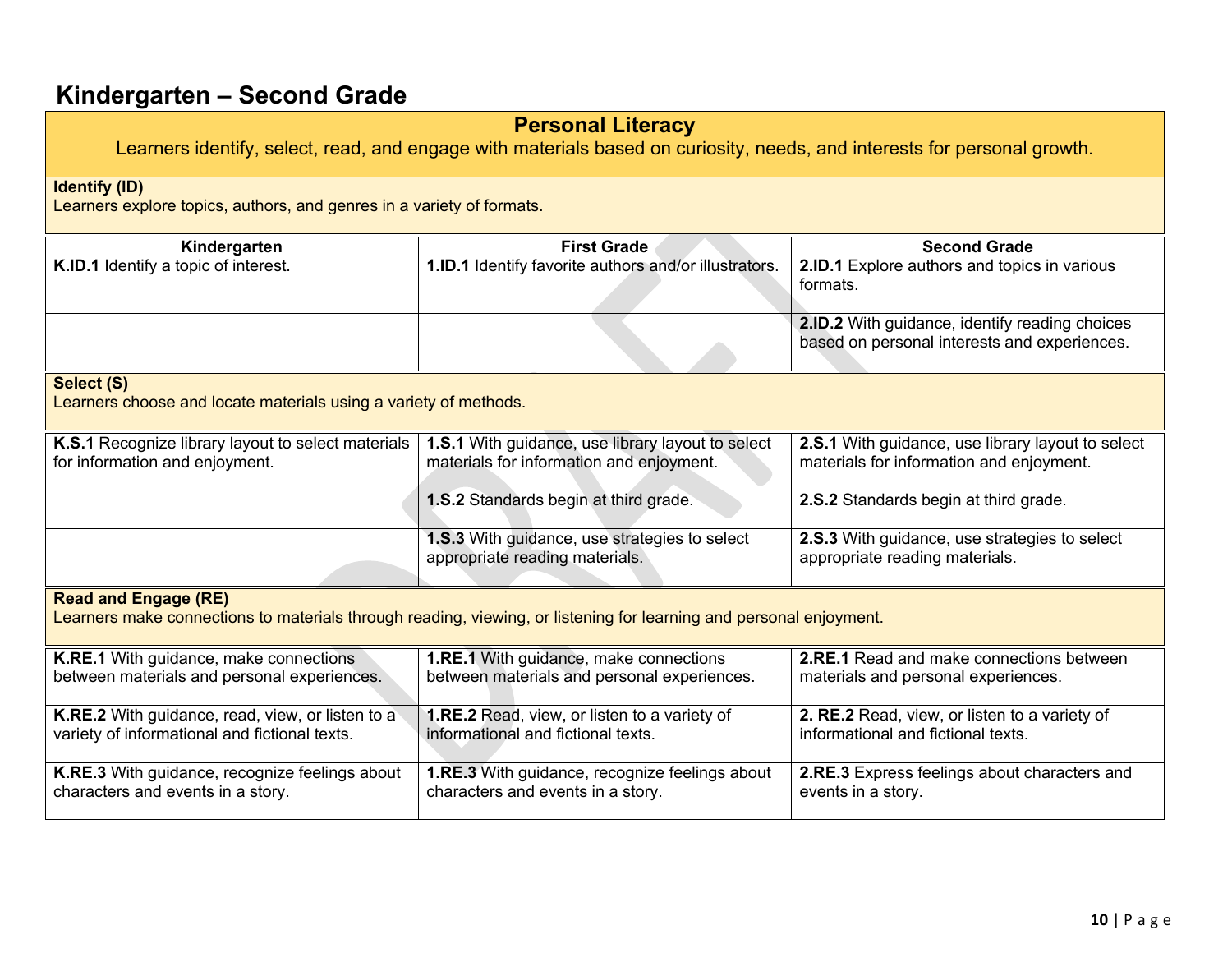#### **Informational Literacy**

Learners inquire about, access, evaluate, create, and share information effectively and ethically.

| Inquire (I)<br>Learners consider prior knowledge and learning interests to explore information.                                    |                                                                                      |                                                                                                                |
|------------------------------------------------------------------------------------------------------------------------------------|--------------------------------------------------------------------------------------|----------------------------------------------------------------------------------------------------------------|
| K.I.1 With guidance, state the problem or need<br>for information.)                                                                | 1.I.1 With guidance, state the problem or need<br>for information.                   | 2.I.1 With guidance, state the problem or need<br>for information and ask questions.                           |
| K.I.2 With guidance, choose a topic.                                                                                               | 1.I.2 With guidance, choose a topic.                                                 | 2.I.2 Choose a topic.                                                                                          |
| Access (A)<br>Learners use effective search strategies to locate information.                                                      |                                                                                      |                                                                                                                |
| K.A.1 With guidance, use a keyword search with<br>teacher-selected online resource. (CSCS K.A.1)                                   | 1.A.1 Use a keyword search with a teacher-<br>selected online resource. (CSCS 1.A.1) | 2.A.1 Use keyword search with a teacher-<br>selected online resource. (CSCS 1.A.1)                             |
| K.A.2 With guidance, identify the different<br>sections of the library (e.g., Fictions, Nonfiction,<br>Picture Books, Audiobooks). | 1.A.2 With guidance, locate materials in the<br>library.                             | 2.A.2 Locate materials in the library.                                                                         |
| K.A.3 Understand that resources can be in a<br>variety of formats (e.g., print, digital, graphics).                                | 1.A.3 Understand that resources can be in a<br>variety of formats.                   | 2.A.3 Understand that resources can be in a<br>variety of formats.                                             |
| Evaluate (E)<br>Learners examine information sources for relevancy, authority, accuracy, currency, and purpose.                    |                                                                                      |                                                                                                                |
| K.E.1 With guidance, distinguish between<br>nonfiction or fiction in information.                                                  | 1.E.1 With guidance, distinguish between<br>nonfiction and fiction in information.   | 2.E.1 With guidance, determine the purpose of<br>content: to inform, to influence actions, or to<br>entertain. |
| K.E.2 With guidance, identify fact and opinion.                                                                                    | <b>1.E.2</b> With guidance, identify fact and opinion.                               | 2.E.2 Distinguish between fact and opinion.                                                                    |
| K.E.3 Name various information sources. (CSCS<br>K.E.1)                                                                            | <b>1.E.3</b> With guidance, identify various information<br>sources.                 | 2.E.3 Identify various information sources.                                                                    |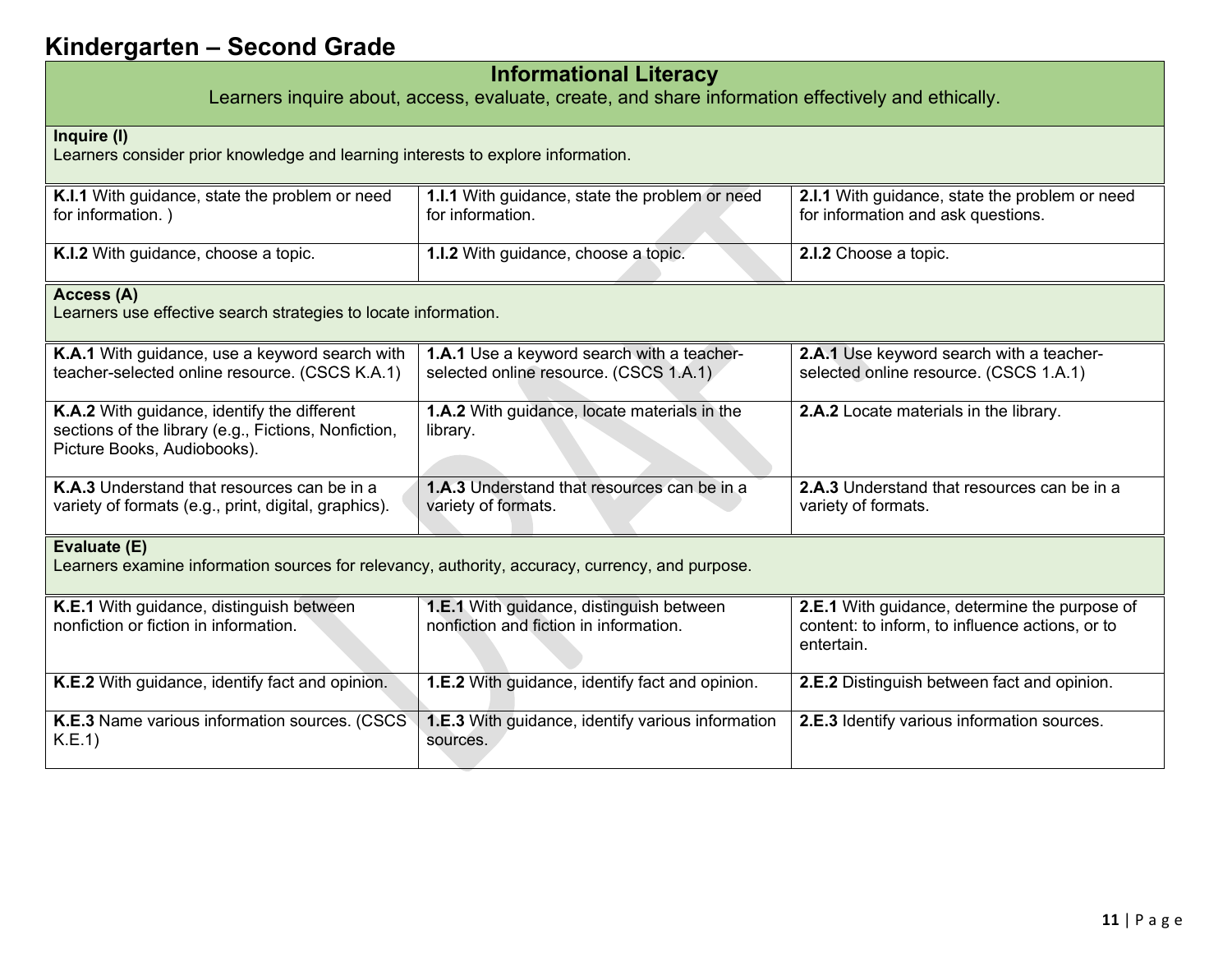#### **Intellectual Property (IP)**

Learners respect the rights and obligations of using and sharing intellectual property.

| <b>K.IP.1</b> Discuss that creative works have owners<br>(copyright). (CSCS K.IP.1)                                             | <b>1.IP.1</b> Understand creative works have owners.<br>(CSCS 1.IP.1)                               | <b>2.IP.1</b> Understand that students own their<br>creative works. (CSCS 1.IP.1)                                 |  |
|---------------------------------------------------------------------------------------------------------------------------------|-----------------------------------------------------------------------------------------------------|-------------------------------------------------------------------------------------------------------------------|--|
| <b>K.IP.2</b> Understand that credit should be given to<br>the creator of a creative work. (CSCS K.IP.2)                        | 1.IP.2 With guidance, give credit to the creator of<br>a creative work. (CSCS 1.IP.2)               | <b>2.IP.2</b> Give credit to the creator of a creative<br>work. (CSCS 1.IP.2)                                     |  |
| <b>Create and Share (CS)</b><br>Learners curate, produce, and share information in a variety of media for an intended audience. |                                                                                                     |                                                                                                                   |  |
| K.CS.1 With guidance, learn basic features of<br>digital tools.                                                                 | <b>1.CS.1</b> With guidance, learn basic features of<br>digital tools.                              | 2.CS.1 With guidance, use basic features of<br>digital tools to create a product.                                 |  |
| K.CS.2 With guidance, create a physical or<br>digital product to share learning. (ELA W.K.6)                                    | <b>1.CS.2</b> Independently, create a physical or digital<br>product to share learning. (ELA W.1.6) | 2.CS.2 Independently or collaboratively, create a<br>physical or digital product to share learning. (ELA<br>W.2.6 |  |
| K.CS.3 Share with others to exchange ideas.                                                                                     | <b>1.CS.3</b> Share with others to exchange ideas.                                                  | 2.CS.3 Share with others to exchange ideas.                                                                       |  |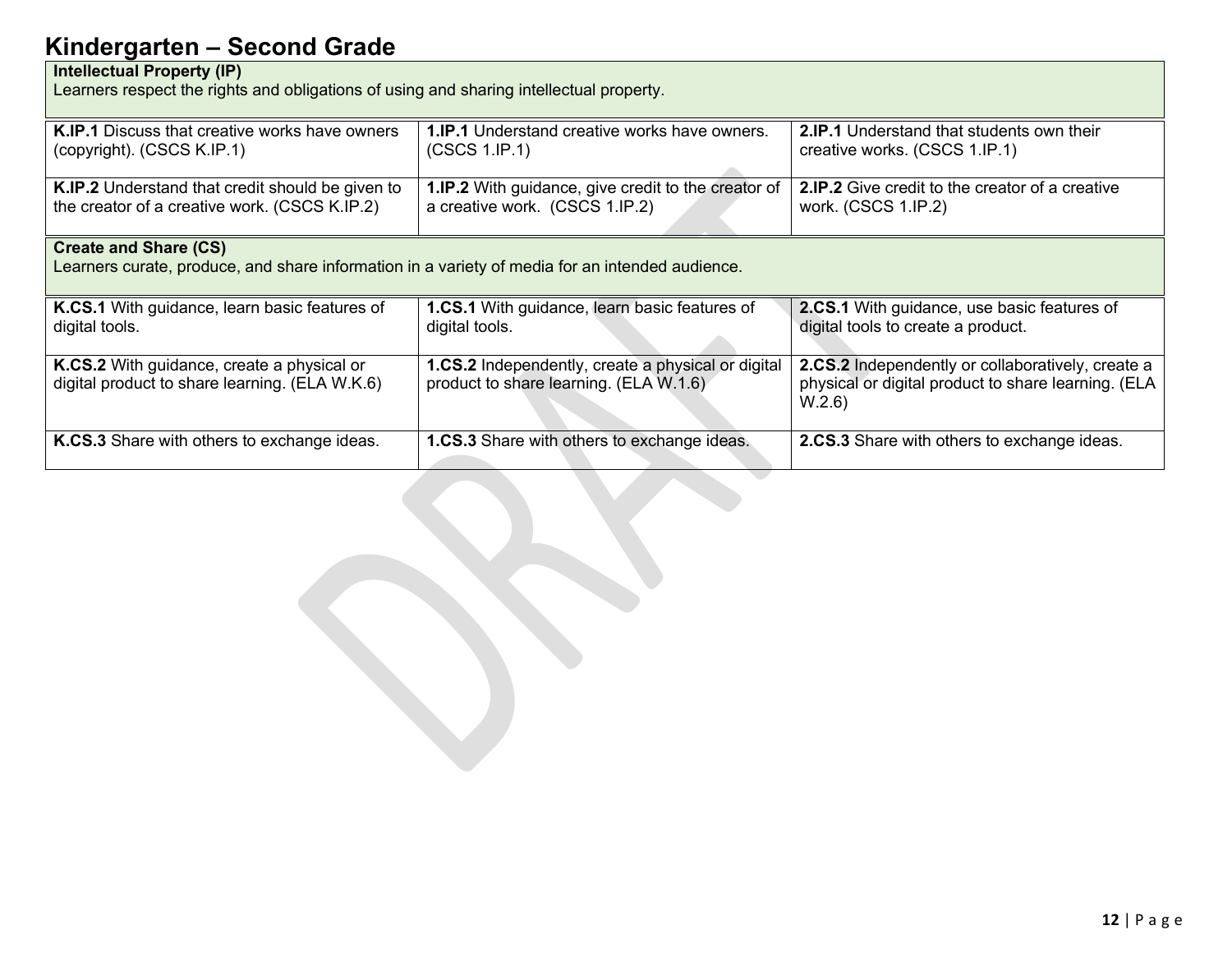## **Digital Citizenship**

Learners navigate the digital world safely, ethically, and responsibly.

#### **Safety and Ethics (SE)**

Learners recognize both positive and negative impacts of using technology.

| Kindergarten                                                                                                       | <b>First Grade</b>                                                                                                                                                   | <b>Second Grade</b>                                                                                              |  |
|--------------------------------------------------------------------------------------------------------------------|----------------------------------------------------------------------------------------------------------------------------------------------------------------------|------------------------------------------------------------------------------------------------------------------|--|
| K.SE.1 With guidance, use technology in safe<br>and correct ways. (CYSEC, CSCS K.SE.1)                             | <b>1.SE.1</b> Identify how to use technology in safe<br>and correct ways. (CYSEC, CSCS 1.SE.1)                                                                       | 2.SE.1 Explain how to use technology in safe<br>and correct ways. (CYSEC, CSCS 2.SE.1)                           |  |
| K.SE.2 With guidance, use authentication<br>methods to access technology. (CYSEC, CSCS<br>K.SE.2                   | <b>1.SE.2</b> Understand the difference between a<br>username and authentication methods and<br>independently use them to access technology.<br>(CYSEC, CSCS 1.SE.2) | 2.SE.2 Identify strategies for protecting<br>authentication methods. (CYSEC, CSCS 2.SE.2)                        |  |
|                                                                                                                    |                                                                                                                                                                      | 2.SE.3 Recognize the potential risks of<br>interacting online. (CYSEC, CSCS 2.SE.3)                              |  |
|                                                                                                                    |                                                                                                                                                                      | 2.SE.4 Identify the difference between public and<br>private information. (CYSEC, CSCS 3.SE.4)                   |  |
| <b>Responsible Use (RU)</b><br>Learners demonstrate respect and dignity in virtual communities.                    |                                                                                                                                                                      |                                                                                                                  |  |
| K.RU.1 Discuss positive and negative behaviors<br>when using technology. (CYSEC, CSCS K.RU.1)                      | 1.RU.1 Identify positive and negative behaviors<br>when using technology. (CYSEC, CSCS 1.RU.1)                                                                       | 2.RU.1 Explain positive and negative behaviors<br>when using technology. (CYSEC, CSCS 2.RU.1)                    |  |
| K.RU.2 With guidance, identify appropriate<br>manners while participating in an online<br>community. (CSCS K.RU.2) | 1.RU.2 With support, identify and discuss how to<br>report inappropriate content. (CYSEC, CSCS<br>2.RU.2                                                             | 2.RU.2 Identify and discuss how to report<br>inappropriate content and behaviors. (CYSEC,<br><b>CSCS 2.RU.2)</b> |  |
| K.RU.3 With support, discuss ideas for<br>appropriate behavior when connecting in an<br>online community.          | 1.RU.3 Discuss ideas for appropriate behavior<br>when connecting in an online community.                                                                             | 2.RU.3 Identify appropriate behavior when<br>connecting in an online community.                                  |  |
| K.RU.4 Comply with Acceptable Use Policies.<br>(CSCS K.RU.4)                                                       | <b>1.RU.4</b> Comply with Acceptable Use Policies.<br>(CSCS1.RU.4)                                                                                                   | 2.RU.4 Comply with Acceptable Use Policies.<br>(CSCS 2.RU.4)                                                     |  |
| K.RU.5 With support, identify appropriate times<br>to use technology and times to be screen-free.                  | 1.RU.5 Identify appropriate times to use<br>technology.                                                                                                              | 2.RU.5 Recognize how technology can make<br>you and others feel.                                                 |  |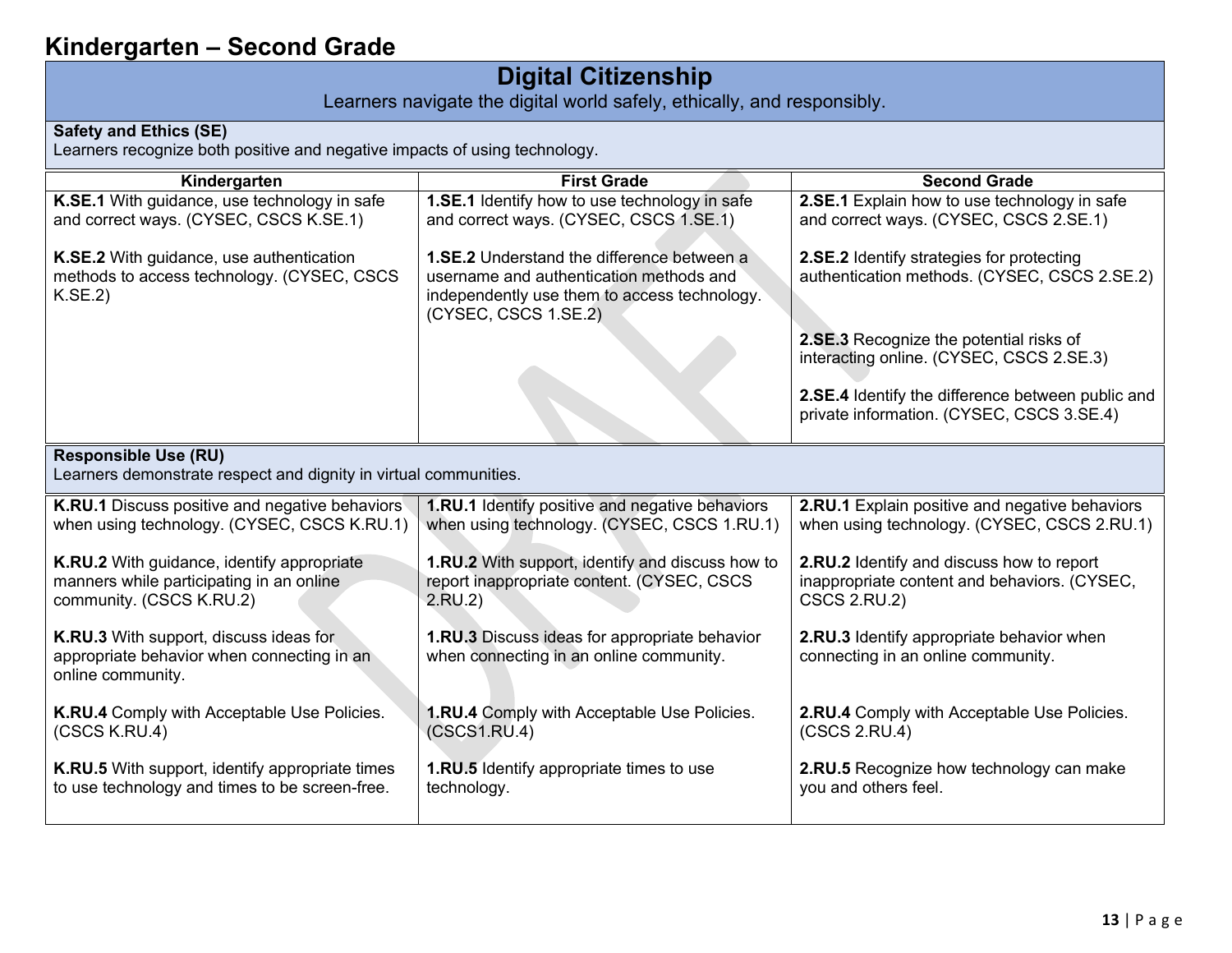#### **Social Interaction (SI)**

Learners use technology to communicate and collaborate effectively with others to broaden perspectives and work toward common goals.

| Kindergarten                                                                                                                                         | <b>First Grade</b>                                                                           | <b>Second Grade</b>                                                                                        |  |
|------------------------------------------------------------------------------------------------------------------------------------------------------|----------------------------------------------------------------------------------------------|------------------------------------------------------------------------------------------------------------|--|
| K.SI.1 With guidance, use technology to share<br>thinking with teachers or adults. (CSCS K.SI.1)                                                     | <b>1.SI.1</b> With guidance, use technology to share<br>thinking with peers. (CSCS 1.SI.1)   | 2.SI.1 With guidance, use technology to<br>communicate with others outside the classroom.<br>(CSCS 2.SI.1) |  |
| Digital Identity (DI)<br>Learners understand responsibilities and opportunities of living, learning, and working in an interconnected digital world. |                                                                                              |                                                                                                            |  |
| K.DI.1 With support, recognize that using<br>technology gives you a digital identity.                                                                | <b>1.DI.1</b> Recognize that using technology gives<br>you a digital identity. (CSCS 1.DI.1) | 2.DI.1 Recognize that what you do online affects<br>your digital identity.                                 |  |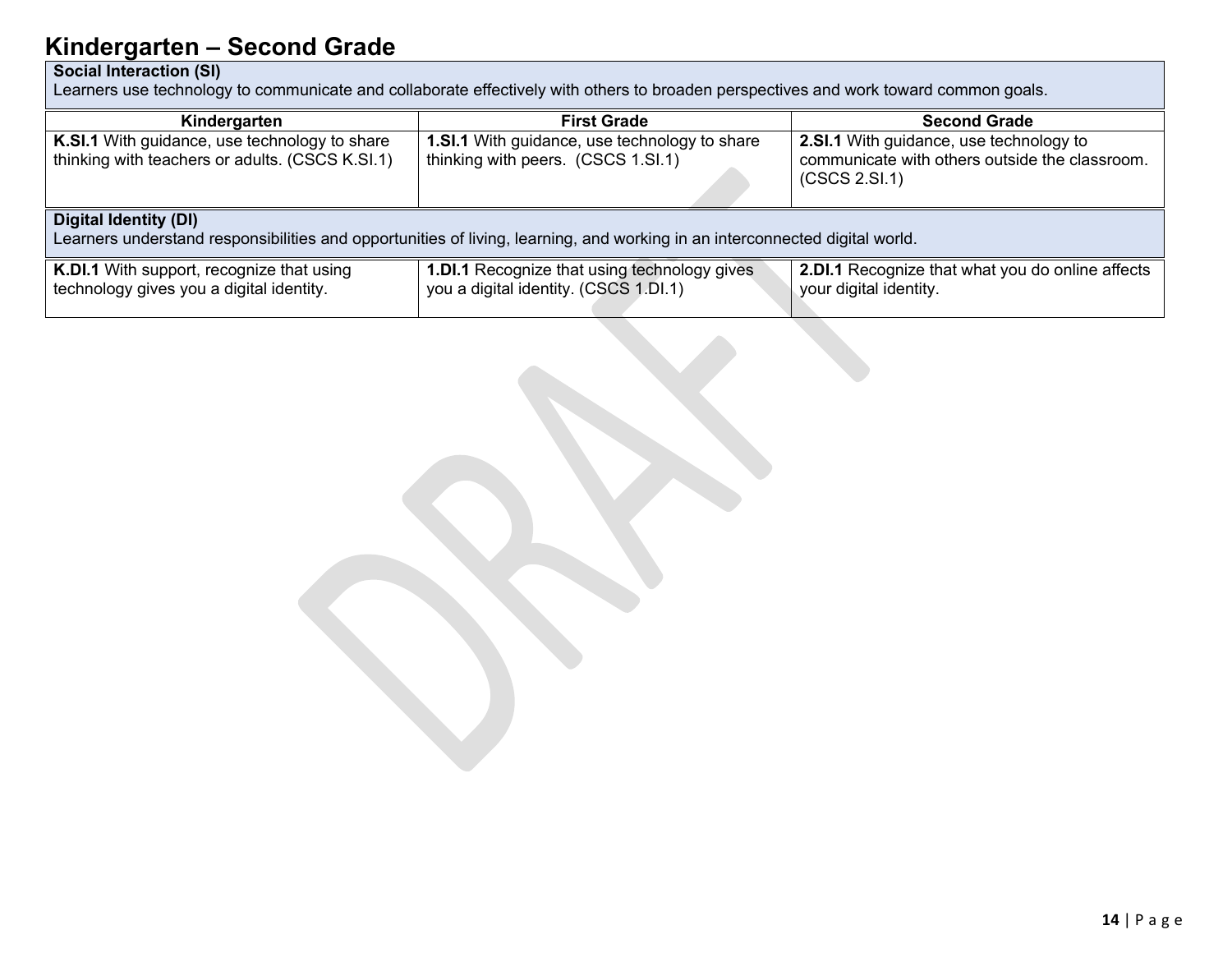## **Personal Literacy**

<span id="page-14-0"></span>Learners identify, select, read, and engage with materials based on curiosity, needs, and interests for personal growth.

#### **Identify (I)** Learners explore topics, authors, and genres in a variety of formats. **Third Grade Fourth Grade Fifth Grade 3.ID.1** Explore authors, topics, and genres in various formats. **4.ID.1** Identify various topics, authors, and genres. **5.ID.1** Increase identification of various topics, authors, and genres. **3.ID.2** Identify reading choices based on personal interests and experiences. **4.ID.2** Identify more specific reading choices based on personal interests and experiences. ) **5.ID.2** Identify specific reading choices based on personal interests and experiences. **Select (S)** Learners choose and locate materials using a variety of methods. **3.S.1** Use library layout to select materials for information and enjoyment. **4.S.1** Use library layout to select materials for information and enjoyment. **5.S.1** Use library layout to select materials for information and enjoyment. **3.S.2** Explore the catalog and/or database to choose and locate materials. **4.S.2** With guidance, operate the catalog and/or databases to choose and locate materials. **5.S.2** Operate the catalog and/or databases to choose and select materials. **3.S.3** Use strategies to select appropriate materials. **4.S.3** With guidance, use strategies to select appropriate reading materials. **5.S.3** With guidance, use strategies to select appropriate reading materials. **Read and Engage (RE)** Learners make connections to materials through reading, viewing, or listening for learning and personal enjoyment. **3.RE.1** Read and make connections between materials, self, and the experience of others. **4.RE.1** Read and make connections to materials, self, and others. **5.RE.1** Read and make increased connections to materials, self, and others. **3.RE.2** Read, view, or listen to a range of resources for a variety of purposes. **4.RE.2** Read, view, or listen to a range of resources for an increased variety of purposes. **5.RE.2** Read, view, or listen to a range of resources for an increased variety of purposes. **3.RE.3** Express reactions to content in books and/or other materials. **4.RE.3** Express reactions to content in books and/or other materials. **5.RE.3** Express reactions to content in books and/or other materials.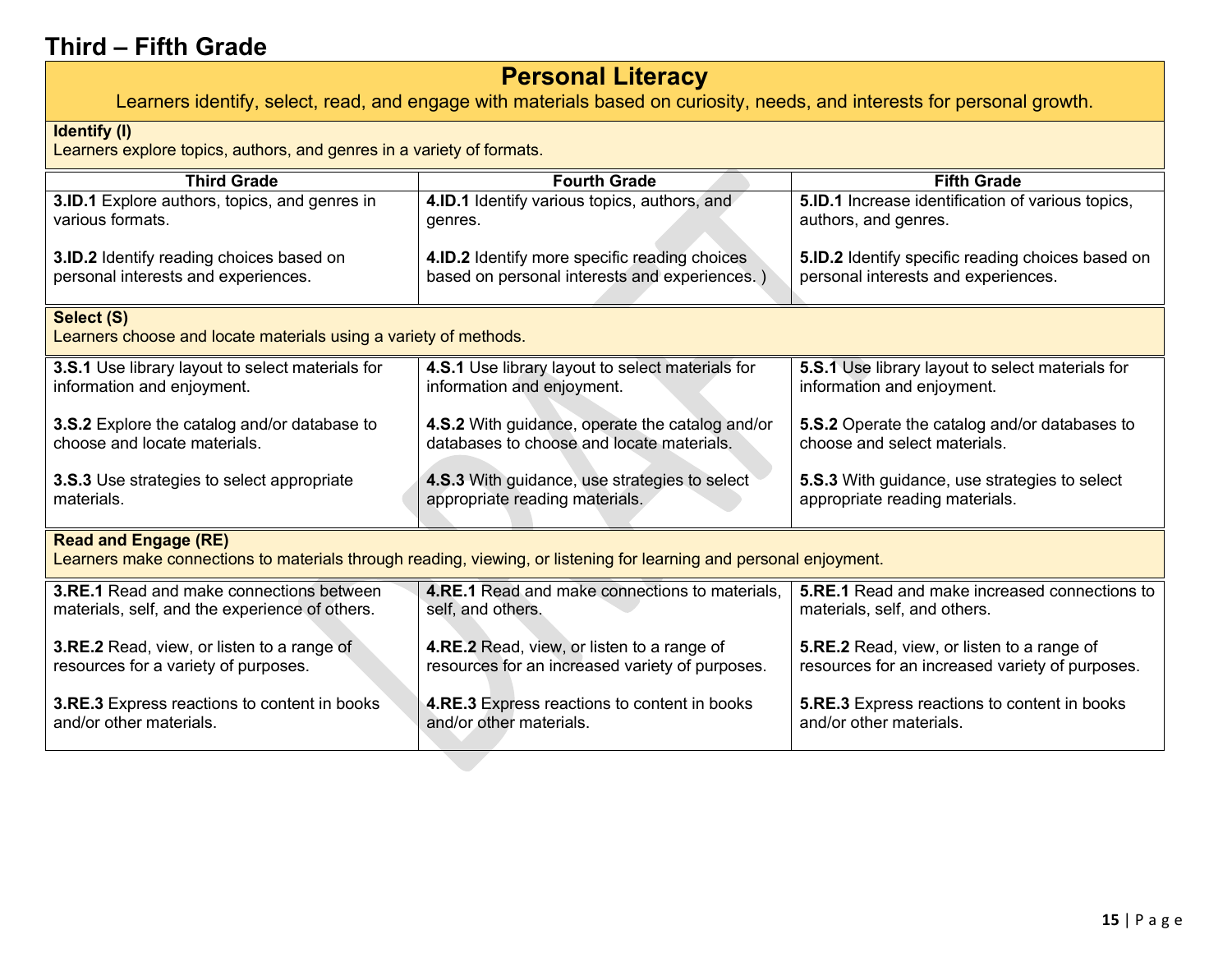## **Informational Literacy**

Learners inquire about, access, evaluate, create, and share information effectively and ethically.

#### **Inquire (I)**

Learners consider prior knowledge and learning interests to explore information.

| <b>Third Grade</b>                                                                              | <b>Fourth Grade</b>                              | <b>Fifth Grade</b>                                       |  |
|-------------------------------------------------------------------------------------------------|--------------------------------------------------|----------------------------------------------------------|--|
| 3.I.1 Choose a topic based on a problem or need                                                 | 4.I.1 Choose a topic based on a problem or need  | 5.I.1 Choose a topic based on a problem or need          |  |
| for information and ask questions.                                                              | for information and ask questions.               | for information and ask questions.                       |  |
|                                                                                                 |                                                  |                                                          |  |
| <b>3.I.2</b> With guidance, discuss and classify key                                            | 4.I.2 With guidance, draw on prior knowledge     | <b>5.I.2</b> Draw on prior knowledge and experiences     |  |
| ideas, groups, or categories.                                                                   | and experiences to brainstorm and classify key   | to brainstorm and classify key ideas, groups, or         |  |
|                                                                                                 | ideas, groups, or categories. (ELA W.8)          | categories. (ELA W.8)                                    |  |
|                                                                                                 |                                                  |                                                          |  |
| Access (A)                                                                                      |                                                  |                                                          |  |
| Learners use effective search strategies to locate information.                                 |                                                  |                                                          |  |
| <b>3.A.1</b> Use basic search strategies with teacher-                                          | 4.A.1 Use multiple teacher-selected online       | <b>5.A.1</b> Refine your search to improve your results. |  |
| selected online sources. (CSCS 3.A.1, ELA                                                       | resources to locate information. (CSCS 4.A.1,    | (CSCS 5.A.1, ELA W.5.7)                                  |  |
| W.3.7)                                                                                          | ELA W.4.7)                                       |                                                          |  |
|                                                                                                 |                                                  |                                                          |  |
| <b>3.A.2</b> With guidance, locate materials in the                                             | 4.A.2 Locate materials in your library by author | <b>5.A.2</b> Locate specific materials in your library.  |  |
| library by author or topic.                                                                     | or topic.                                        |                                                          |  |
|                                                                                                 |                                                  |                                                          |  |
| <b>3.A.3</b> Understand that resources can be in a                                              | 4.A.3 Understand that resources can be in a      | <b>5.A.3</b> Understand that resources can be in a       |  |
| variety of formats.                                                                             | variety of formats.                              | variety of formats.                                      |  |
|                                                                                                 |                                                  |                                                          |  |
| Evaluate (A)                                                                                    |                                                  |                                                          |  |
| Learners examine information sources for relevancy, authority, accuracy, currency, and purpose. |                                                  |                                                          |  |
| <b>3.E.1</b> With guidance, compare and contrast                                                | 4.E.1 With guidance, use a strategy to evaluate  | 5.E.1 With guidance, use multiple strategies to          |  |
| resources based on content and the author's                                                     | resources and information for research           | evaluate resources and information for research          |  |
| purpose. (CSCS 3.E.1)                                                                           | purposes. (CSCS 4.E.1, ELA W.4.9)                | purposes (e.g., relevancy, authority, accuracy,          |  |
|                                                                                                 |                                                  | currency, and purpose). (ELA W.5.8)                      |  |
|                                                                                                 |                                                  |                                                          |  |
| 3.E.2 With guidance, distinguish between fact                                                   | 4.E.2 Distinguish between fact and opinion in    | <b>5.E.2</b> Identify biases and distinguish between     |  |
| and opinion in various information sources.                                                     | various information sources.                     | fact and opinion in various sources.                     |  |
|                                                                                                 |                                                  |                                                          |  |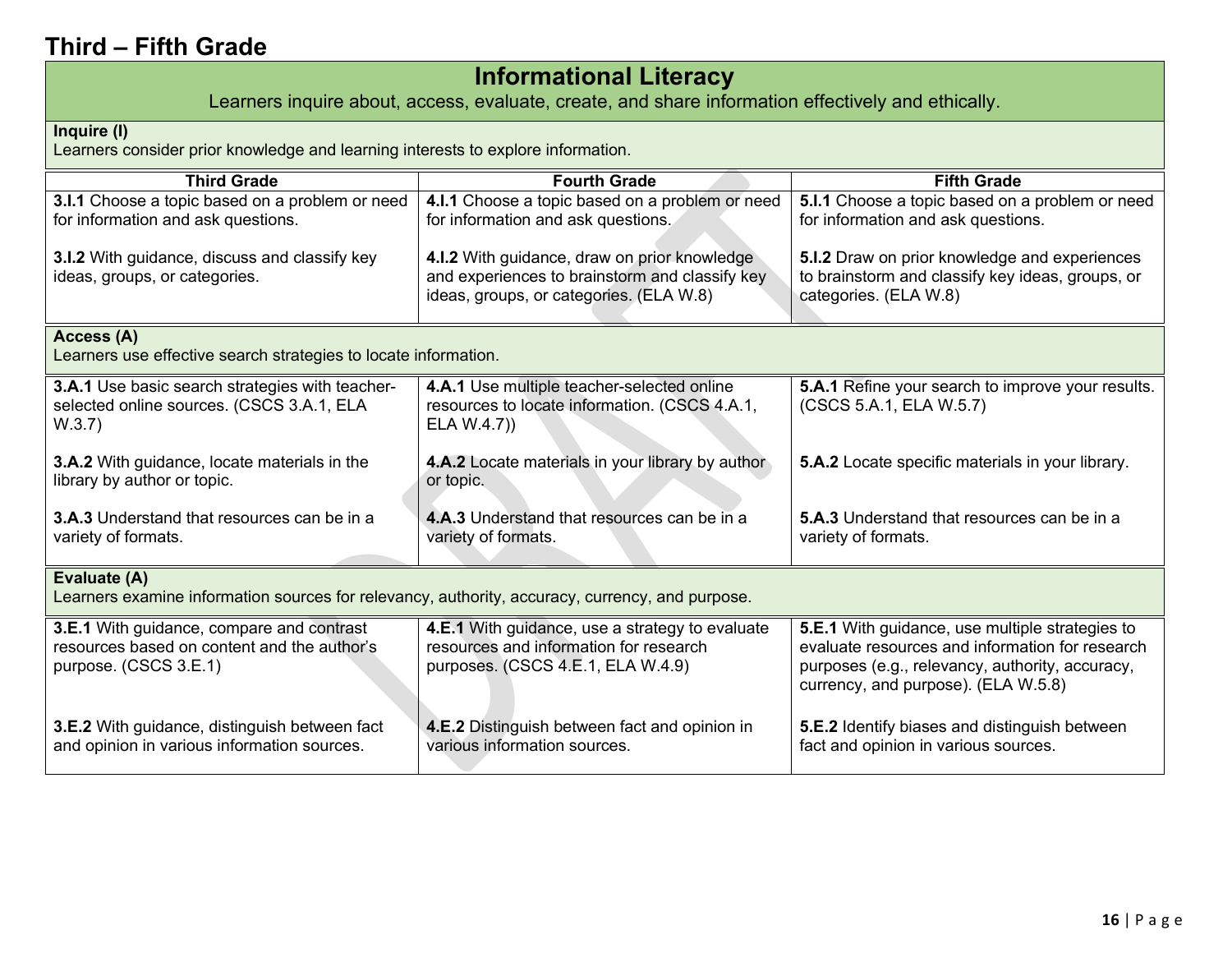#### **Intellectual Property (IP)**

Learners respect the rights and obligations of using and sharing intellectual property.

| <b>Third Grade</b>                                                                                                                                 | <b>Fourth Grade</b>                                                                                                                         | <b>Fifth Grade</b>                                                                                                                      |  |
|----------------------------------------------------------------------------------------------------------------------------------------------------|---------------------------------------------------------------------------------------------------------------------------------------------|-----------------------------------------------------------------------------------------------------------------------------------------|--|
| 3.IP.1 Define copyright. (CSCS 3.IP.1)                                                                                                             | 4.IP.1 Demonstrate an understanding of<br>copyright and fair use. (CSCS 4.IP.1)                                                             | 5.IP.1 With guidance, demonstrate an<br>understanding of ethical issues in copyright and<br>fair use. (CSCS 5.IP.1)                     |  |
| <b>3.IP.2</b> With guidance, identify the elements of a<br>citation. (CSCS 3.IP.2)                                                                 | <b>4.IP.2</b> With guidance, create a citation. (CSCS<br>4.IP.2)                                                                            | <b>5.IP.2</b> Create a citation.                                                                                                        |  |
| <b>3.IP.3</b> Explain piracy and plagiarism, for both<br>print and online works. (CSCS 3.IP.3)                                                     | 4.IP.3 With guidance, use strategies to avoid<br>piracy and plagiarism, for both print and online<br>works. (CSCS 4.IP.3)                   | 5.IP.3 Use strategies to avoid piracy and<br>plagiarism, for both print and online works.                                               |  |
| <b>Create and Share (CS)</b><br>Learners curate, produce, and share information in a variety of media for an intended audience.                    |                                                                                                                                             |                                                                                                                                         |  |
| <b>3.CS.1</b> Use basic features of digital tools to<br>create a product.                                                                          | 4.CS.1 Use basic features of digital tools to<br>create a product.                                                                          | <b>5.CS.1</b> Use basic features of digital tools to<br>create a product.                                                               |  |
| <b>3.CS.2</b> Independently or collaboratively, create a<br>physical or digital product to share learning using<br>multiple resources. (ELA W.3.6) | 4.CS.2 Independently or collaboratively, create a<br>physical or digital product to share learning using<br>multiple resources. (ELA W.4.6) | 5.CS.2 Independently or collaboratively, create a<br>physical or digital product to share learning using<br>multiple resources. (W.5.6) |  |
| 3.CS.3 Exchange ideas with others to become<br>aware of varied perspectives.                                                                       | 4.CS.3 Exchange ideas with others to become<br>aware of varied perspectives.                                                                | <b>5.CS.3</b> Exchange ideas with others to become<br>aware of varied perspectives.                                                     |  |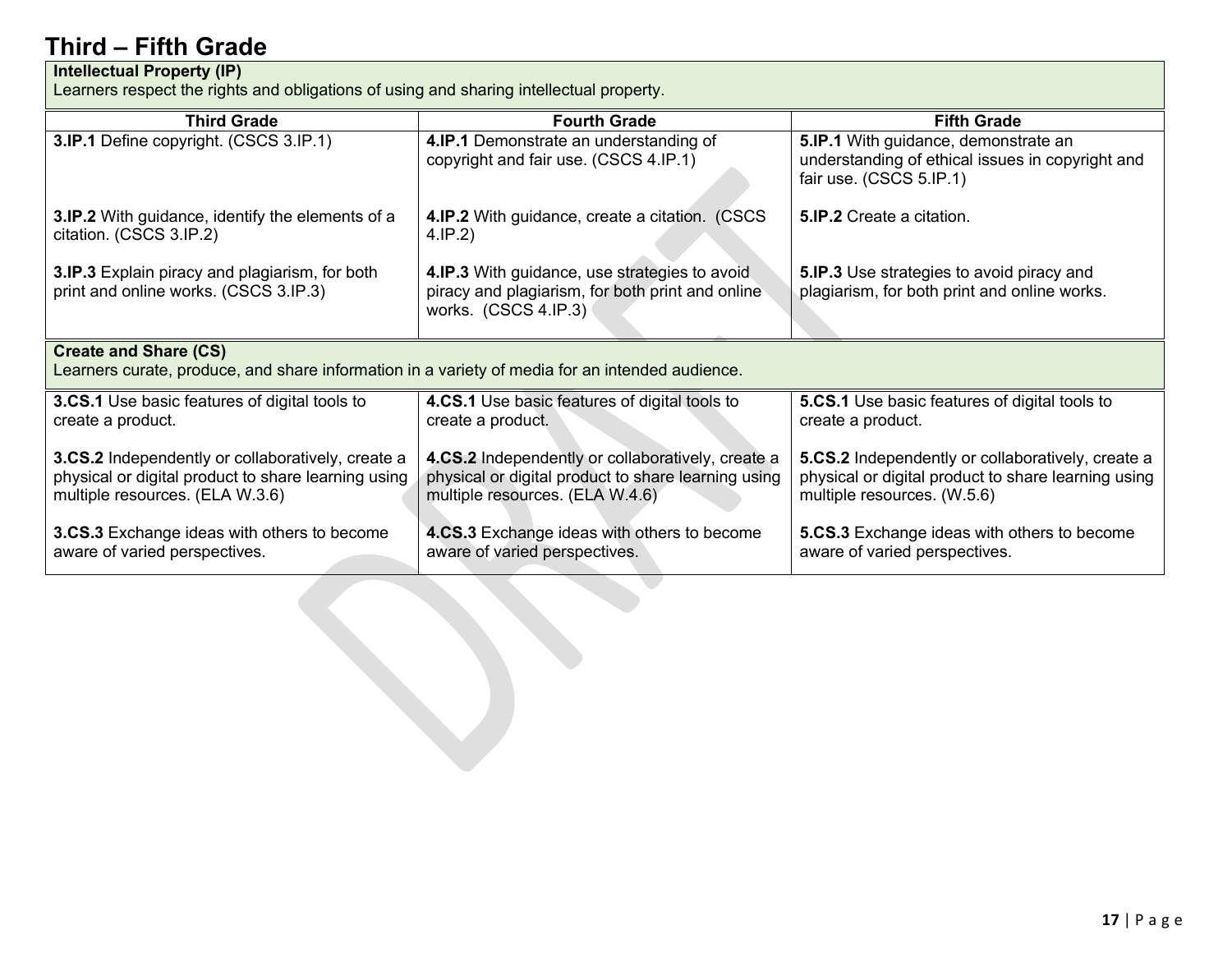## **Digital Citizenship**

Learners navigate the digital world safely, ethically, and responsibly.

#### **Safety and Ethics (SE)**

Learners recognize both positive and negative impacts of using technology.

| <b>Third Grade</b>                                                                                                          | <b>Fourth Grade</b>                                                                                                                                                                | <b>Fifth Grade</b>                                                                                                                                            |
|-----------------------------------------------------------------------------------------------------------------------------|------------------------------------------------------------------------------------------------------------------------------------------------------------------------------------|---------------------------------------------------------------------------------------------------------------------------------------------------------------|
| 3.SE.1 Identify problems related to inappropriate<br>use of computing devices and networks.<br>(CYSEC, CSCS 3.SE.1)         | 4.SE.1 Identify and explain issues related to<br>responsible use of technology and information<br>and describe personal consequences of<br>inappropriate use. (CYSEC, CSCS 4.SE.1) | 5.SE.1 Recognize that there are real-world<br>cybersecurity problems (e.g., phishing, malware,<br>clickbait) when interacting online. (CYSEC,<br>CSCS 5.SE.1) |
| <b>3.SE.2</b> Keep authentication methods confidential<br>and be proactive if they are compromised.<br>(CYSEC, CSCS 3.SE.2) | <b>4.SE.2</b> Create secure authentication to insure<br>privacy. (CYSEC, CSCS 4.SE.2)                                                                                              | <b>5.SE.2</b> Create increasingly secure authentication<br>to insure privacy.                                                                                 |
| 3. SE.3 Recognize the risks of interacting online.<br>(CYSEC, CSCS 2.SE.3)                                                  | 4. SE.3 Recognize the risks of interacting online.<br>(CYSEC, CSCS 2.SE.3)                                                                                                         | 5. SE.3 Recognize the risks of interacting online.<br>(CYSEC, CSCS 2.SE.3)                                                                                    |
| <b>3.SE.4</b> Recognize when it is safe to share private<br>information online. (CYSEC, CSCS 4.SE.4)                        | <b>4.SE.4</b> With support, apply strategies to keep<br>private information safe online. (CYSEC, CSCS<br>5.SE.4                                                                    | <b>5.SE.4</b> Apply strategies to keep private<br>information safe online. (CYSEC, CSCS 5.SE.4)                                                               |
| 3.SE.5 Recognize that data-collection technology<br>can be used to track navigation online. (CYSEC,<br>CSCS 3.SE.3)         | 4.SE.5 Recognize that data-collection technology<br>can be used to track navigation online. (CYSEC,<br>CSCS 3.SE.3)                                                                | 5.SE.5 Recognize that data-collection technology<br>can be in used to track navigation online.<br>(CYSEC, CSCS 3.SE.3)                                        |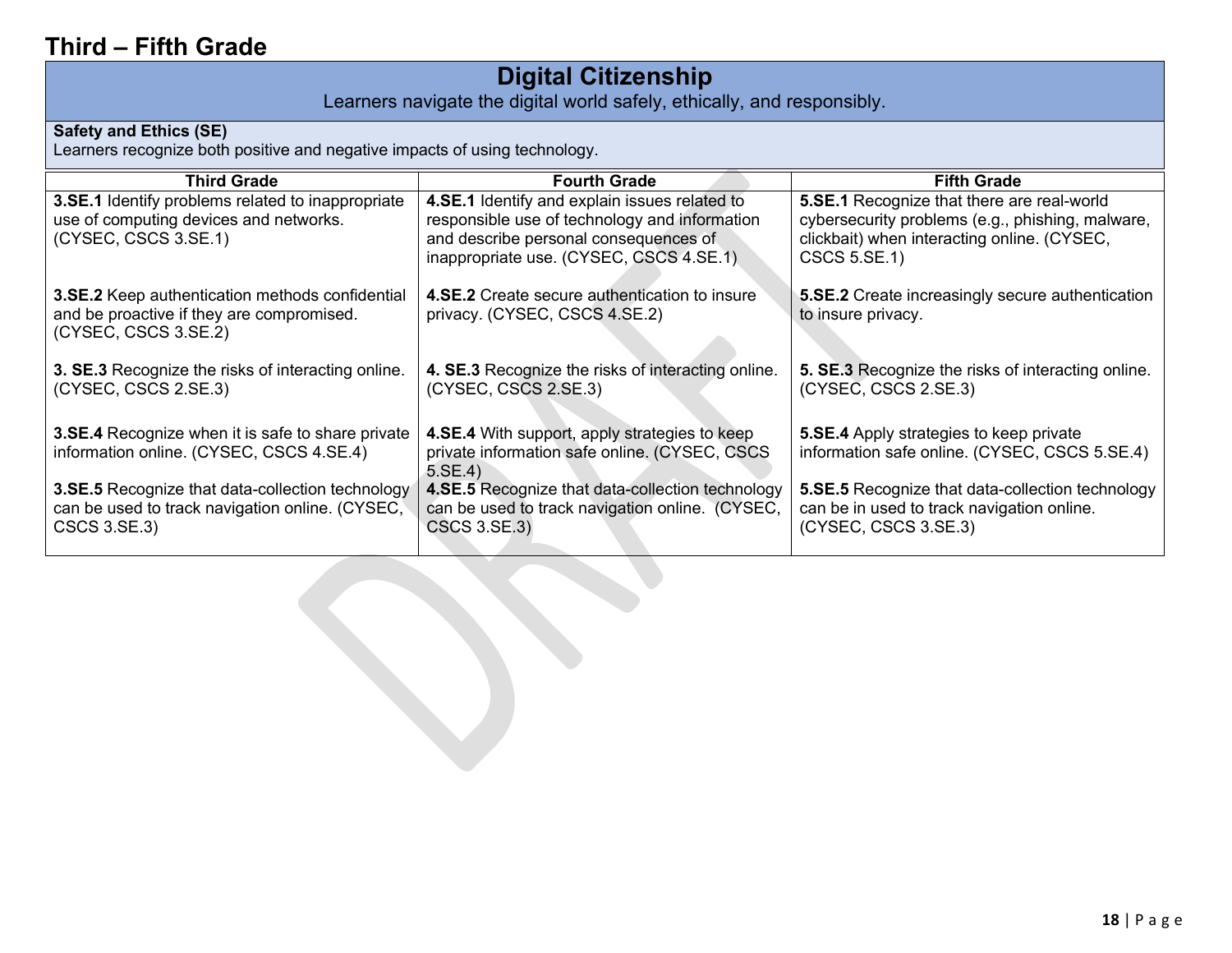#### **Responsible Use (RU)**

Learners demonstrate respect and dignity in virtual communities.

| 3.RU.1 Discuss the impact of positive and<br>negative behaviors when using technology.                                                                                 | 4.RU.1 Discuss basic issues related to the<br>appropriate use of technology and information,<br>and the consequences of inappropriate use.<br>(CSCS 4.RU.1) | <b>5.RU.1</b> Demonstrate an understanding of the<br>appropriate use of technology and information<br>and the consequences of inappropriate use.<br>(CSCS 5.RU.1) |
|------------------------------------------------------------------------------------------------------------------------------------------------------------------------|-------------------------------------------------------------------------------------------------------------------------------------------------------------|-------------------------------------------------------------------------------------------------------------------------------------------------------------------|
| <b>3.RU.2</b> Recognize the similarities and<br>differences between in-person and online<br>relationships.                                                             | 4.RU.2 Identify strategies for dealing responsibly<br>with cyberbullying and reporting inappropriate<br>behavior. (CSCS 4.RU.2)                             | <b>5.RU.2</b> Use strategies that prevent and deal<br>responsibly with cyberbullying and inappropriate<br>behavior. (CSCS 5.RU.2)                                 |
| 3.RU.3 With support, demonstrate appropriate<br>behavior when connecting in an online<br>community.                                                                    | 4.RU.3 Demonstrate appropriate behavior when<br>connecting in an online community.                                                                          | 5.RU.3 Demonstrate appropriate behavior when<br>connecting in a variety of online communities.                                                                    |
| 3.RU.4 Comply with Acceptable Use Policies.<br>(CSCS 3.RU.4)                                                                                                           | 4.RU.4 Comply with Acceptable Use Policies.<br>(CSCS 4.RU.4)                                                                                                | <b>5.RU.4</b> Comply with Acceptable Use Policies.<br>(CSCS 5.RU.4)                                                                                               |
| 3.RU.5 Differentiate between appropriate<br>technology uses in different settings (e.g.,<br>school, home, work).                                                       | 4.RU.5 Identify personal media and non-media<br>activities.                                                                                                 | <b>5.RU.5</b> Understand the importance of balancing<br>media and non-media activities.                                                                           |
| <b>Social Interaction (SI)</b><br>Learners use technology to communicate and collaborate effectively with others to broaden perspectives and work toward common goals. |                                                                                                                                                             |                                                                                                                                                                   |
|                                                                                                                                                                        |                                                                                                                                                             |                                                                                                                                                                   |
| 3.SI.1 Recognize that there are various<br>collaborative technologies. (CSCS 3.SI.1)                                                                                   | 4.SI.1 With guidance, use collaborative<br>technologies. CSCS 4.SI.1)                                                                                       | <b>5.SI.1</b> Use collaborative technologies. (CSCS<br>5.SI.1)                                                                                                    |
| 3.SI.2 With guidance, understand that media has<br>a message.                                                                                                          | 4.SI.2 Understand that media has a message.                                                                                                                 | 5.SI.2 With guidance, investigate and discuss the<br>context in which media was created.                                                                          |
| 3.SI.3 With guidance, use technology to become<br>aware of others' perspectives. (CSCS 3.SI.2)                                                                         | 4.SI.3 With guidance, use technology to become<br>aware of others' perspectives (CSCS 3.SI.2)<br>(Continued Growth)                                         | 5.SI.3 With guidance, identify how social<br>interactions can impact a person's self-image.<br>(CSCS 3.SI.2)                                                      |
| <b>Digital identity (DI)</b>                                                                                                                                           | Learners understand responsibilities and opportunities of living, learning, and working in an interconnected digital world.                                 | 5.DI.1 Reflect on how media affects personal                                                                                                                      |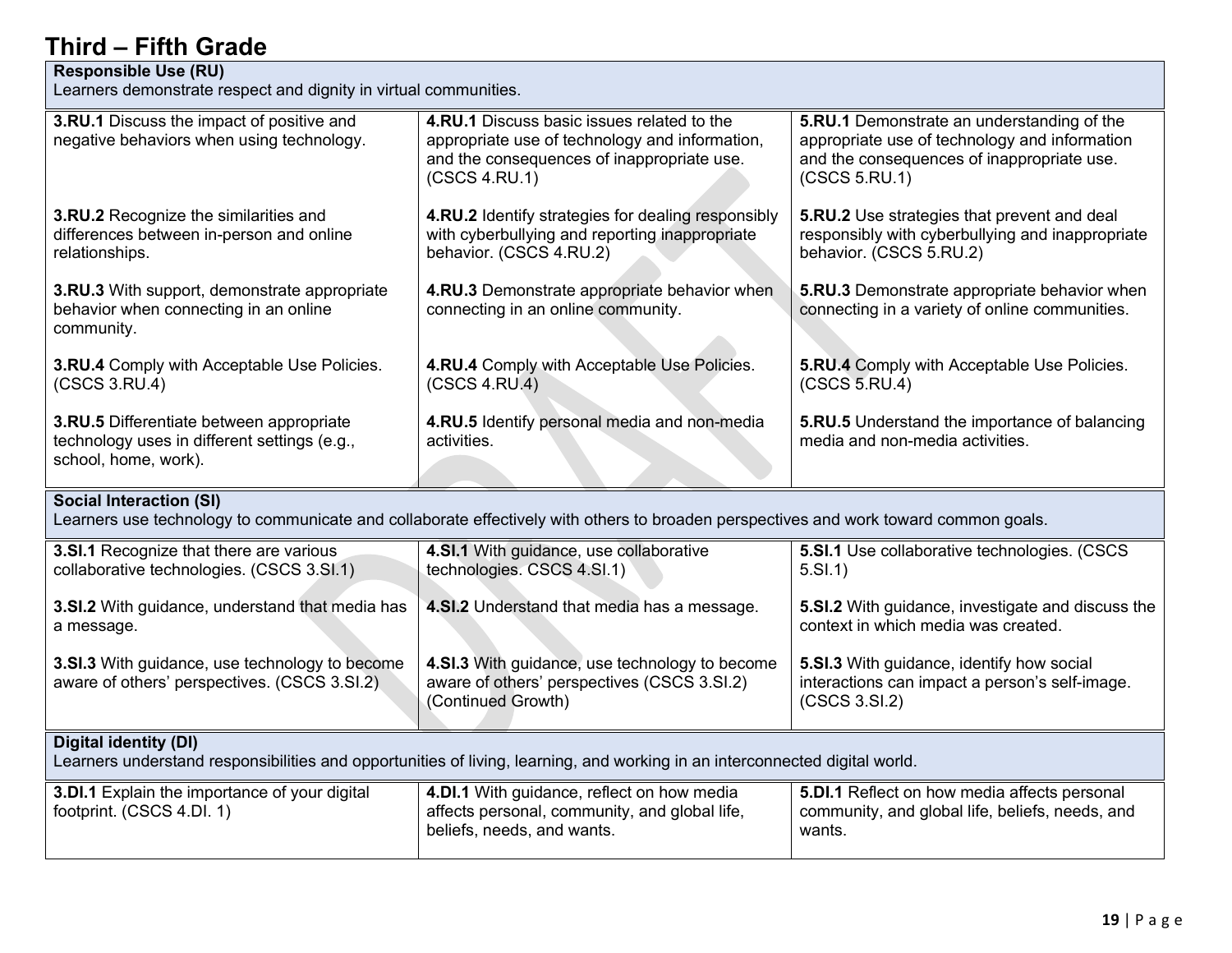## **Personal Literacy**

Learners identify, select, read, and engage with materials based on curiosity, needs, and interests for personal growth.

#### <span id="page-19-0"></span>**Identify (I)**

Learners explore topics, authors, and genres in a variety of formats.

| <b>Sixth Grade</b>                                                                                                      | <b>Seventh Grade</b>                                                                                                                      | <b>Eighth Grade</b>                                                                                                                                   |
|-------------------------------------------------------------------------------------------------------------------------|-------------------------------------------------------------------------------------------------------------------------------------------|-------------------------------------------------------------------------------------------------------------------------------------------------------|
| 6.ID.1a Express topic(s) of interest.                                                                                   | 7.ID.1a Express topic(s) of interest. (Continued<br>Growth)                                                                               | 8.ID.1a Express topic(s) of interest. (Continued<br>Growth)                                                                                           |
| 6.ID.1b Discover various authors and genres.                                                                            | 7.ID. 1b Discover various authors and genres.<br>(Continued Growth)                                                                       | 8.ID.1b Discover various authors and genres.<br>(Continued Growth)                                                                                    |
| <b>6.ID.2</b> Recognize the various formats (e.g., print,<br>eBook, Audiobook).                                         | <b>7.ID.2</b> Recognize the various formats (e.g., print,<br>eBook, Audiobook). (Continued Growth).                                       | 8.ID.2 Recognize the various formats (e.g., print,<br>eBook, Audiobook). (Continued Growth)                                                           |
| Select (S)<br>Learners choose and locate materials using a variety of methods.                                          |                                                                                                                                           |                                                                                                                                                       |
| 6.S.1 Understand the physical layout and<br>organization of a library (e.g., school, classroom,<br>public, etc.).       | 7.S.1 Understand the physical layout and<br>organization of a library (e.g., school, classroom,<br>public, etc.).                         | 8.S.1 Understand the physical layout and<br>organization of a library (e.g., school, classroom,<br>public, etc.).                                     |
| 6.S.2 Operate the catalog and/or databases to<br>choose and locate materials (e.g., sublocation,<br>call number, etc.). | 7.S.2 Operate the catalog and/or databases to<br>choose and locate materials (e.g., sublocation,<br>call number, etc.) (Continued Growth) | 8.S.2 Operate the catalog and/or databases to<br>choose and locate desired materials (e.g.,<br>sublocation, call number, etc.). (Continued<br>Growth) |
| 6.S.3 Use resources or recommendations to<br>guide material(s) selection.                                               | 7.S.3 Use resources or recommendations to<br>guide material(s) selection. (Continued Growth)                                              | 8.S.3 Use resources or recommendations to<br>guide material(s) selection. (Continued Growth)                                                          |
| <b>Read and Engage (RE)</b>                                                                                             | Learners make connections to materials through reading, viewing, or listening for learning and personal enjoyment.                        |                                                                                                                                                       |
| 6.RE.1 Recognize that self, the world, and<br>previous knowledge connects to content.                                   | 7.RE.1 1 Recognize that self, the world, and<br>previous knowledge connects to content.<br>(Continued Growth)                             | 8.RE.1 Recognize that self, the world, and<br>previous knowledge connects to content.<br>(Continued Growth)                                           |
| 6.RE.2 Read, view, or listen to a range of<br>resources for a variety of purposes. (Continued<br>Growth)                | 7.RE.2 Read, view, or listen to a range of<br>resources for a variety of purposes. (Continued<br>Growth)                                  | 8.RE.2 Read, view, or listen to a range of<br>resources for a variety of purposes. (Continued<br>Growth)                                              |
| 6.RE.3 Express reactions to content in books<br>and/or other materials. (Continued Growth)                              | 7.RE.3 Express reactions to content in books<br>and/or other materials. (Continued Growth)                                                | 8.RE.3 Express reactions to content in books<br>and/or other materials. (Continued Growth)                                                            |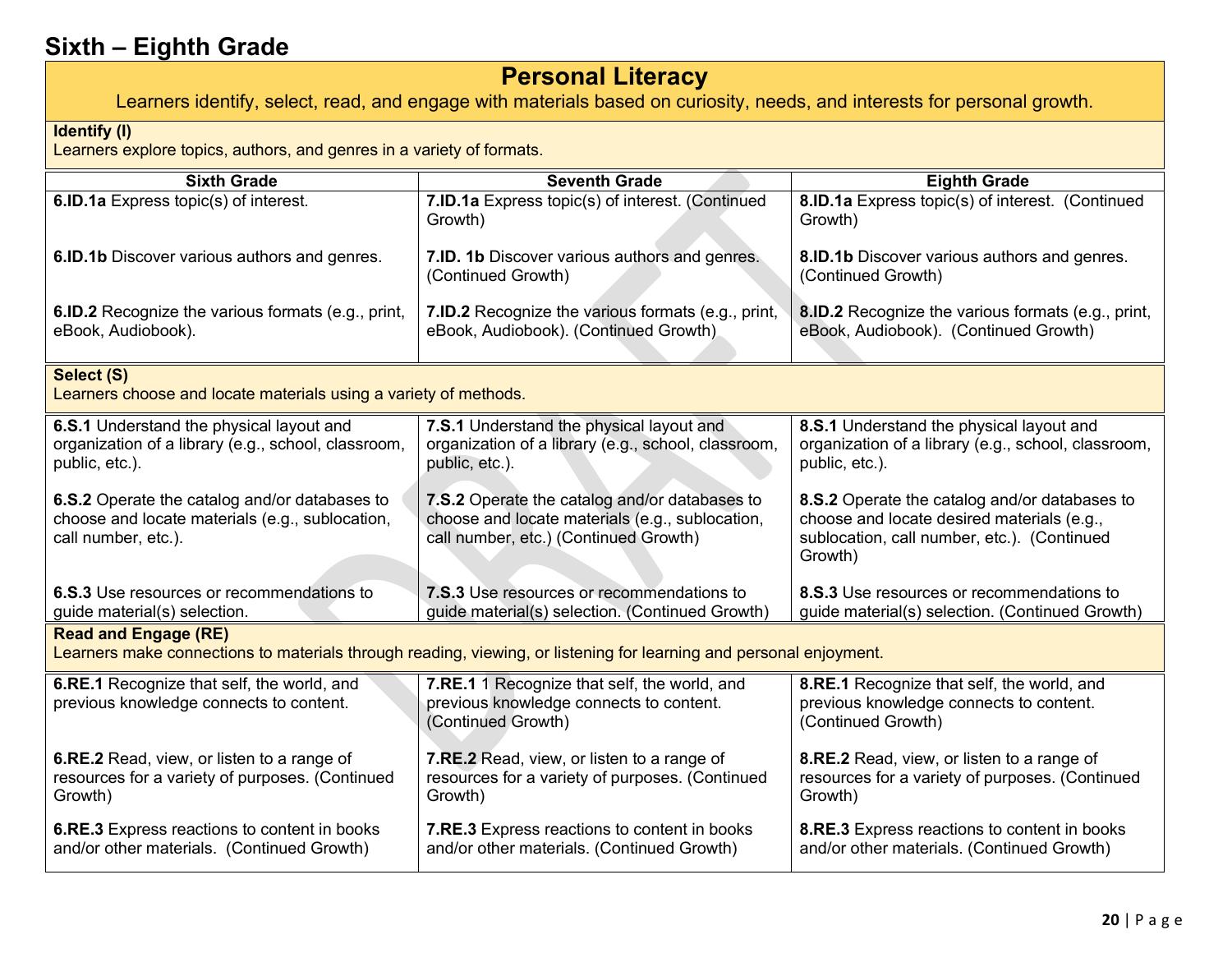## **Informational Literacy**

Learners inquire about, access, evaluate, create, and share information effectively and ethically.

#### **Inquire (I)**

Learners consider prior knowledge and learning interests to explore information.

| <b>Sixth Grade</b>                                                                              | <b>Seventh Grade</b>                             | <b>Eighth Grade</b>                              |
|-------------------------------------------------------------------------------------------------|--------------------------------------------------|--------------------------------------------------|
| 6.I.1 Create open-ended questions based on a                                                    | 7.I.1 Create open-ended questions based on an    | 8.I.1a Create open-ended questions based on a    |
| topic, problem, or need.                                                                        | identified topic, problem, or need.(ELA W.7.7b)  | specific topic, problem, or need. (ELA W.8.7b)   |
|                                                                                                 |                                                  |                                                  |
|                                                                                                 |                                                  | 8.I.1b With guidance, adjust the scope of the    |
|                                                                                                 |                                                  | questions.                                       |
| 6.I.2 Identify keywords from research questions.                                                | 7.I.2 Identify keywords from research questions. | 8.I.2 Revise research questions based on         |
|                                                                                                 | (Continued Growth)                               | information gaps.                                |
|                                                                                                 |                                                  |                                                  |
| Access (A)                                                                                      |                                                  |                                                  |
| Learners use effective search strategies to locate information.                                 |                                                  |                                                  |
| 6.A.1 Use basic search strategies to refine and                                                 | 7.A.1 Use basic search strategies to refine and  | 8.A.1 Use advanced search strategies to locate   |
| revise results. (CSCS 6.A.1)                                                                    | revise results. (ELA W.7.8a)                     | information effectively. (CSCS 8.A.1, ELA        |
|                                                                                                 |                                                  | W.8.8a)                                          |
| 6.A.2 Access multiple teacher sources and/or                                                    | 7.A.2 With guidance, compile multiple student-   | 8.A.2 Compile multiple student-selected sources. |
| compile student-selected sources. (ELA W.6.7a)                                                  | selected sources. (ELA.W.7.7a)                   | (ELA.W.8.7a)                                     |
|                                                                                                 |                                                  |                                                  |
| Evaluate (E)                                                                                    |                                                  |                                                  |
| Learners examine information sources for relevancy, authority, accuracy, currency, and purpose. |                                                  |                                                  |
| 6.E.1a Understand relevancy, authority,                                                         | 7.E.1 With guidance, increase skills evaluating  | 8.E.1 With guidance, increase skills evaluating  |
| accuracy, currency, and purpose.                                                                | information sources for relevancy, authority,    | information sources for relevancy, authority,    |
|                                                                                                 | accuracy, currency, and purpose. (ELA W.7.8b)    | accuracy, currency, and purpose. (ELA W.8.8b)    |
|                                                                                                 |                                                  |                                                  |
| <b>6.E.1b</b> With guidance, evaluate information                                               |                                                  |                                                  |
| sources for relevancy, authority, accuracy,                                                     |                                                  |                                                  |
| currency, and purpose. (ELA W.6.8a)                                                             |                                                  |                                                  |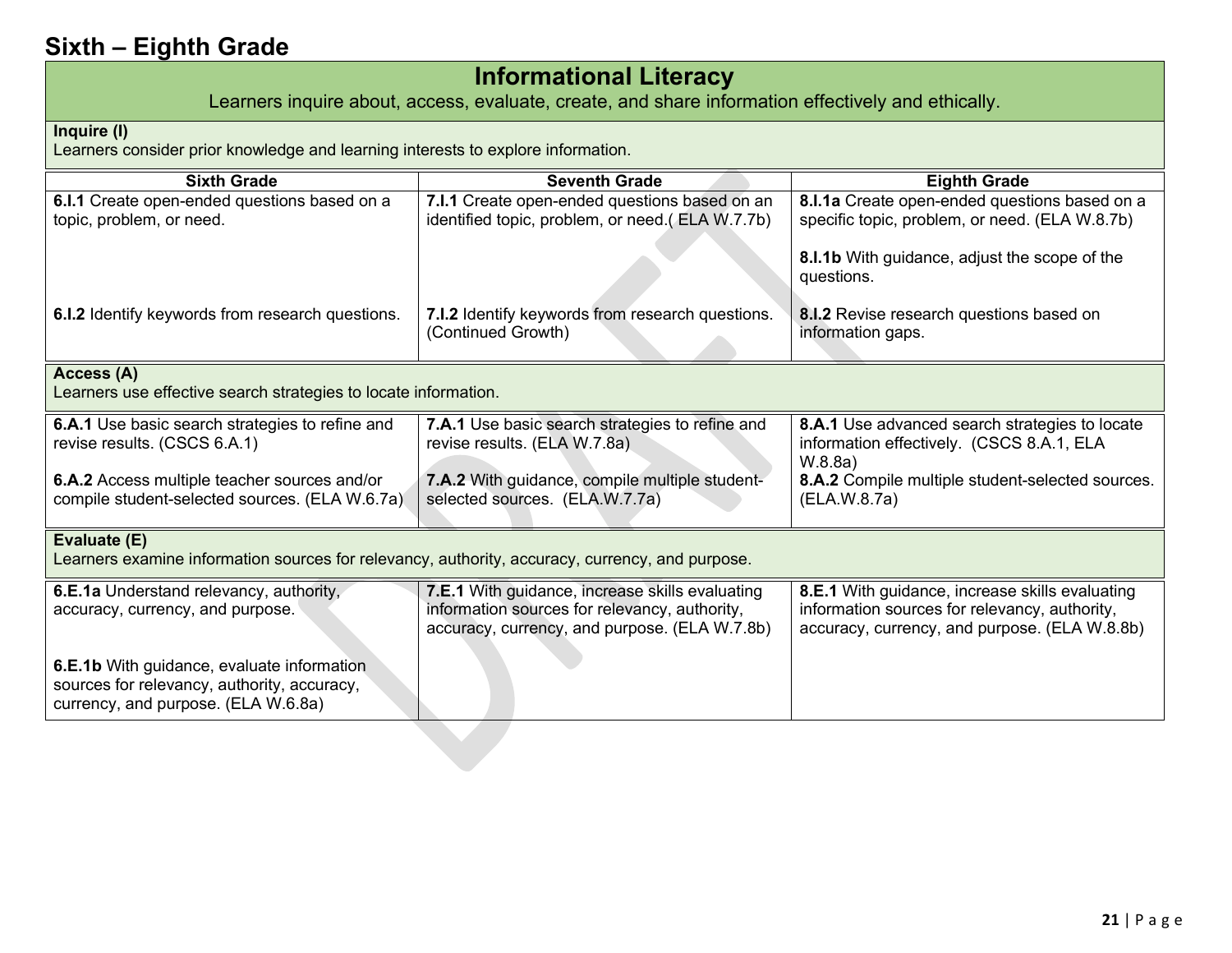#### **Intellectual Property (IP)**

Learners respect the rights and obligations of using and sharing intellectual property.

| <b>Sixth Grade</b>                                                                                                                        | <b>Seventh Grade</b>                                                                                                                                 | <b>Eighth Grade</b>                                                                                                                         |
|-------------------------------------------------------------------------------------------------------------------------------------------|------------------------------------------------------------------------------------------------------------------------------------------------------|---------------------------------------------------------------------------------------------------------------------------------------------|
| 6.IP.1a With guidance, properly use copyrighted<br>works, works in the Creative Commons, and<br>works in the public domain. (CSCS 6.IP.1) | 7.IP.1a With minimal guidance, properly use<br>copyrighted works, works in the Creative<br>Commons, and works in the public domain.<br>(CSCS 7.IP.1) | 8.IP.1a Properly use copyrighted works, works in<br>the Creative Commons, and works in the public<br>domain. (CSCS 8.IP.1)                  |
| 6.IP.1b Demonstrate an understanding of fair<br>use guidelines.                                                                           | 7.IP.1b Demonstrate an understanding of fair<br>use guidelines. (Continued Growth)                                                                   | 8.IP.1b Apply fair use guidelines when using the<br>copyrighted works of others.                                                            |
| 6.IP.2 Cite a variety of sources using appropriate<br>formats. (ELA W.6.8d)                                                               | 7.IP.2 Cite a variety of sources using appropriate<br>formats. (ELA W.7.8e) (Continued Growth)                                                       | 8.IP.2 Cite a variety of sources using<br>appropriate formats. (ELA W.8.8e) (Continued<br>Growth)                                           |
| 6.IP.3 Describe the negative consequences of<br>piracy and plagiarism. (CSCS 6.IP.3, ELA<br>W.6.8c)                                       | 7.IP.3 Identify strategies to avoid personal works<br>and the works of others from being pirated and<br>plagiarized. (ELA W.7.8d)                    | 8.IP.3 Identify increased strategies to avoid<br>personal works and the works of others from<br>being pirated and plagiarized. (ELA W.8.8d) |
| <b>Create and Share (CS)</b><br>Learners curate, produce, and share information in a variety of media for an intended audience.           |                                                                                                                                                      |                                                                                                                                             |
| 6.CS.1 Examine the various text, audio, and<br>visual features of digital tools to create a product.                                      | 7.CS.1 Use various text, audio, and visual<br>features of digital tools to create a product.                                                         | 8.CS.1 Use basic features of digital tools to<br>create a product.                                                                          |
| 6.CS.2 Independently or collaboratively, create a<br>product to share with the intended audience.<br>(ELA W.6.6)                          | 7.CS.2 Independently or collaboratively, create a<br>product to share with the intended audience.<br>(ELA W.7.6) (Continued Growth)                  | 8.CS.2 Independently or collaboratively, create a<br>product to share with the intended audience.<br>(ELA W.8.6) (Continued Growth)         |
| 6.CS.3 Use feedback to improve a product.                                                                                                 | 7.CS.3 Use feedback to improve a product.<br>(Continued Growth)                                                                                      | 8.CS.3 Use feedback to improve a product.<br>(Continued Growth)                                                                             |
|                                                                                                                                           |                                                                                                                                                      |                                                                                                                                             |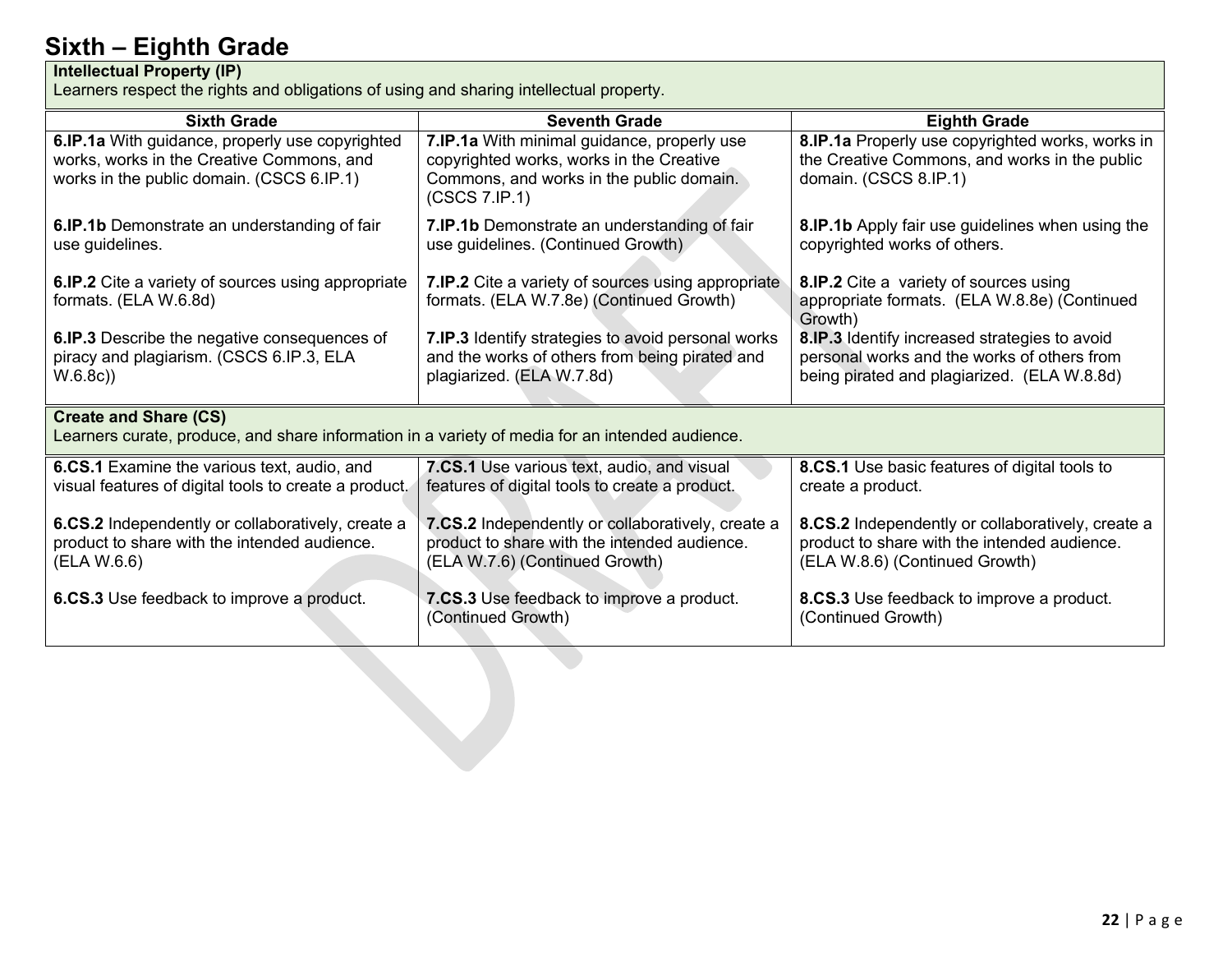## **Digital Citizenship**

Learners navigate the digital world safely, ethically, and responsibly.

#### **Safety and Ethics (SE)**

Learners recognize both positive and negative impacts of using technology.

| <b>Sixth Grade</b>                                                                                                                     | <b>Seventh Grade</b>                                                                                                                   | <b>Eighth Grade</b>                                                                                                                          |
|----------------------------------------------------------------------------------------------------------------------------------------|----------------------------------------------------------------------------------------------------------------------------------------|----------------------------------------------------------------------------------------------------------------------------------------------|
| 6.SE.1 Identify steps for responding to<br>uncomfortable situations when interacting<br>online.(CYSEC, CSCS 6.SE.1)                    | 7.SE.1 Identify appropriate steps for responding<br>to uncomfortable situations when interacting<br>online. CYSEC, CSCS 6.SE.1)        | 8.SE.1 Identify specific and appropriate steps for<br>responding to uncomfortable situations when<br>interacting online. CYSEC, CSCS 6.SE.1) |
| 6.SE.2 Identify basic methods to maintain digital<br>privacy and security. (CYSEC, CSCS 6.SE.2)                                        | 7.SE.2 Identify a variety of methods to maintain<br>digital privacy and security. (CYSEC, CSCS<br>7.SE.2                               | 8.SE.2 Identify advanced methods to maintain<br>digital privacy and security. (CYSEC, CSCS<br>8.SE.2)                                        |
| <b>6.SE.3</b> Describe the potential risks of interacting<br>online. (CYSEC, CSCS 2.SE.3)                                              | <b>7.SE.3</b> Analyze the potential risks of interacting<br>online. (CYSEC, CSCS 2.SE.3)                                               | 8.SE.3 Assess the potential risks of interacting<br>online. (CYSEC, CSCS 2.SE.3)                                                             |
| 6.SE.4 Identify threats to personal cybersecurity.<br>(CYSEC, CSCS 6.SE.4)                                                             | 7.SE.4 Describe how to respond to threats to<br>personal cybersecurity. (CYSEC, CSCS 7.SE.4)                                           | 8.SE.4 Discuss the consequences of identity<br>theft. (CYSEC, CSCS 8.SE.4)                                                                   |
| 6.SE.5 Recognize that data-collection technology<br>can be used to track navigation online. (CYSEC,<br>CSCS 6.SE.3) (Continued Growth) | 7.SE.5 Recognize that data-collection technology<br>can be used to track navigation online. (CYSEC,<br>CSCS 6.SE.3) (Continued Growth) | 8.SE.5 Recognize that data-collection technology<br>can be used to track navigation online. (CYSEC,<br>CSCS 6.SE.3) (Continued Growth)       |
| <b>Responsible Use (RU)</b><br>Learners demonstrate respect and dignity in virtual communities.                                        |                                                                                                                                        |                                                                                                                                              |
| 6.RU.1 Identify different forms of cyberbullying.<br>(CSCS 6.RU. 1)                                                                    | 7.RU.1 Describe different forms of cyberbullying<br>and the effects on all parties involved. (CSCS<br>7.RU.1)                          | 8.RU.1 Describe different forms of cyberbullying<br>and the impact on all parties involved. (CSCS<br>7.RU.1) (Continued Growth)              |
| <b>6.RU.2</b> Identify strategies to stop cyberbullying.<br><b>CSCS 6.RU.2)</b>                                                        | 7.RU.2 Identify strategies to prevent and stop<br>cyberbullying. (CSCS 7.RU.2) (Continued<br>Growth)                                   | 8.RU.2 Identify strategies to prevent and stop<br>cyberbullying. (CSCS 7.RU.2) (Continued<br>Growth)                                         |
| 6.RU.3 Use appropriate digital etiquette in a<br>variety of online situations. (CSCS 6.RU.3)                                           | <b>7.RU.3</b> Use appropriate digital etiquette in a<br>variety of online situations. (CSCS 6.RU.3)<br>(Continued Growth)              | 8.RU.3 Use appropriate digital etiquette in a<br>variety of online situations. (CSCS 6.RU.3)<br>(Continued Growth)                           |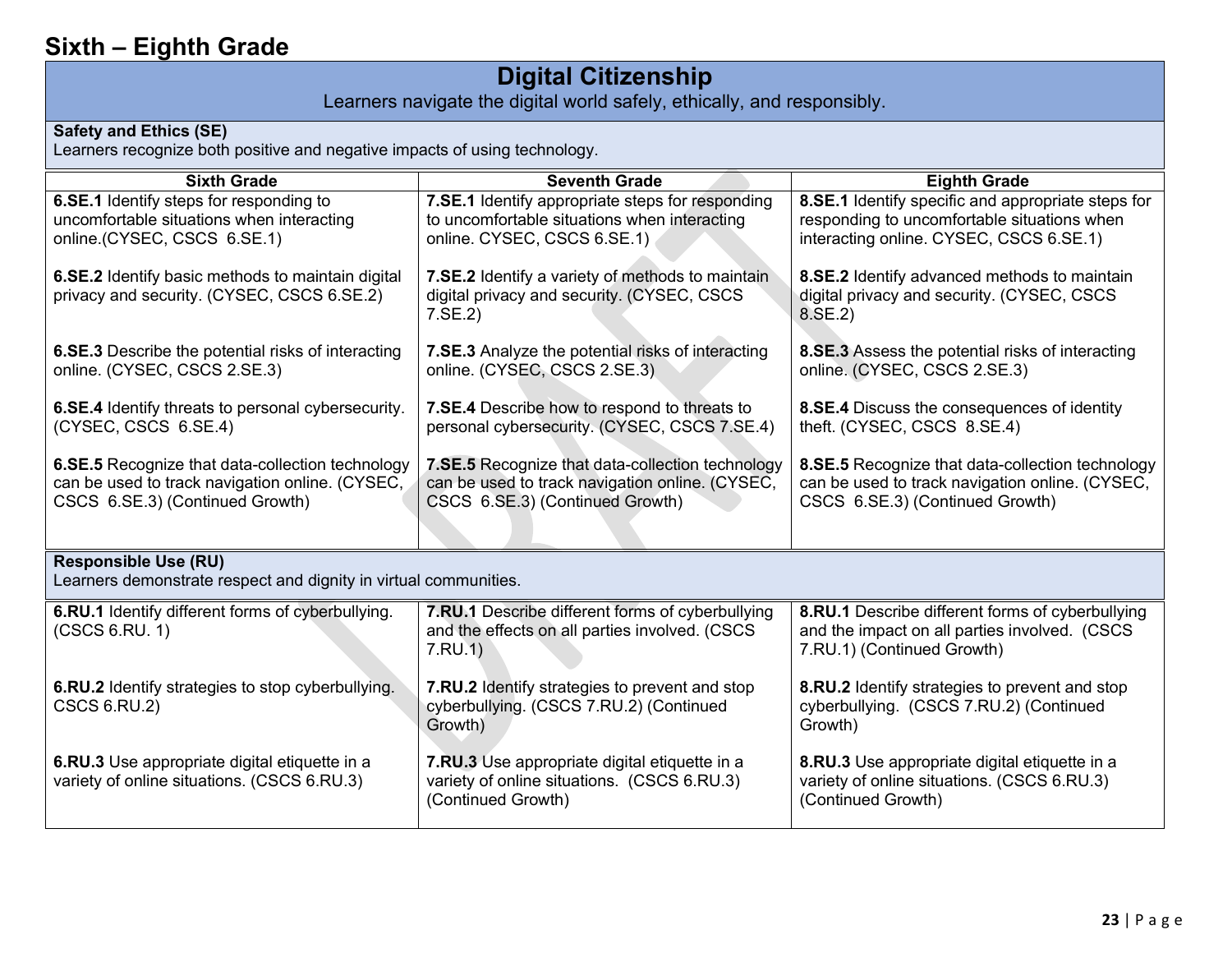#### **Responsible Use (RU) (Cont.)**

Learners demonstrate respect and dignity in virtual communities.

| <b>Sixth Grade</b>                                                                                                  | <b>Seventh Grade</b>                                                                                                                 | <b>Eighth Grade</b>                                                                                                    |
|---------------------------------------------------------------------------------------------------------------------|--------------------------------------------------------------------------------------------------------------------------------------|------------------------------------------------------------------------------------------------------------------------|
| 6.RU.4 Understand the purpose of and comply<br>with Acceptable Use Policies. (CSCS 6.RU.4)                          | 7.RU.4 Understand the purpose of and comply<br>with Acceptable Use Policies. (CSCS 7.RU.4)                                           | 8.RU.4 Understand the purpose of and comply<br>with Acceptable Use Policies. (CSCS 8.RU.4)                             |
| 6.RU.5 Understand the importance of balancing<br>media and non-media activities. (Continued<br>Growth)              | <b>7.RU.5</b> Understand the importance of balancing<br>media and non-media activities. (Continued<br>Growth)                        | 8.RU.5 Understand the importance of balancing<br>media and non-media activities. (Continued<br>Growth)                 |
| <b>Social Interaction (SI)</b>                                                                                      | Learners use technology to communicate and collaborate effectively with others to broaden perspectives and work toward common goals. |                                                                                                                        |
| 6.SI.1 Use collaborative technologies. (CSCS<br>6.SI.1)                                                             | <b>7.SI.1</b> Use collaborative technologies to gather<br>and share information. (CSCS 7.SI.1)                                       | 8.SI.1 Use collaborative technologies to<br>communicate information to a specific audience.<br>(CSCS 8.SI.1)           |
| 6.SI.2 With guidance, decode the message of<br>various forms of media.                                              | 7.SI.2 With guidance, decode the message of<br>different forms of media.                                                             | 8.SI.2 With guidance, decode the message of<br>assorted forms of media.                                                |
| 6.SI.3 Identify how social interactions can impact<br>a person's self-image. (CSCS 6.SI.2)                          | 7.SI.3 Identify how social interactions can impact<br>a person's self-image. (CSCS 6.SI.2) (Continued<br>Growth)                     | 8.SI.3 Identify how social interactions can impact<br>a person's self-image. (CSCS 6.SI.2) (Continued<br>Growth)       |
| <b>Digital Identity (DI)</b>                                                                                        | Learners understand responsibilities and opportunities of living, learning, and working in an interconnected digital world.          |                                                                                                                        |
| 6.DI.1 Describe personal online usage and<br>determine how it affects identity online and<br>offline. (CSCS 6.DI.1) | 7.DI.1 Evaluate how digital identity can affect a<br>person now and in the future. (CSCS 7.DI.1)                                     | 8.DI.1 Evaluate how digital identity can impact a<br>person now and in the future. (CSCS 7.DI.1)<br>(Continued Growth) |
|                                                                                                                     |                                                                                                                                      |                                                                                                                        |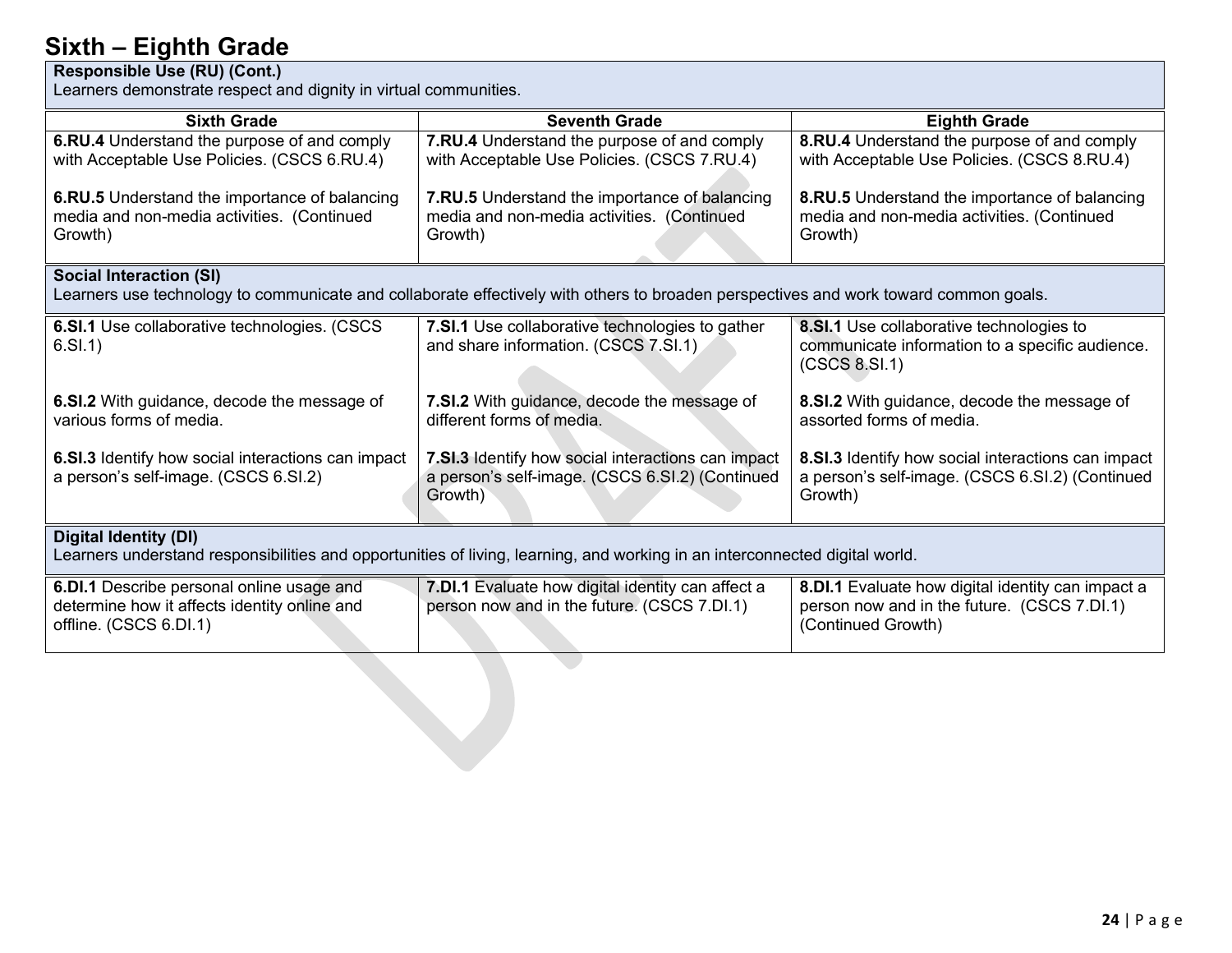## **Personal Literacy**

Learners identify, select, read, and engage with materials based on curiosity, needs, and interests for personal growth.

#### <span id="page-24-0"></span>**Identify (I)**

Learners explore topics, authors, and genres in a variety of formats.

| <b>Ninth Grade</b>                                               | <b>Tenth Grade</b>                   | <b>Eleventh Grade</b>                                                                                              | <b>Twelfth Grade</b>                  |
|------------------------------------------------------------------|--------------------------------------|--------------------------------------------------------------------------------------------------------------------|---------------------------------------|
| 9.ID.1 Independently explore topics,                             | 10.ID.1 Independently explore        | 11.ID.1 Independently explore                                                                                      | 12.ID.1 Independently explore         |
| authors, and genres in a variety of                              | topics, authors, and genres in an    | topics, authors, and genres in a                                                                                   | topics, authors, and genres in a      |
| formats.                                                         | increased variety of formats.        | wide variety of formats.                                                                                           | broad variety of formats.             |
|                                                                  |                                      |                                                                                                                    |                                       |
| Select (S)                                                       |                                      |                                                                                                                    |                                       |
| Learners choose and locate materials using a variety of methods. |                                      |                                                                                                                    |                                       |
| 9.S.1 Understand the physical                                    | 10.S.1 Understand the physical       | 11.S.1 Understand the physical                                                                                     | <b>12.S.1</b> Understand the physical |
| layout and organization of a library                             | layout and organization of a library | layout and organization of a library                                                                               | layout and organization of a library  |
| (school, classroom, public, etc.).                               | (school, classroom, public, etc.).   | (school, classroom, public, etc.).                                                                                 | (school, classroom, public, etc.).    |
|                                                                  |                                      |                                                                                                                    |                                       |
| 9.S.2 Independently choose and                                   | 10.S.2 Independently choose and      | 11.S.2 Independently choose and                                                                                    | 12.S.2 Independently choose and       |
| locate materials using a variety of                              | locate desired materials using a     | locate more specific materials using                                                                               | locate specific materials using a     |
| methods.                                                         | variety of methods.                  | a variety of methods.                                                                                              | variety of methods.                   |
|                                                                  |                                      |                                                                                                                    |                                       |
| <b>Read and Engage (RE)</b>                                      |                                      |                                                                                                                    |                                       |
|                                                                  |                                      | Learners make connections to materials through reading, viewing, or listening for learning and personal enjoyment. |                                       |
| 9.RE.1 Independently make                                        | 10.RE.1 Independently make           | 11.RE.1 Independently make                                                                                         | 12.RE.1 Independently make            |
| connections to materials through                                 | connections to materials through     | connections to materials through                                                                                   | connections to materials through      |
| reading, viewing, or listening for                               | reading, viewing, or listening for   | reading, viewing, or listening for                                                                                 | reading, viewing, or listening for    |
| learning and personal enjoyment.                                 | learning and personal enjoyment.     | learning and personal enjoyment.                                                                                   | learning and personal enjoyment.      |
|                                                                  |                                      |                                                                                                                    |                                       |
|                                                                  |                                      |                                                                                                                    |                                       |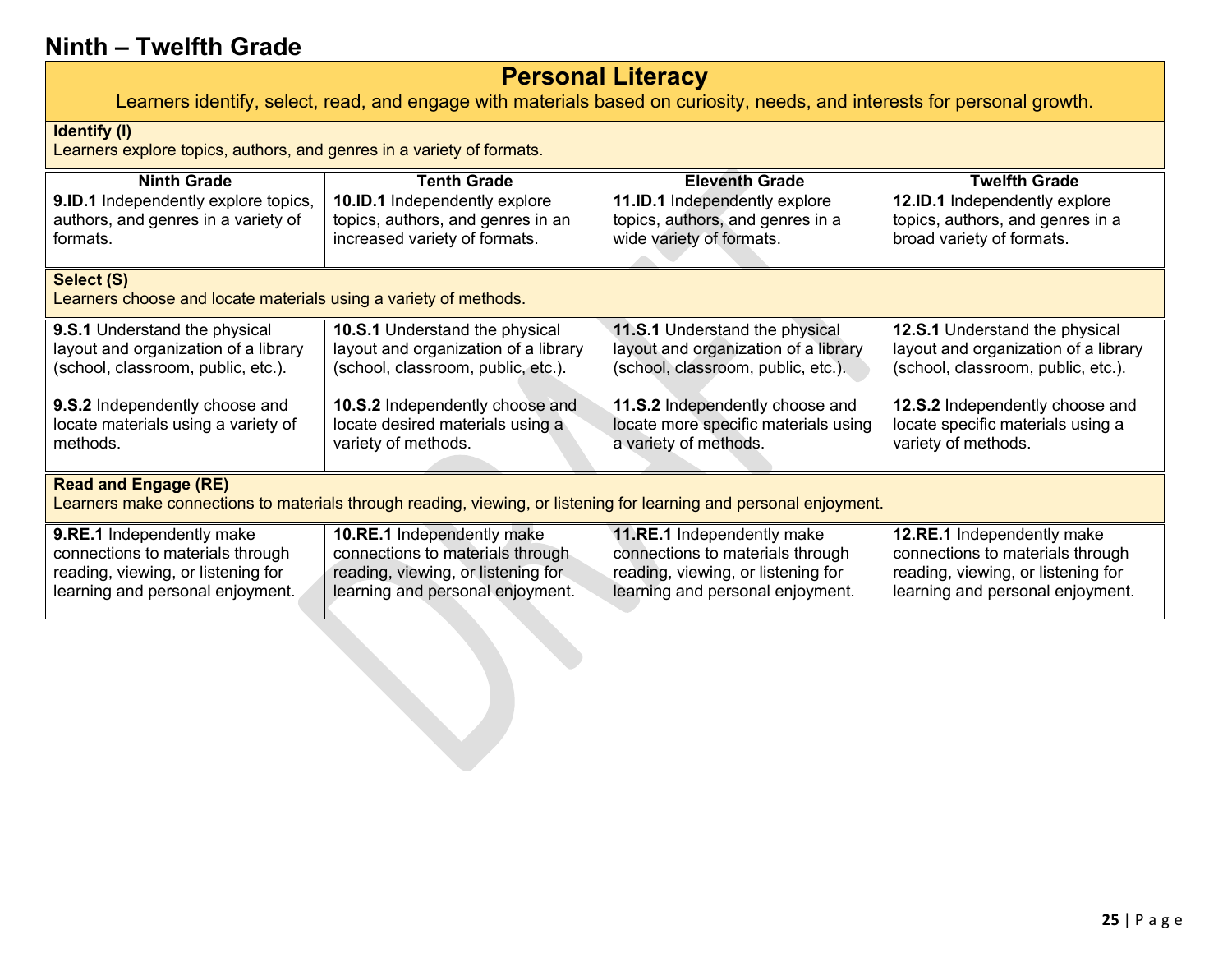## **Informational Literacy**

Learners inquire about, access, evaluate, create, and share information effectively and ethically.

#### **Inquire (I)**

Learners consider prior knowledge and learning interests to explore information.

| <b>Ninth Grade</b>                                                                                                                                                                                         | <b>Tenth Grade</b>                                                                                                                                                                                                            | <b>Eleventh Grade</b>                                                                                                                                                                                                                 | <b>Twelfth Grade</b>                                                                                                                                                                                                                               |
|------------------------------------------------------------------------------------------------------------------------------------------------------------------------------------------------------------|-------------------------------------------------------------------------------------------------------------------------------------------------------------------------------------------------------------------------------|---------------------------------------------------------------------------------------------------------------------------------------------------------------------------------------------------------------------------------------|----------------------------------------------------------------------------------------------------------------------------------------------------------------------------------------------------------------------------------------------------|
| 9.I.1 Ask research questions,<br>adjusting the scope of those<br>questions throughout the research<br>process based on information gaps,<br>new information, or conflicting<br>information. (ELA W.9-10.7) | 10.I.1 Ask research questions,<br>narrowing or broadening the scope<br>of those questions throughout the<br>research process based on<br>information gaps, new information,<br>or conflicting information. (ELA W.9-<br>10.7) | 11.I.1 Ask complex research<br>questions, narrowing or broadening<br>the scope of those questions<br>throughout the research process<br>based on information gaps, new<br>information, or conflicting<br>information. (ELA W.11-12.7) | 12.I.1 Ask increasingly complex<br>research questions, narrowing or<br>broadening the scope of those<br>questions throughout the research<br>process based on information gaps,<br>new information, or conflicting<br>information. (ELA W.11-12.7) |
| Access (A)<br>Learners use effective search strategies to locate information.                                                                                                                              |                                                                                                                                                                                                                               |                                                                                                                                                                                                                                       |                                                                                                                                                                                                                                                    |
| <b>9.A.1</b> Use advanced search<br>strategies to locate and access<br>multiple student-selected sources.<br>(ELA W.9-10.7c)                                                                               | 10.A.1 Use advanced search<br>strategies to locate information and<br>match needs. (ELA W.9-10.7c)                                                                                                                            | 11.A.1 Develop a plan and use<br>advanced search strategies to<br>match information needs. (ELA<br>W.11-12.7c)                                                                                                                        | 12.A.1 Develop a plan and<br>strategically adjust search<br>strategies to match information<br>needs. (ELA W.11-12.7c)                                                                                                                             |
| Evaluate (E)                                                                                                                                                                                               | Learners examine information sources for relevancy, authority, accuracy, currency, and purpose.                                                                                                                               |                                                                                                                                                                                                                                       |                                                                                                                                                                                                                                                    |
| <b>9.E.1</b> Evaluate information sources<br>for relevancy, authority, accuracy,<br>currency, and purpose with<br>increased complexity. (ELA W.9-<br>10.8 <sub>b</sub>                                     | <b>10.E.1</b> Evaluate information sources<br>for relevancy, authority, accuracy,<br>currency, and purpose with<br>increased complexity. (ELA W.9-<br>10.8 <sub>b</sub>                                                       | <b>11.E.1</b> Evaluate information sources<br>for relevancy, authority, accuracy,<br>currency, and purpose with<br>increased complexity and<br>effectiveness. (ELA W.11-12.8b)                                                        | 12.E.1 Evaluate information sources<br>for relevancy, authority, accuracy,<br>currency, and purpose with<br>increased complexity and<br>effectiveness. (ELA W.11-12.8b)                                                                            |
|                                                                                                                                                                                                            |                                                                                                                                                                                                                               |                                                                                                                                                                                                                                       |                                                                                                                                                                                                                                                    |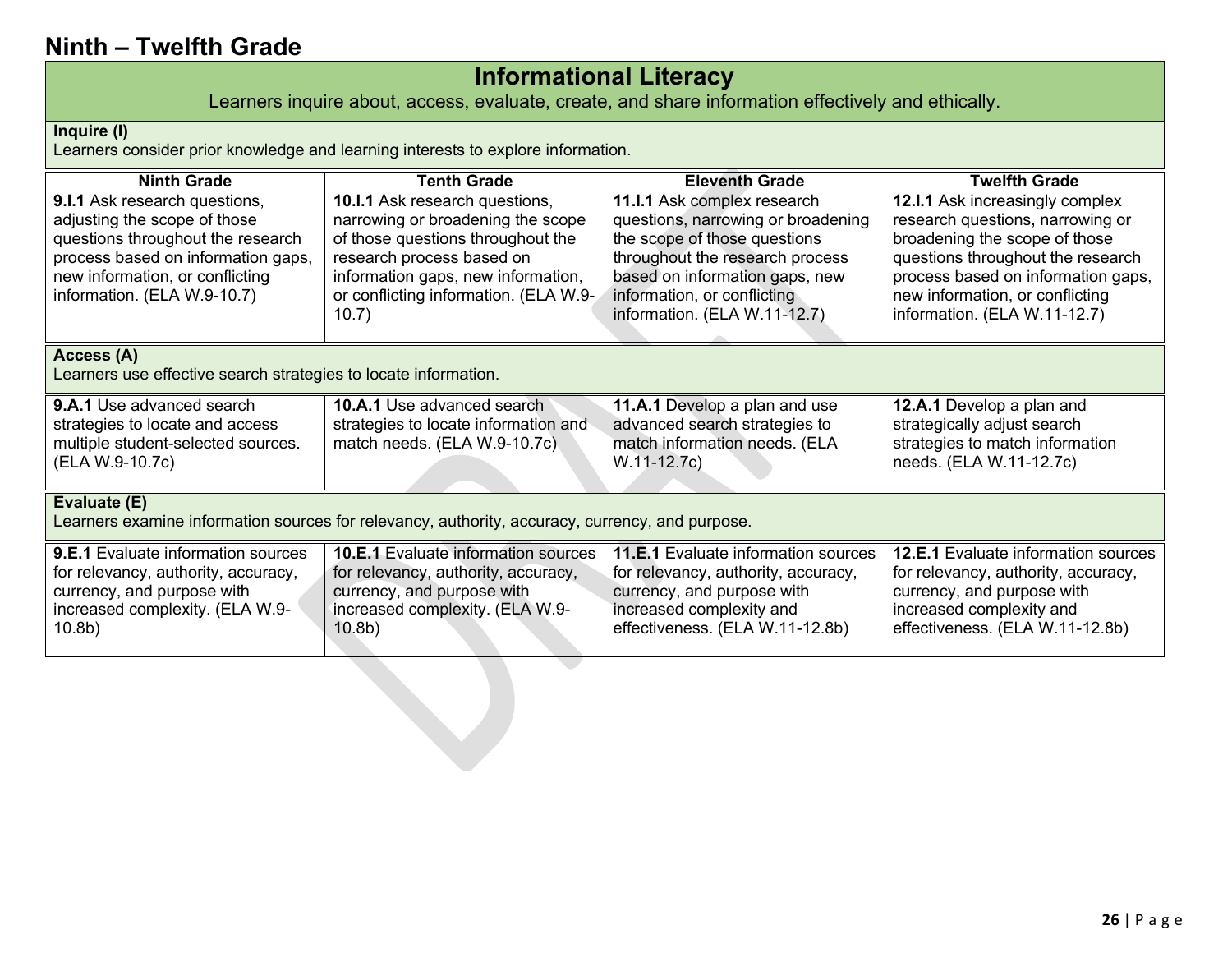#### **Intellectual Property (IP)**

Learners respect the rights and obligations of using and sharing intellectual property.

| <b>Ninth Grade</b>                                                                                                                                                    | <b>Tenth Grade</b>                                                                                                                                               | <b>Eleventh Grade</b>                                                                                                                                                                        | <b>Twelfth Grade</b>                                                                                                                                                                    |
|-----------------------------------------------------------------------------------------------------------------------------------------------------------------------|------------------------------------------------------------------------------------------------------------------------------------------------------------------|----------------------------------------------------------------------------------------------------------------------------------------------------------------------------------------------|-----------------------------------------------------------------------------------------------------------------------------------------------------------------------------------------|
| 9.IP.1 Properly use copyrighted<br>works, works in the Creative<br>Commons, and works in the public<br>domain. (CSCS 9.IP.1)                                          | <b>10.IP.1</b> Demonstrate an<br>understanding of and respect for the<br>rights and obligations of using and<br>sharing intellectual property. (CSCS<br>10.IP.1) | <b>11.IP.1</b> Demonstrate an<br>understanding of and respect for the<br>rights and obligations of using and<br>sharing intellectual property with<br>increased complexity. (CSCS<br>10.IP.1 | 12.IP. 1 Demonstrate an<br>understanding of and respect for the<br>rights and obligations of using and<br>sharing intellectual property with<br>increased complexity. (CSCS<br>10.IP.1) |
| 9.IP.2 Use strategies to avoid<br>personal works and the works of<br>others from being pirated and<br>plagiarized. (ELA W.9-10.8 d,e)                                 |                                                                                                                                                                  |                                                                                                                                                                                              |                                                                                                                                                                                         |
| <b>Create and Share (CS)</b><br>Learners curate, produce, and share information in a variety of media for an intended audience.                                       |                                                                                                                                                                  |                                                                                                                                                                                              |                                                                                                                                                                                         |
| 9.CS.1 Create original works or<br>repurpose digital resources into new<br>creations to communicate an idea<br>for an intended purpose or<br>audience. (ELA W.9-10.6) | 10.CS.1 Create original works or<br>repurpose digital resources to<br>publish or present content for task,<br>purpose, and audience. (ELA W.9-<br>10.6)          | 11.CS.1 Choose the appropriate<br>platforms and tools to publish or<br>present content for task, purpose,<br>and audience. (ELA W.11-12.6)                                                   | 12.CS. 1 Choose the appropriate<br>platforms and tools to publish or<br>present content for task, purpose,<br>and audience. (ELA W.11-12.6)                                             |
| <b>9.CS.2</b> Use feedback to improve a<br>product.                                                                                                                   | <b>10.CS.2</b> Use feedback to improve a<br>product.                                                                                                             | <b>11.CS.2</b> Use feedback to improve a<br>product.                                                                                                                                         | <b>12.CS.2</b> Use feedback to improve a<br>product.                                                                                                                                    |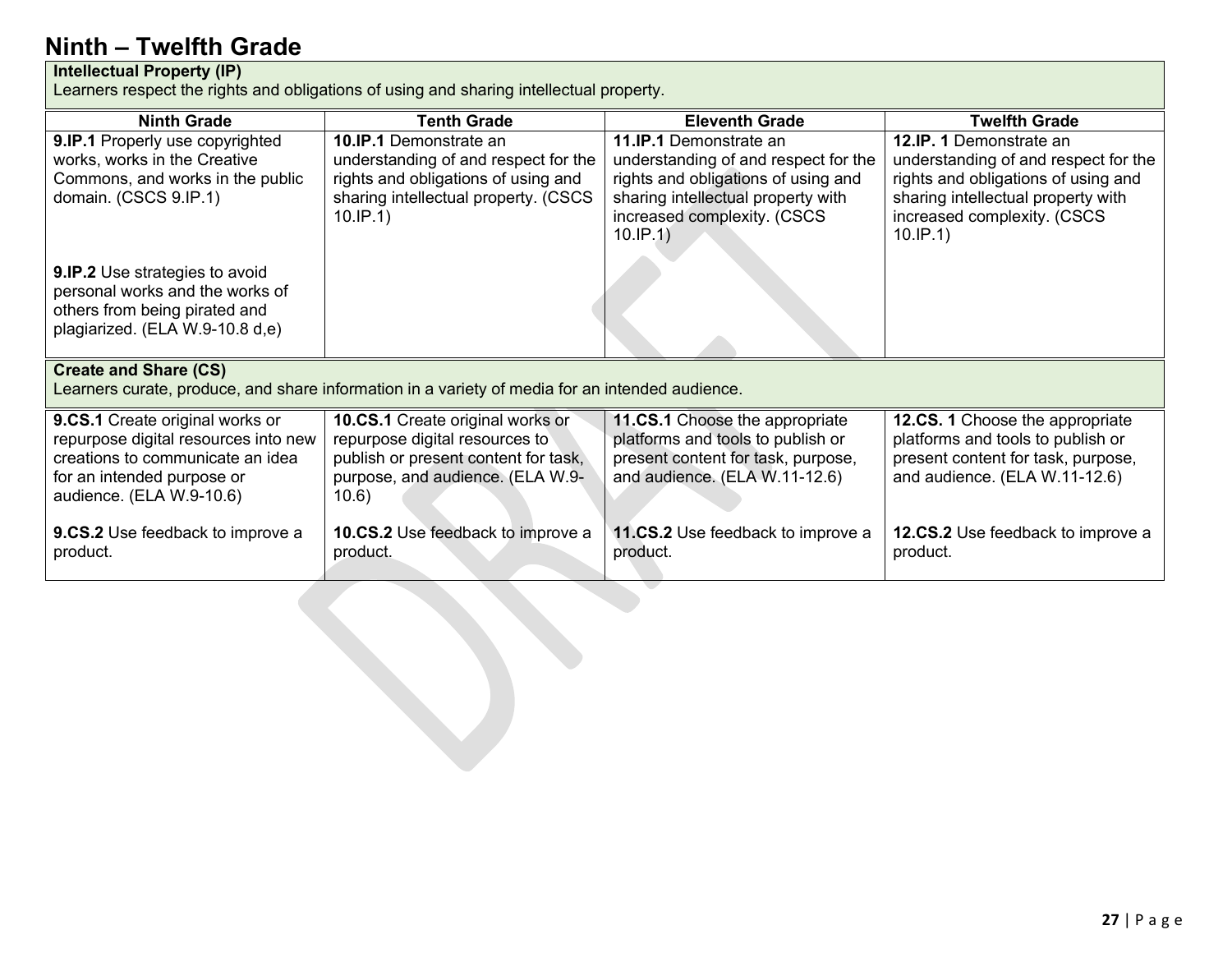## **Digital Citizenship**

Learners navigate the digital world safely, ethically, and responsibly.

#### **Safety and Ethics (SE)**

Learners recognize both positive and negative impacts of using technology.

| <b>Ninth Grade</b>                                               | <b>Tenth Grade</b>                       | <b>Eleventh Grade</b>             | <b>Twelfth Grade</b>                 |
|------------------------------------------------------------------|------------------------------------------|-----------------------------------|--------------------------------------|
| 9.SE.1 Recognize the importance of                               | 10.SE.1 Recognize the effects of         | 11.SE.1 Recognize both the        | 12.SE.1 Recognize both the           |
| safeguarding and monitoring private                              | sharing online.                          | positive and negative effects of  | positive and negative effects of     |
| data.                                                            |                                          | using technology.                 | using technology on self and others. |
|                                                                  |                                          |                                   |                                      |
| <b>9.SE.2</b> Understand the importance                          | <b>10.SE.2</b> Understand the importance | 11.SE.2 Understand the importance | 12.SE.2 Understand the importance    |
| of safely interacting online.                                    | of safely interacting online.            | of safely interacting online.     | of safely interacting online.        |
|                                                                  |                                          |                                   |                                      |
| <b>Responsible Use (RU)</b>                                      |                                          |                                   |                                      |
| Learners demonstrate respect and dignity in virtual communities. |                                          |                                   |                                      |
| 9.RU.1 Demonstrate respect and                                   | 10.RU.1 Demonstrate respect and          | 11.RU.1 Exhibit respect and       | 12.RU.1 Exhibit respect and          |
| dignity in virtual communities.                                  | dignity in virtual communities.          | dignity in virtual communities.   | dignity in virtual communities.      |
|                                                                  |                                          |                                   |                                      |
| <b>9.RU.2</b> Understand the purpose of                          | <b>10.RU.2</b> Understand the purpose    | 11.RU.2 Understand the purpose    | 12.RU.2 Understand the purpose       |
| and comply with Acceptable Use                                   | of and comply with Acceptable            | of and comply with Acceptable     | of and comply with Acceptable        |
| Policies.                                                        | Use Policies.                            | Use Policies.                     | Use Policies.                        |
|                                                                  |                                          |                                   |                                      |
| <b>9.RU.3</b> Understand the importance                          | <b>10.RU.3</b> Understand the            | <b>11.RU.3</b> Understand the     | 12.RU.3 Understand the               |
| of balancing media and non-media                                 | importance of balancing media and        | importance of balancing media and | importance of balancing media and    |
| activities.                                                      | non-media activities. (Continued         | non-media activities. (Continued  | non-media activities. (Continued     |
|                                                                  | Growth)                                  | Growth)                           | Growth)                              |
|                                                                  |                                          |                                   |                                      |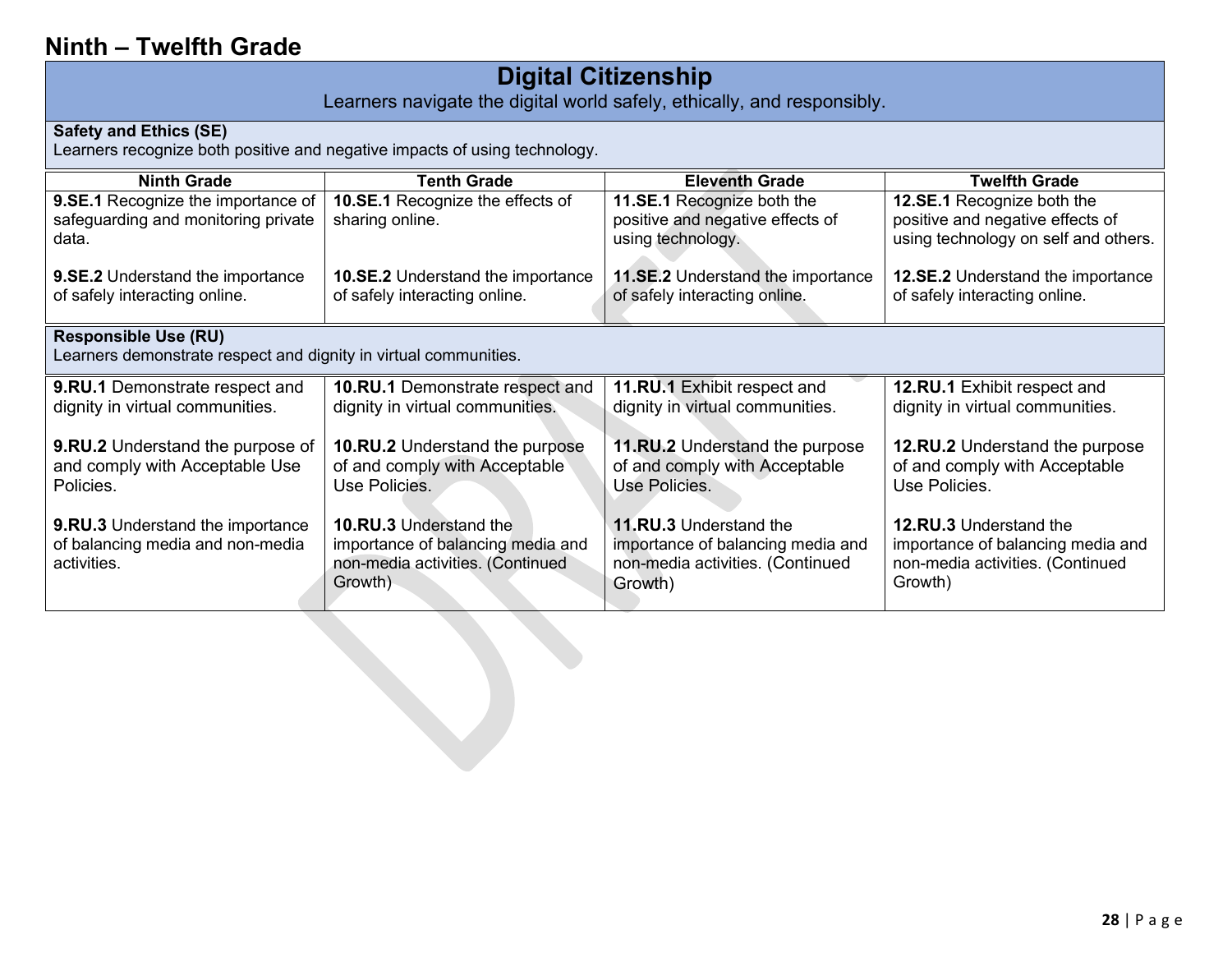#### **Social Interaction (SI)**

Learners use technology to communicate and collaborate effectively with others to broaden perspectives and work toward common goals.

| Ninth Grade                                                                                                                                                 | <b>Tenth Grade</b>                                                                                                                                         | <b>Eleventh Grade</b>                                                                                                                                                                   | <b>Twelfth Grade</b>                                                                                                                                                                   |
|-------------------------------------------------------------------------------------------------------------------------------------------------------------|------------------------------------------------------------------------------------------------------------------------------------------------------------|-----------------------------------------------------------------------------------------------------------------------------------------------------------------------------------------|----------------------------------------------------------------------------------------------------------------------------------------------------------------------------------------|
| <b>9.SI.1</b> Use technologies to<br>communicate and collaborate<br>effectively to meet challenges.                                                         | <b>10.SI.1</b> Use technologies to<br>communicate and collaborate<br>effectively to meet challenges.<br>(Continued Growth)                                 | <b>11.SI.1</b> Use technologies to<br>communicate and collaborate<br>effectively to meet challenge.<br>(Continued Growth)                                                               | <b>12.SI.1</b> Use technologies to<br>communicate and collaborate<br>effectively to meet challenge.<br>(Continued Growth)                                                              |
| 9.SI.2 Identify how social<br>interactions can impact a person's<br>self-image. (CSCS 10.SI.2)<br>(Continued Growth)                                        | 10.SI.2 Identify how social<br>interactions can impact a person's<br>self-image. (CSCS 10.SI.2)<br>(Continued Growth)                                      | 11.SI.2 Identify how social<br>interactions can impact a person's<br>self-image. (CSCS 10.SI.2)<br>(Continued Growth)                                                                   | 12.SI.2 Identify how social<br>interactions can impact a person's<br>self-image. (CSCS 10.SI.2)<br>(Continued Growth)                                                                  |
| <b>Digital Identity (DI)</b><br>Learners understand responsibilities and opportunities of living, learning, and working in an interconnected digital world. |                                                                                                                                                            |                                                                                                                                                                                         |                                                                                                                                                                                        |
| 9. DI.1 Manage a digital identity and<br>be aware of the permanence of<br>actions in the digital world. (CYSEC,<br>CSCS 9.DI.1)                             | <b>10.DI.1</b> Manage a digital identity<br>and understand the responsibilities<br>of living, learning, and working in an<br>interconnected digital world. | 11. DI.1 Manage a digital identity<br>and increasingly understand the<br>responsibilities of living, learning,<br>and working in an interconnected<br>digital world. (Continued Growth) | 12.DI.1 Manage a digital identity<br>and deepen understanding of the<br>responsibilities of living, learning,<br>and working in an interconnected<br>digital world. (Continued Growth) |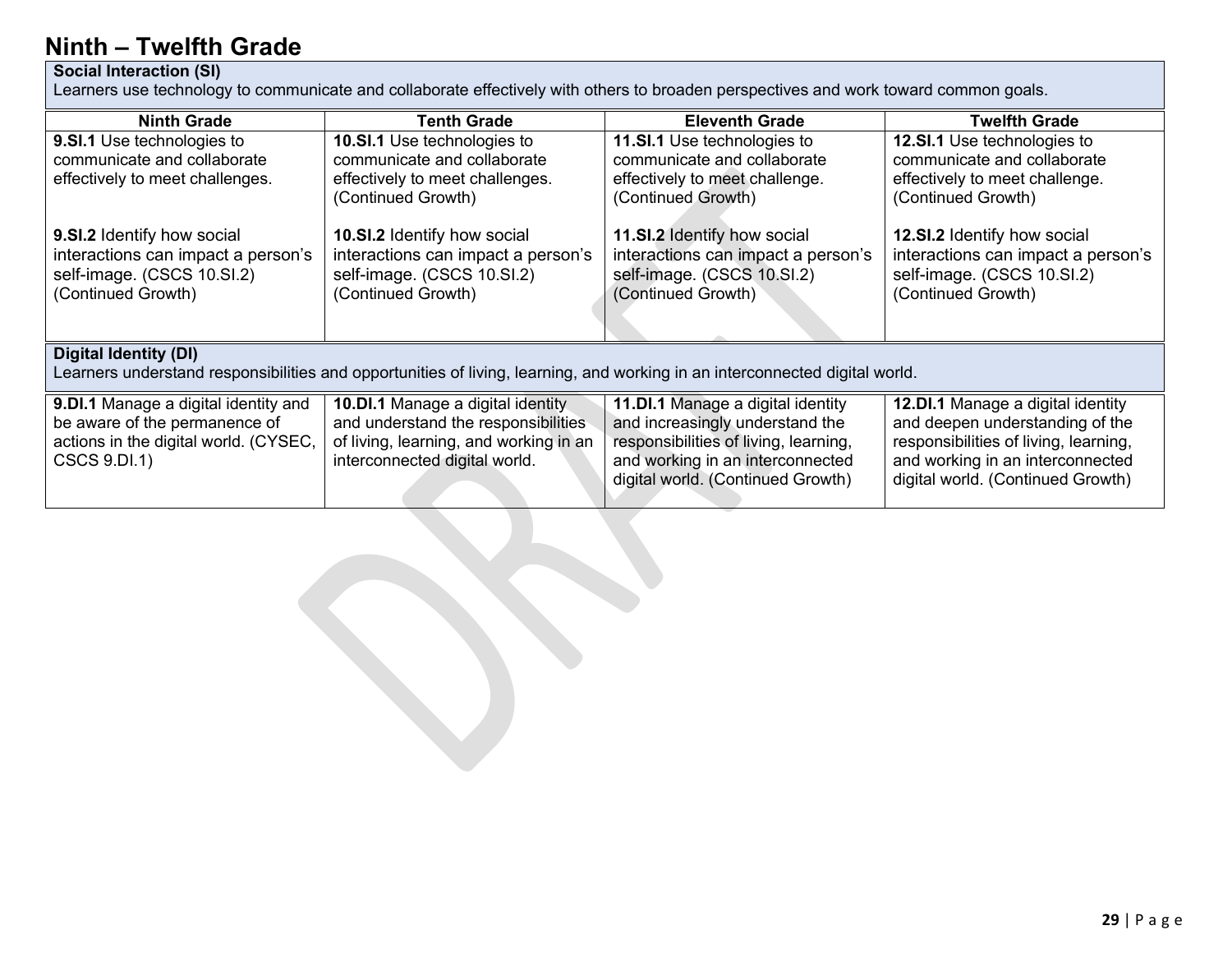## <span id="page-29-0"></span>**STANDARDS BY GRADE LEVEL KINDERGARTEN – TWELFTH GRADE**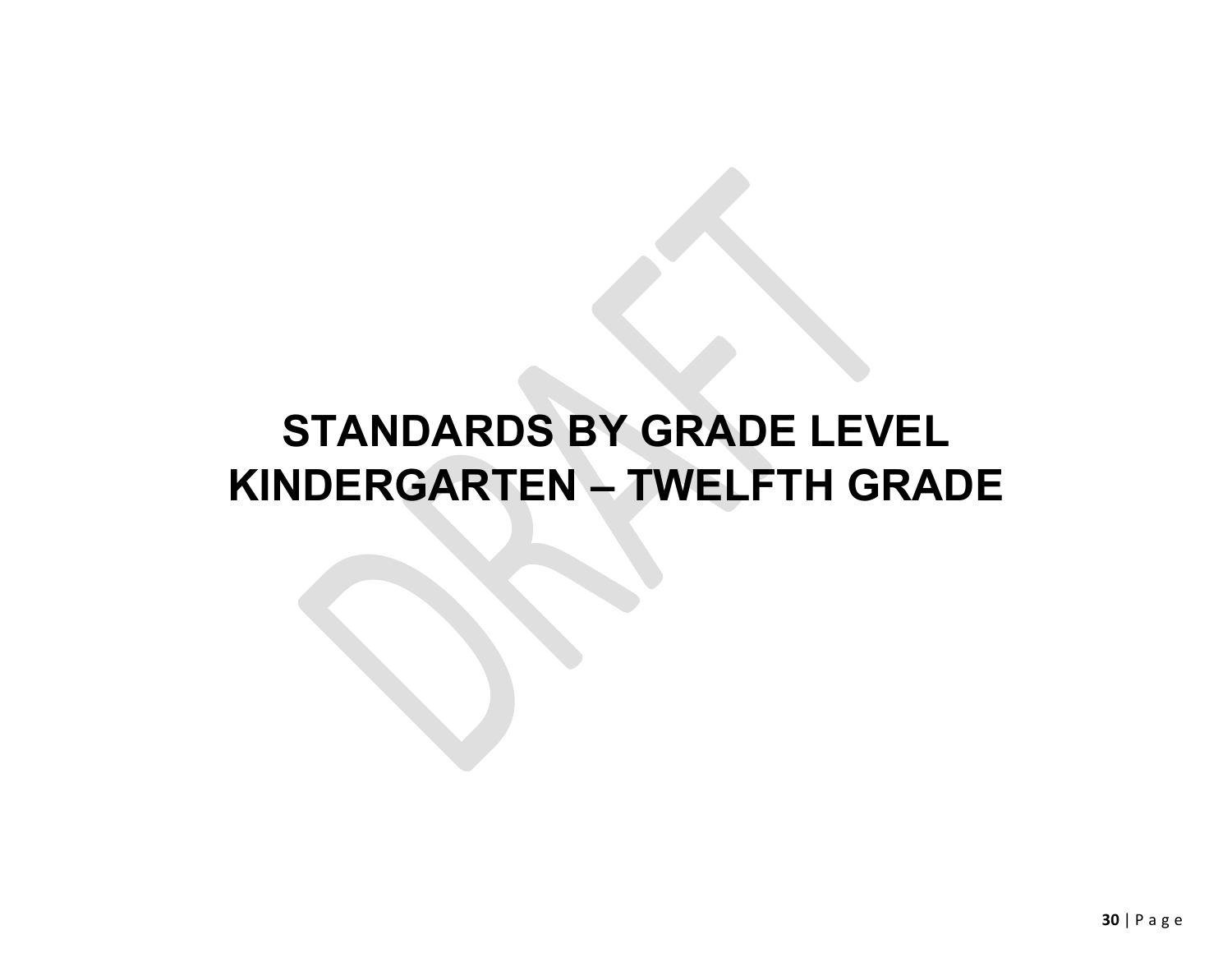#### <span id="page-30-0"></span>**Kindergarten Standards**

#### **Personal Literacy**

Learners identify, select, read, and engage with materials based on curiosity, needs, and interests for personal growth.

**Identify -** Learners explore topics, authors, and genres in a variety of formats.

**K.ID.1** Identify a topic of interest.

**Select -** Learners choose and locate materials using a variety of methods.

**K.S.1** Recognize library layout to select materials for information and enjoyment.

**Read and Engage -** Learners make connections to materials through reading, viewing, or listening for learning and personal enjoyment.

**K.RE.1** With guidance, make connections between materials and personal experiences.

**K.RE.2** With guidance, read, view, or listen to a variety of informational and fictional texts.

**K.RE.3** With guidance, recognize feelings about characters and events in a story.

#### **Information Literacy**

Learners inquire about, access, evaluate, create, and share information effectively and ethically.

**Inquire -** Learners consider prior knowledge and learning interests to explore information.

**K.I.1** With guidance, state the problem or need for information.

**K.I.2** With guidance, choose a topic.

**Access -** Learners use effective search strategies to locate information.

**K.A.1** With guidance, use a keyword search with a teacher-selected online resource.

**K.A.2** With guidance, identify the different sections of the library (e.g., Fiction, Nonfiction, Picture Books, Audiobooks).

**K.A.3** Understand that resources can be in a variety of formats (e.g., print, digital, graphics).

**Evaluate -** Learners examine information sources for relevancy, authority, accuracy, currency, and purpose.

**K.E.1** With guidance, distinguish between nonfiction or fiction in information.

**K.E.2** With guidance, identify fact and opinion.

**K.E.3** Name various information sources.

**Intellectual Property -** Learners respect the rights and obligations of using and sharing intellectual property.

**K.IP.1** Discuss creative works have owners (copyright).

**K.IP.2** Understand that credit should be given to the creator of creative work.

**Create and Share -** Learners curate, produce, and share information in a variety of media for an intended audience.

**K.CS.1** With guidance, learn basic features of digital tools.

**K.CS.2** With guidance, create a physical or digital product to share learning.

**K.CS.3** Share with others to exchange ideas.

#### **Digital Citizenship**

Learners navigate the digital world safely, ethically, and responsibly.

**Safety and Ethics -** Learners recognize both positive and negative impacts of using technology.

**K.SE.1** With guidance, use technology in safe and correct ways.

**K.SE.2** With guidance, use authentication methods to access technology.

**Responsible Use -** Learners demonstrate respect and dignity in virtual communities.

**K.RU.1** Discuss positive and negative behaviors when using technology.

**K.RU.2** With guidance, identify appropriate manners while participating in an online community.

**K.RU.3** With support, discuss ideas for appropriate behavior when connecting in an online community.

**K.RU.4** Comply with Acceptable Use Policies.

**K.RU.5** With support, identify appropriate times to use technology and times to be screen-free.

**Social Interaction -** Learners use technology to communicate and collaborate effectively with others to broaden perspectives and work toward common goals.

**K.I.1** With guidance, use technology to share thinking with teachers or adults.

**Digital identity -** Learners understand responsibilities and opportunities of living, learning, and working in an interconnected digital world.

**K.DI.1** With support, recognize that using technology gives you a digital identity.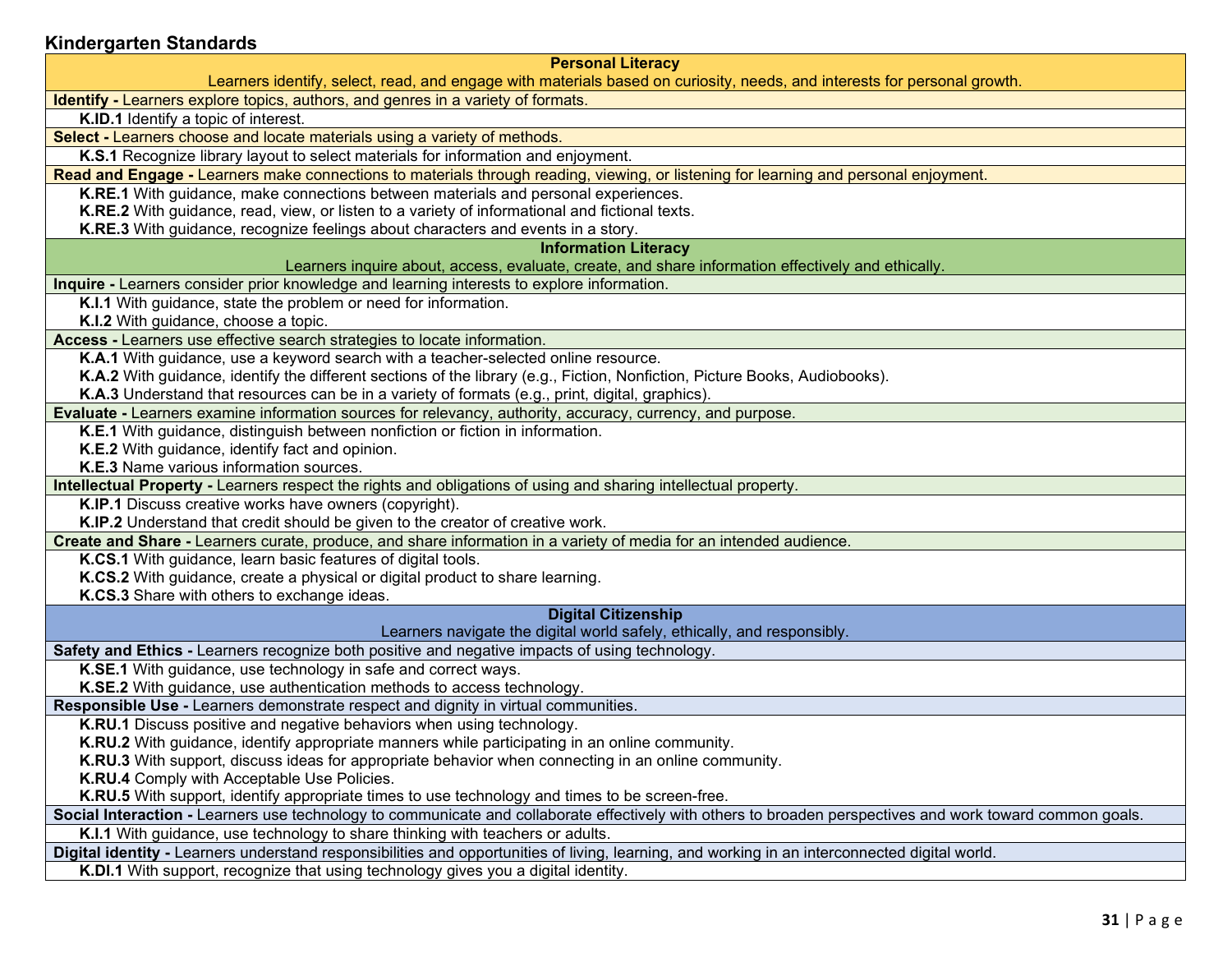#### <span id="page-31-0"></span>**First Grade Standards**

| <b>Personal Literacy</b>                                                                                                                                                                                     |
|--------------------------------------------------------------------------------------------------------------------------------------------------------------------------------------------------------------|
| Learners identify, select, read, and engage with materials based on curiosity, needs, and interests for personal growth.<br>Identify - Learners explore topics, authors, and genres in a variety of formats. |
| 1.ID.1 Identify a favorite author and/or illustrator.                                                                                                                                                        |
| Select - Learners choose and locate materials using a variety of methods.                                                                                                                                    |
| 1.S.1 With guidance, use library layout to select materials for information and enjoyment.                                                                                                                   |
| 1.S.2 Standard starts at third grade.                                                                                                                                                                        |
| 1.S.3 With guidance, use strategies to select appropriate reading materials.                                                                                                                                 |
| Read and Engage - Learners make connections to materials through reading, viewing, or listening for learning and personal enjoyment.                                                                         |
| <b>1.RE.1</b> With guidance, make connections between materials and personal experiences.                                                                                                                    |
| 1.RE.2 With guidance, read, view, or listen to a variety of informational and fictional texts.                                                                                                               |
| 1.RE.3 With guidance, recognize feelings about characters and events in a story.                                                                                                                             |
| <b>Information Literacy</b>                                                                                                                                                                                  |
| Learners inquire about, access, evaluate, create, and share information effectively and ethically.                                                                                                           |
| Inquire - Learners consider prior knowledge and learning interests to explore information.                                                                                                                   |
| 1.I.1 With guidance, state the problem or need for information.                                                                                                                                              |
| 1.I.2 With guidance, choose a topic.                                                                                                                                                                         |
| Access - Learners use effective search strategies to locate information.                                                                                                                                     |
| 1.A.1 Use a keyword search with a teacher-selected online resource.                                                                                                                                          |
| 1.A.2 With guidance, locate materials in the library.                                                                                                                                                        |
| 1.A.3 Understand that resources can be in a variety of formats.                                                                                                                                              |
| Evaluate - Learners examine information sources for relevancy, authority, accuracy, currency, and purpose.<br>1.E.1 With guidance, distinguish between nonfiction or fiction in information.                 |
| 1.E.2 With guidance, identify fact and opinion.                                                                                                                                                              |
| 1.E.3 With guidance, identify various information sources.                                                                                                                                                   |
| Intellectual Property - Learners respect the rights and obligations of using and sharing intellectual property.                                                                                              |
| 1.IP.1 Discuss creative works have owners.                                                                                                                                                                   |
| 1.IP.2 With guidance, give credit to the creator of creative work.                                                                                                                                           |
| Create and Share - Learners curate, produce, and share information in a variety of media for an intended audience.                                                                                           |
| 1.CS.1 With guidance, learn basic features of digital tools.                                                                                                                                                 |
| 1.CS.2 Independently or with guidance, create a physical or digital product to share learning.                                                                                                               |
| 1.CS.3 Share with others to exchange ideas.                                                                                                                                                                  |
| <b>Digital Citizenship</b>                                                                                                                                                                                   |
| Learners navigate the digital world safely, ethically, and responsibly.                                                                                                                                      |
| Safety and Ethics - Learners recognize both positive and negative impacts of using technology.                                                                                                               |
| 1.SE.1 Identify how to use technology in safe and correct ways.                                                                                                                                              |
| 1.SE.2 Understand the differences between a username and authentication methods and independently use them to access technology.                                                                             |
| Responsible Use - Learners demonstrate respect and dignity in virtual communities.                                                                                                                           |
| 1.RU.1 Identify positive and negative behaviors when using technology.                                                                                                                                       |
| 1.RU.2 With support, identify and discuss how to report inappropriate content.                                                                                                                               |
| 1.RU.3 Discuss ideas for appropriate behavior when connecting in an online community.                                                                                                                        |
| 1.RU.4 Comply with Acceptable Use Policies.<br>1.RU.5 Identify appropriate times to use technology.                                                                                                          |
| Social Interaction - Learners use technology to communicate and collaborate effectively with others to broaden perspectives and work toward common goals.                                                    |
| 1.SI.1 With guidance, use technology to share thinking with peers.                                                                                                                                           |
| Digital identity - Learners understand responsibilities and opportunities of living, learning, and working in an interconnected digital world.                                                               |
| 1.DI.1 Recognize that using technology gives you a digital identity.                                                                                                                                         |
|                                                                                                                                                                                                              |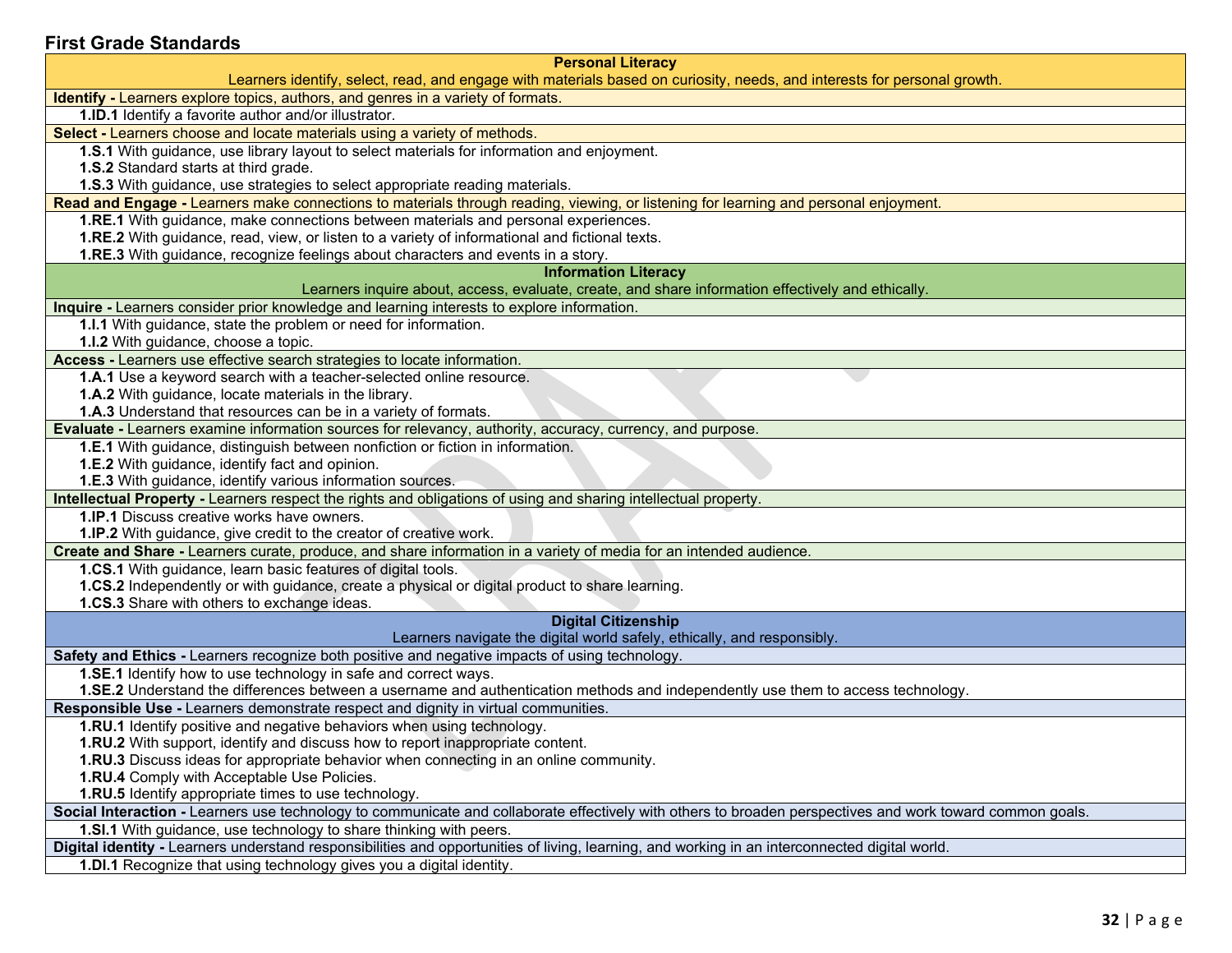#### <span id="page-32-0"></span>**Second Grade Standards**

| <b>Personal Literacy</b><br>Learners identify, select, read, and engage with materials based on curiosity, needs, and interests for personal growth.      |
|-----------------------------------------------------------------------------------------------------------------------------------------------------------|
| Identify - Learners explore topics, authors, and genres in a variety of formats.                                                                          |
| 2.ID.1 Explore authors and topics in various formats.                                                                                                     |
| 2.ID.2 With guidance, identify reading choices based on personal interests and experiences.                                                               |
| Select - Learners choose and locate materials using a variety of methods.                                                                                 |
| 2.S.1 With guidance, use library layout to select materials for information and enjoyment.                                                                |
| 2.S.2 Standard starts at third grade.                                                                                                                     |
| 2.S.3 With guidance, use strategies to select appropriate reading materials.                                                                              |
| Read and Engage - Learners make connections to materials through reading, viewing, or listening for learning and personal enjoyment.                      |
| 2.RE.1 Read and make connections between materials and personal experiences.                                                                              |
| 2.RE.2 Read, view, or listen to a variety of informational and fictional texts.                                                                           |
| 2.RE.3 Express feelings about characters and events in a story.                                                                                           |
| <b>Information Literacy</b>                                                                                                                               |
| Learners inquire about, access, evaluate, create, and share information effectively and ethically.                                                        |
| Inquire - Learners consider prior knowledge and learning interests to explore information.                                                                |
| 2.I.1 With guidance, state the problem or need for information and ask questions                                                                          |
| 2.I.2 Choose a topic.                                                                                                                                     |
| Access - Learners use effective search strategies to locate information.                                                                                  |
| 2.A.1 Use a keyword search with a teacher-selected online resource.                                                                                       |
| 2.A.2 Locate materials in the library.                                                                                                                    |
| 2.A.3 Understand that resources can be in a variety of formats.                                                                                           |
| Evaluate - Learners examine information sources for relevancy, authority, accuracy, currency, and purpose.                                                |
| 2.E.1 With guidance, determine the purpose of content: to inform, to influence actions, or to entertain.                                                  |
| 2.E.2 Distinguish between fact and opinion.                                                                                                               |
| 2.E.3 Identify various information sources.                                                                                                               |
| Intellectual Property - Learners respect the rights and obligations of using and sharing intellectual property.                                           |
| 2.IP.1 Understand that creative works have owners.                                                                                                        |
| 2.IP.2 With guidance, give credit to the creator of creative work.                                                                                        |
| Create and Share - Learners curate, produce, and share information in a variety of media for an intended audience.                                        |
| 2.CS.1 With guidance, use basic features of digital tools to create a product.                                                                            |
| 2.CS.2 Independently or collaboratively, create a physical or digital product to share learning.                                                          |
| 2.CS.3 Share with others to exchange ideas.                                                                                                               |
| <b>Digital Citizenship</b><br>Learners navigate the digital world safely, ethically, and responsibly.                                                     |
| Safety and Ethics - Learners recognize both positive and negative impacts of using technology.                                                            |
| 2.SE.1 Explain how to use technology in safe and correct ways.                                                                                            |
| 2.SE.2 Identify strategies for protecting authentication methods.                                                                                         |
| 2.SE.3 Recognize risks of interacting online.                                                                                                             |
| 2.SE.4 Identify the difference between public and private information.                                                                                    |
| Responsible Use - Learners demonstrate respect and dignity in virtual communities.                                                                        |
| 2.RU.1 Explain positive and negative behaviors when using technology.                                                                                     |
| 2.RU.2 Identify and discuss how to report inappropriate content and behaviors.                                                                            |
| <b>2.RU.3</b> Identify appropriate behavior when connecting in an online community.                                                                       |
| 2.RU.4 Comply with Acceptable Use Policies.                                                                                                               |
| 2.RU.5 Recognize how technology use can make you and others feel.                                                                                         |
| Social Interaction - Learners use technology to communicate and collaborate effectively with others to broaden perspectives and work toward common goals. |
| 2.SI.1 With guidance, use technology to communicate with others outside of the classroom.                                                                 |
| Digital identity - Learners understand responsibilities and opportunities of living, learning, and working in an interconnected digital world.            |
| 2.DI.1 Recognize that what you do online affects your digital identity.                                                                                   |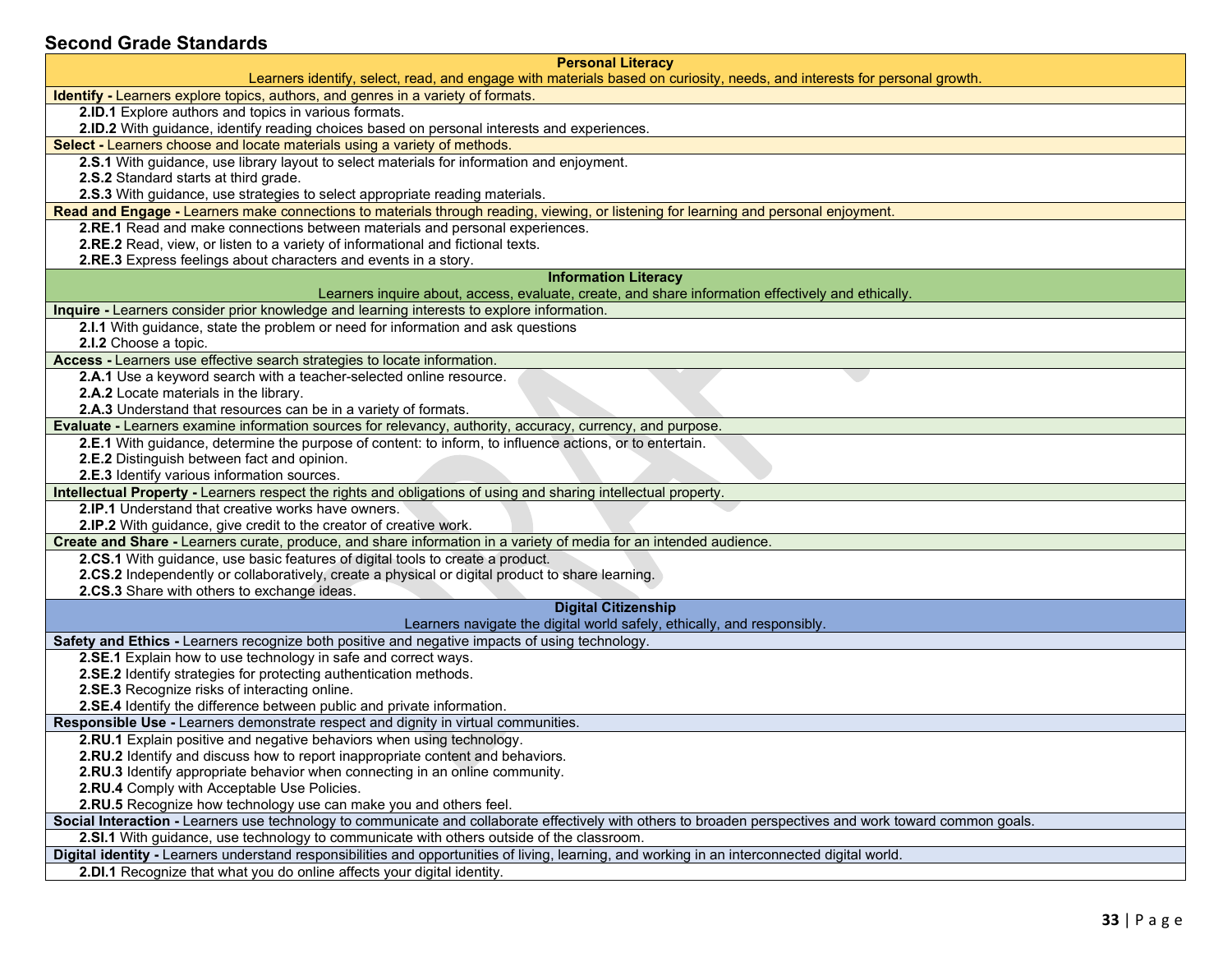#### <span id="page-33-0"></span>**Third Grade Standards**

| <b>Personal Literacy</b>                                                                                                                                  |
|-----------------------------------------------------------------------------------------------------------------------------------------------------------|
| Learners identify, select, read, and engage with materials based on curiosity, needs, and interests for personal growth.                                  |
| Identify - Learners explore topics, authors, and genres in a variety of formats.                                                                          |
| 3.ID.1 Explore authors, topics, and genres in various formats.                                                                                            |
| 3.ID.2 Identify reading choices based on personal interests and experiences.                                                                              |
| Select - Learners choose and locate materials using a variety of methods.                                                                                 |
| 3.S.1 Use library layout to select materials for information and enjoyment.                                                                               |
| 3.S.2 Explore the catalog and/or databases to choose and locate materials.                                                                                |
| 3.S.3 Use strategies to select appropriate reading materials.                                                                                             |
| Read and Engage - Learners make connections to materials through reading, viewing, or listening for learning and personal enjoyment.                      |
| 3.RE.1 Read and make connections between materials, self, and the experiences of others.                                                                  |
| 3.RE.2 Read, view, or listen to a range of resources for a variety of purposes.                                                                           |
| 3.RE.3 Express reactions to content in books and/or other materials.                                                                                      |
| <b>Information Literacy</b>                                                                                                                               |
| Learners inquire about, access, evaluate, create, and share information effectively and ethically.                                                        |
| Inquire - Learners consider prior knowledge and learning interests to explore information.                                                                |
| 3.I.1 Choose a topic based on a problem or need for information and ask questions.                                                                        |
| 3.I.2 With guidance, discuss and classify key ideas, groups, or categories.                                                                               |
| Access - Learners use effective search strategies to locate information.                                                                                  |
| 3.A.1 Use basic search strategies with a teacher-selected online resource.                                                                                |
| 3.A.2 With guidance, locate materials in the library by author or topic.                                                                                  |
| 3.A.3 Understand that resources can be in a variety of formats.                                                                                           |
| Evaluate - Learners examine information sources for relevancy, authority, accuracy, currency, and purpose.                                                |
| 3.E.1 With guidance, compare and contrast resources based on content and the author's purpose.                                                            |
| 3.E.2 With guidance, distinguish between fact and opinion in various information sources.                                                                 |
| Intellectual Property - Learners respect the rights and obligations of using and sharing intellectual property.                                           |
| 3.IP.1 Define copyright.                                                                                                                                  |
| 3.IP.2 With guidance, identify the elements of a citation.<br>3.IP.3 Explain piracy and plagiarism, for both print and online works.                      |
| Create and Share - Learners curate, produce, and share information in a variety of media for an intended audience.                                        |
| 3.CS.1 Use basic features of digital tools to create a product.                                                                                           |
| 3.CS.2 Independently or collaboratively, create a physical or digital product to share learning using multiple resources.                                 |
| 3.CS.3 Exchange ideas with others to become aware of varied perspectives.                                                                                 |
| <b>Digital Citizenship</b>                                                                                                                                |
| Learners navigate the digital world safely, ethically, and responsibly.                                                                                   |
| <b>Safety and Ethics - Learners recognize both positive and negative impacts of using technology.</b>                                                     |
| 3.SE.1 Explain how to use technology in safe and correct ways.                                                                                            |
| 3.SE.2 Identify strategies for protecting authentication methods.                                                                                         |
| 3.SE.3 Recognize risks of interacting online.                                                                                                             |
| 3.SE.4 Recognize when it is safe to share private information online.                                                                                     |
| 3.SE.5 Recognize that data-collection technology can be in used to track navigation online.                                                               |
| Responsible Use - Learners demonstrate respect and dignity in virtual communities.                                                                        |
| 3.RU.1 Discuss the impact of positive and negative behaviors when using technology.                                                                       |
| 3.RU.2 Recognize the similarities and differences between in-person and online relationships.                                                             |
| 3.RU.3 With support, demonstrate appropriate behavior when connecting in an online community.                                                             |
| 3.RU.4 Comply with Acceptable Use Policies.                                                                                                               |
| 3.RU.5 Differentiate between appropriate technology uses in different settings (e.g., school, home, work).                                                |
| Social Interaction - Learners use technology to communicate and collaborate effectively with others to broaden perspectives and work toward common goals. |
| 3.SI.1 Recognize that there are various collaborative technologies.                                                                                       |
| 3.SI.2 With guidance, understand that media has a message.                                                                                                |
| 3.SI.3 With guidance, use technology to become aware of others' perspectives.                                                                             |
| Digital identity - Learners understand responsibilities and opportunities of living, learning, and working in an interconnected digital world.            |
| 3.DI.1 Explain the importance of your digital identity.                                                                                                   |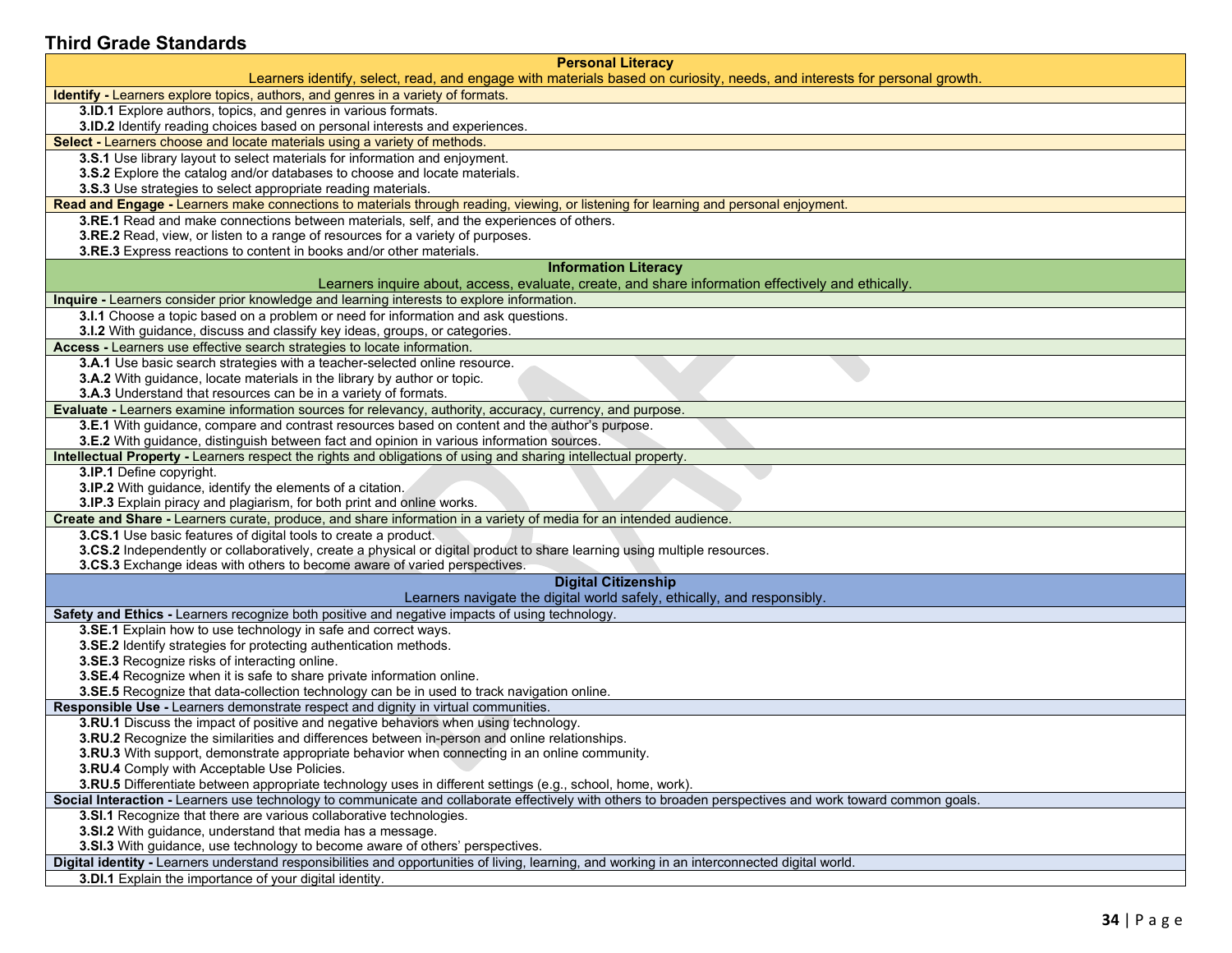#### <span id="page-34-0"></span>**Fourth Grade Standards**

| <b>Personal Literacy</b>                                                                                                                                                                                              |
|-----------------------------------------------------------------------------------------------------------------------------------------------------------------------------------------------------------------------|
| Learners identify, select, read, and engage with materials based on curiosity, needs, and interests for personal growth.                                                                                              |
| <b>Identify - Learners explore topics, authors, and genres in a variety of formats.</b>                                                                                                                               |
| 4.ID.1 Identify various topics, authors, and genres.<br>4.ID.2 Identify reading choices based on personal interests and experiences. (Continued Growth)                                                               |
| Select - Learners choose and locate materials using a variety of methods.                                                                                                                                             |
| 4.S.1 Use library layout to select materials for information and enjoyment.                                                                                                                                           |
| 4.S.2 With guidance, operate the catalog and/or databases to choose and locate materials.                                                                                                                             |
| 4.S.3 Use strategies to select appropriate reading materials.                                                                                                                                                         |
| Read and Engage - Learners make connections to materials through reading, viewing, or listening for learning and personal enjoyment.                                                                                  |
| 4.RE.1 Read and make connections between materials, self, and others.                                                                                                                                                 |
| 4.RE.2 Read, view, or listen to a range of resources for a variety of purposes. (Continued Growth)                                                                                                                    |
| 4.RE.3 Express reactions to content in books and/or other materials.                                                                                                                                                  |
| <b>Information Literacy</b>                                                                                                                                                                                           |
| Learners inquire about, access, evaluate, create, and share information effectively and ethically.                                                                                                                    |
| Inquire - Learners consider prior knowledge and learning interests to explore information.                                                                                                                            |
| 4.I.1 Choose a topic based on a problem or need for information and ask questions.                                                                                                                                    |
| 4.1.2 With guidance, draw on prior knowledge and experiences to brainstorm and classify key ideas, groups, or categories.                                                                                             |
| Access - Learners use effective search strategies to locate information.                                                                                                                                              |
| 4.A.1 Use multiple teacher-selected online resources to locate information.                                                                                                                                           |
| 4.A.2 Locate materials in your library by author or topic.                                                                                                                                                            |
| 4.A.3 Understand that resources can be in a variety of formats.                                                                                                                                                       |
| Evaluate - Learners examine information sources for relevancy, authority, accuracy, currency, and purpose.                                                                                                            |
| 4.E.1 With guidance, use a strategy to evaluate resources and information for research purposes.                                                                                                                      |
| 4.E.2 Distinguish between fact and opinion in various information sources.                                                                                                                                            |
| Intellectual Property - Learners respect the rights and obligations of using and sharing intellectual property.                                                                                                       |
| 4.IP.1 Demonstrate an understanding of copyright and fair use.                                                                                                                                                        |
| 4.IP.2 With guidance, create a citation.                                                                                                                                                                              |
| 4.IP.3 With guidance, use strategies to avoid piracy and plagiarism, for both print and online works.                                                                                                                 |
| Create and Share - Learners curate, produce, and share information in a variety of media for an intended audience.                                                                                                    |
| 4.CS.1 Use basic features of digital tools to create a product                                                                                                                                                        |
| 4.CS.2 Independently or collaboratively, create a physical or digital product to share learning using multiple resources.                                                                                             |
| 4.CS.3 Exchange ideas with others to become aware of varied perspectives.                                                                                                                                             |
| <b>Digital Citizenship</b>                                                                                                                                                                                            |
| Learners navigate the digital world safely, ethically, and responsibly.                                                                                                                                               |
| Safety and Ethics - Learners recognize both positive and negative impacts of using technology.                                                                                                                        |
| 4.SE.1 Identify and explain issues related to responsible use of technology and information and describe personal consequences of inappropriate use.                                                                  |
| 4.SE.2 Create secure authentication to insure privacy.                                                                                                                                                                |
| 4.SE.3 Recognize risks of interacting online.                                                                                                                                                                         |
| 4.SE.4 With support, apply strategies to keep your private information safe online.                                                                                                                                   |
| 4.SE.5 Recognize that data-collection technology can be in used to track navigation online. (Continued Growth)                                                                                                        |
| Responsible Use - Learners demonstrate respect and dignity in virtual communities.                                                                                                                                    |
| 4.RU.1 Discuss basic issues related to the appropriate use of technology and information, and the consequences of inappropriate use.                                                                                  |
| 4.RU.2 Identify strategies for dealing responsibly with cyberbullying and reporting inappropriate behavior                                                                                                            |
| 4.RU.3 Demonstrate appropriate behavior when connecting in an online community.                                                                                                                                       |
| 4.RU.4 Comply with Acceptable Use Policies.                                                                                                                                                                           |
| 4.RU.5 Identify personal media and non-media activities.<br>Social Interaction - Learners use technology to communicate and collaborate effectively with others to broaden perspectives and work toward common goals. |
|                                                                                                                                                                                                                       |
| 4.SI.1 With guidance, use collaborative technologies.                                                                                                                                                                 |
| 4.SI.2 Understand that media has a message.<br>4.SI.3 With guidance, use technology to become aware of others' perspectives. (Continued Growth)                                                                       |
| Digital identity - Learners understand responsibilities and opportunities of living, learning, and working in an interconnected digital world.                                                                        |
| 4.DI.1 With guidance, reflect on how media affects personal, community, and global life, beliefs, needs, and wants.                                                                                                   |
|                                                                                                                                                                                                                       |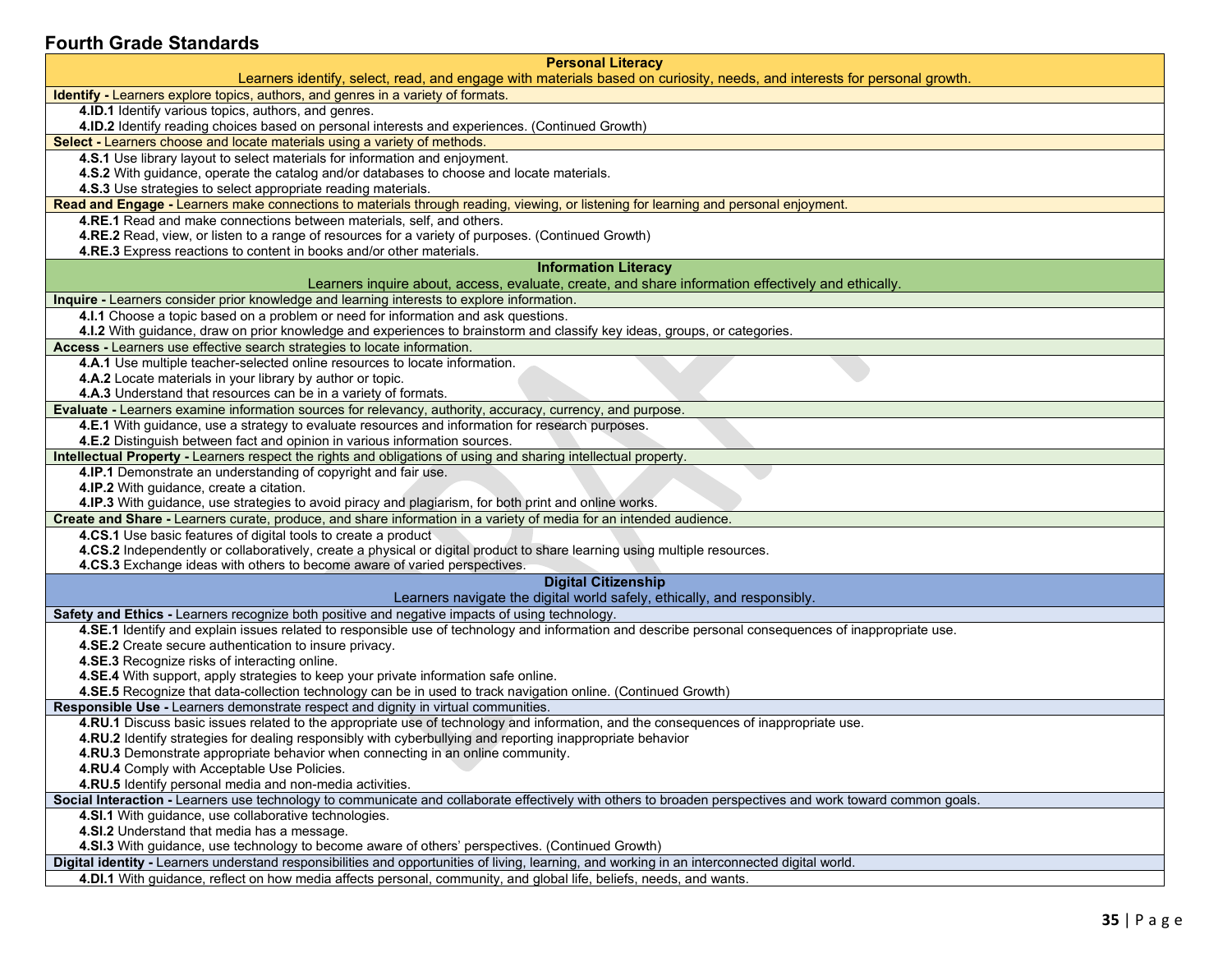#### <span id="page-35-0"></span>**Fifth Grade Standards**

| <b>Personal Literacy</b>                                                                                                                                                                                                                                                  |
|---------------------------------------------------------------------------------------------------------------------------------------------------------------------------------------------------------------------------------------------------------------------------|
| Learners identify, select, read, and engage with materials based on curiosity, needs, and interests for personal growth.                                                                                                                                                  |
| <b>Identify</b> - Learners explore topics, authors, and genres in a variety of formats.                                                                                                                                                                                   |
| 5.ID.1 Identify various topics, authors, and genres. (Continued Growth)                                                                                                                                                                                                   |
| 5.ID.2 Identify reading choices based on personal interests and experiences. (Continued Growth)                                                                                                                                                                           |
| Select - Learners choose and locate materials using a variety of methods.                                                                                                                                                                                                 |
| 5.S.1 Use library layout to select materials for information and enjoyment.                                                                                                                                                                                               |
| 5.S.2 Operate the catalog and/or databases to choose and locate materials.                                                                                                                                                                                                |
| 5.S.3 Use strategies to select appropriate reading materials.                                                                                                                                                                                                             |
| Read and Engage - Learners make connections to materials through reading, viewing, or listening for learning and personal enjoyment.                                                                                                                                      |
| 5.RE.1 Read and make connections between materials, self, and others. (Continued Growth)                                                                                                                                                                                  |
| 5.RE.2 Read, view, or listen to a range of resources for a variety of purposes. (Continued Growth)                                                                                                                                                                        |
| 5.RE.3 Express reactions to content in books and/or other materials.                                                                                                                                                                                                      |
| <b>Information Literacy</b>                                                                                                                                                                                                                                               |
| Learners inquire about, access, evaluate, create, and share information effectively and ethically.                                                                                                                                                                        |
| Inquire - Learners consider prior knowledge and learning interests to explore information.                                                                                                                                                                                |
| 5.I.1 Choose a topic based on a problem or need for information and ask questions.                                                                                                                                                                                        |
| 5.1.2 Draw on prior knowledge and experiences to brainstorm and classify key ideas, groups, or categories.                                                                                                                                                                |
| Access - Learners use effective search strategies to locate information.                                                                                                                                                                                                  |
| 5.A.1 Refine your search to improve your results.                                                                                                                                                                                                                         |
| 5.A.2 Locate specific materials in your library.                                                                                                                                                                                                                          |
| 5.A.3 Understand that resources can be in a variety of formats.                                                                                                                                                                                                           |
| Evaluate - Learners examine information sources for relevancy, authority, accuracy, currency, and purpose.                                                                                                                                                                |
| 5.E.1 With guidance, use multiple strategies to evaluate resources and information for research purposes (e.g., relevancy, authority, accuracy, currency, and purpose).<br>5.E.2 Identify biases and distinguish between fact and opinion in various information sources. |
| Intellectual Property - Learners respect the rights and obligations of using and sharing intellectual property.                                                                                                                                                           |
| 5.IP.1 With guidance, demonstrate an understanding of ethical issues in copyright and fair use.                                                                                                                                                                           |
| 5.IP.2 Create a citation.                                                                                                                                                                                                                                                 |
| 5.IP.3 Use strategies to avoid piracy and plagiarism, for both print and online works.                                                                                                                                                                                    |
| Create and Share - Learners curate, produce, and share information in a variety of media for an intended audience.                                                                                                                                                        |
| 5.CS.1 Use basic features of digital tools to create a product.                                                                                                                                                                                                           |
| 5.CS.2 Independently or collaboratively, create a physical or digital product to share learning, using multiple resources.                                                                                                                                                |
| 5.CS.3 Exchange ideas with others to become aware of varied perspectives.                                                                                                                                                                                                 |
| <b>Digital Citizenship</b>                                                                                                                                                                                                                                                |
| Learners navigate the digital world safely, ethically, and responsibly.                                                                                                                                                                                                   |
| Safety and Ethics - Learners recognize both positive and negative impacts of using technology.                                                                                                                                                                            |
| 5.SE.1 Recognize that there are real-world cybersecurity problems (e.g., phishing, malware, clickbait) when interacting online.                                                                                                                                           |
| <b>5.SE.2</b> Create secure authentication to insure privacy.                                                                                                                                                                                                             |
| 5.SE.3 Recognize risks of interacting online.                                                                                                                                                                                                                             |
| 5.SE.4 Apply strategies to keep your private information safe online.                                                                                                                                                                                                     |
| 5.SE.5 Recognize that data-collection technology can be in used to track navigation online. (Continued Growth)                                                                                                                                                            |
| Responsible Use - Learners demonstrate respect and dignity in virtual communities.                                                                                                                                                                                        |
| 5.RU.1 Demonstrate an understanding of the appropriate use of technology and information and the consequences of inappropriate use.                                                                                                                                       |
| 5.RU.2 Use strategies that prevent and deal responsibly with cyberbullying and inappropriate behavior.                                                                                                                                                                    |
| 5.RU.3 Demonstrate appropriate behavior when connecting in a variety of online communities.                                                                                                                                                                               |
| 5.RU.4 Comply with Acceptable Use Policies.                                                                                                                                                                                                                               |
| 5.RU.5 Understand the importance of balancing media and non-media activities.                                                                                                                                                                                             |
| Social Interaction - Learners use technology to communicate and collaborate effectively with others to broaden perspectives and work toward common goals.                                                                                                                 |
| 5.SI.1 Use collaborative technologies.                                                                                                                                                                                                                                    |
| 5.SI.2 With guidance, investigate and discuss the context in which media was created.                                                                                                                                                                                     |
| 5.SI.3 With guidance, identify how social interactions can impact a person's self-image.                                                                                                                                                                                  |
| Digital identity - Learners understand responsibilities and opportunities of living, learning, and working in an interconnected digital world.                                                                                                                            |
| 5.DI.1 Reflect on how media affects personal, community, and global life, beliefs, needs, and wants.                                                                                                                                                                      |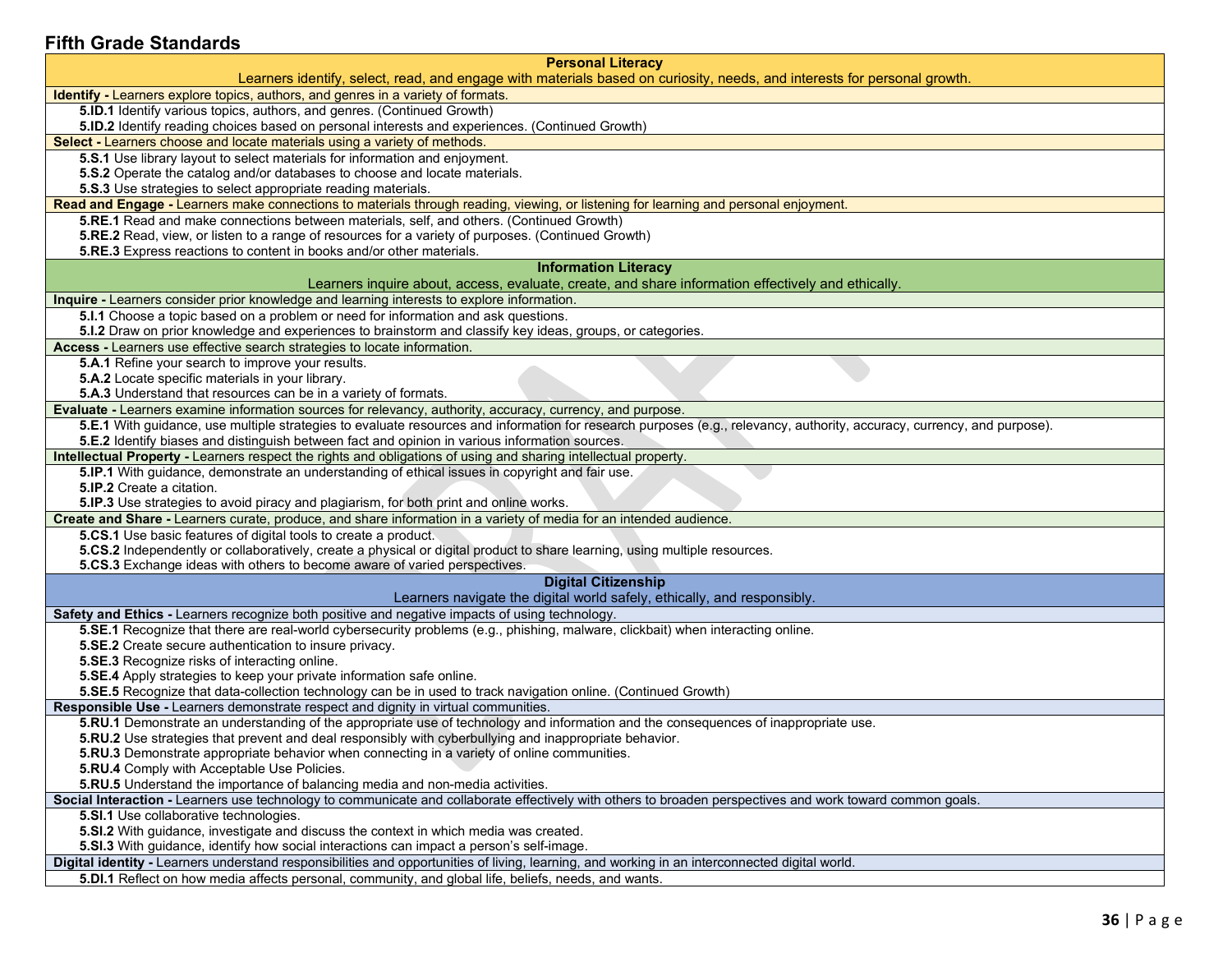#### <span id="page-36-0"></span>**Sixth Grade Standards**

| Identify - Learners explore topics, authors, and genres in a variety of formats.<br>6.ID.1a Express topic(s) of interest.<br>6.ID.1b Discover various authors and genres.<br>6.ID.2 Recognize the various formats (e.g., print, eBook, Audiobook).<br>Select - Learners choose and locate materials using a variety of methods.<br>6.S.1 Understand the physical layout and organization of a library (e.g., school, classroom, public, etc.).<br>6.S.2 Operate the catalog and/or databases to choose and locate materials (e.g., sublocation, call numbers, etc.).<br>6.S.3 Use resources or recommendations to guide material(s) selection.<br>Read and Engage - Learners make connections to materials through reading, viewing, or listening for learning and personal enjoyment.<br>6.RE.1 Recognize that self, the world, and previous knowledge connects to content.<br>6.RE.2 Read, view, or listen to a range of resources for a variety of purposes. (Continued Growth)<br>6.RE.3 Express reactions to content in books and/or other materials. (Continued Growth)<br><b>Information Literacy</b><br>Learners inquire about, access, evaluate, create, and share information effectively and ethically.<br>Inquire - Learners consider prior knowledge and learning interests to explore information.<br>6.I.1 Create open-ended questions based on a topic, problem, or need.<br>6.I.2 Identify keyworks from research questions.<br>Access - Learners use effective search strategies to locate information.<br>6.A.1 Use search strategies to refine and revise results.<br>6.A.2 Access multiple teacher sources and/or compile student-selected sources.<br>Evaluate - Learners examine information sources for relevancy, authority, accuracy, currency, and purpose.<br>6.E.1a Understand relevancy, authority, accuracy, currency, and purpose.<br>6.E.1b With guidance, evaluate information sources for relevancy, authority, accuracy, currency, and purpose.<br>Intellectual Property - Learners respect the rights and obligations of using and sharing intellectual property.<br>6.IP.1a With guidance, properly use copyrighted works, works from the Creative Commons, and works in the public domain.<br>6.IP.1b Demonstrate an understanding of fair use guidelines.<br>6.IP.2 Cite a variety of sources using appropriate formats.<br>6.IP.3 Describe negative consequences of piracy and plagiarism.<br>Create and Share - Learners curate, produce, and share information in a variety of media for an intended audience.<br>6.CS.1 Examine the various text, audio, and visual features of digital tools to create a product.<br>6.CS.2 Independently or collaboratively, create a product to share with the intended audience.<br>6.CS.3 Use feedback to improve a product.<br><b>Digital Citizenship</b><br>Learners navigate the digital world safely, ethically, and responsibly.<br>Safety and Ethics - Learners recognize both positive and negative impacts of using technology.<br>6.SE.1 Identify steps for responding to uncomfortable situations when interacting online.<br>6.SE.2 Identify basic methods to maintain digital privacy and security.<br>6.SE.3 Recognize risks of interacting online.<br>6.SE.4 Identify threats to personal cybersecurity.<br>6.SE.5 Recognize that data-collection technology can be in used to track navigation online. (Continued Growth)<br>Responsible Use - Learners demonstrate respect and dignity in virtual communities.<br>6.RU.1 Identify different forms of cyberbullying.<br><b>6.RU.2</b> Identify strategies to stop cyberbullying.<br>6.RU.3 Use appropriate digital etiquette in a variety of situations.<br>6.RU.4 Understand the purpose of and comply with Acceptable Use Policies.<br>6.RU.5 Understand the importance of balancing media and non-media activities. (Continued Growth<br>Social Interaction - Learners use technology to communicate and collaborate effectively with others to broaden perspectives and work toward common goals.<br>6.SI.1 Use collaborative technologies.<br>6.SI.2 With guidance, decode the message of various forms of media.<br>6.SI.3 Identify how social interactions can impact a person's self-image.<br>Digital identity - Learners understand responsibilities and opportunities of living, learning, and working in an interconnected digital world. | <b>Personal Literacy</b><br>Learners identify, select, read, and engage with materials based on curiosity, needs, and interests for personal growth. |
|-------------------------------------------------------------------------------------------------------------------------------------------------------------------------------------------------------------------------------------------------------------------------------------------------------------------------------------------------------------------------------------------------------------------------------------------------------------------------------------------------------------------------------------------------------------------------------------------------------------------------------------------------------------------------------------------------------------------------------------------------------------------------------------------------------------------------------------------------------------------------------------------------------------------------------------------------------------------------------------------------------------------------------------------------------------------------------------------------------------------------------------------------------------------------------------------------------------------------------------------------------------------------------------------------------------------------------------------------------------------------------------------------------------------------------------------------------------------------------------------------------------------------------------------------------------------------------------------------------------------------------------------------------------------------------------------------------------------------------------------------------------------------------------------------------------------------------------------------------------------------------------------------------------------------------------------------------------------------------------------------------------------------------------------------------------------------------------------------------------------------------------------------------------------------------------------------------------------------------------------------------------------------------------------------------------------------------------------------------------------------------------------------------------------------------------------------------------------------------------------------------------------------------------------------------------------------------------------------------------------------------------------------------------------------------------------------------------------------------------------------------------------------------------------------------------------------------------------------------------------------------------------------------------------------------------------------------------------------------------------------------------------------------------------------------------------------------------------------------------------------------------------------------------------------------------------------------------------------------------------------------------------------------------------------------------------------------------------------------------------------------------------------------------------------------------------------------------------------------------------------------------------------------------------------------------------------------------------------------------------------------------------------------------------------------------------------------------------------------------------------------------------------------------------------------------------------------------------------------------------------------------------------------------------------------------------------------------------------------------------------------------------------------------------------------------------------------------------------------------------------------------------------------------------------------------------------------------------------------------------------------------------------------------------------------------------------------------------------------------------------------------------------------|------------------------------------------------------------------------------------------------------------------------------------------------------|
|                                                                                                                                                                                                                                                                                                                                                                                                                                                                                                                                                                                                                                                                                                                                                                                                                                                                                                                                                                                                                                                                                                                                                                                                                                                                                                                                                                                                                                                                                                                                                                                                                                                                                                                                                                                                                                                                                                                                                                                                                                                                                                                                                                                                                                                                                                                                                                                                                                                                                                                                                                                                                                                                                                                                                                                                                                                                                                                                                                                                                                                                                                                                                                                                                                                                                                                                                                                                                                                                                                                                                                                                                                                                                                                                                                                                                                                                                                                                                                                                                                                                                                                                                                                                                                                                                                                                                                                                       |                                                                                                                                                      |
|                                                                                                                                                                                                                                                                                                                                                                                                                                                                                                                                                                                                                                                                                                                                                                                                                                                                                                                                                                                                                                                                                                                                                                                                                                                                                                                                                                                                                                                                                                                                                                                                                                                                                                                                                                                                                                                                                                                                                                                                                                                                                                                                                                                                                                                                                                                                                                                                                                                                                                                                                                                                                                                                                                                                                                                                                                                                                                                                                                                                                                                                                                                                                                                                                                                                                                                                                                                                                                                                                                                                                                                                                                                                                                                                                                                                                                                                                                                                                                                                                                                                                                                                                                                                                                                                                                                                                                                                       |                                                                                                                                                      |
|                                                                                                                                                                                                                                                                                                                                                                                                                                                                                                                                                                                                                                                                                                                                                                                                                                                                                                                                                                                                                                                                                                                                                                                                                                                                                                                                                                                                                                                                                                                                                                                                                                                                                                                                                                                                                                                                                                                                                                                                                                                                                                                                                                                                                                                                                                                                                                                                                                                                                                                                                                                                                                                                                                                                                                                                                                                                                                                                                                                                                                                                                                                                                                                                                                                                                                                                                                                                                                                                                                                                                                                                                                                                                                                                                                                                                                                                                                                                                                                                                                                                                                                                                                                                                                                                                                                                                                                                       |                                                                                                                                                      |
|                                                                                                                                                                                                                                                                                                                                                                                                                                                                                                                                                                                                                                                                                                                                                                                                                                                                                                                                                                                                                                                                                                                                                                                                                                                                                                                                                                                                                                                                                                                                                                                                                                                                                                                                                                                                                                                                                                                                                                                                                                                                                                                                                                                                                                                                                                                                                                                                                                                                                                                                                                                                                                                                                                                                                                                                                                                                                                                                                                                                                                                                                                                                                                                                                                                                                                                                                                                                                                                                                                                                                                                                                                                                                                                                                                                                                                                                                                                                                                                                                                                                                                                                                                                                                                                                                                                                                                                                       |                                                                                                                                                      |
|                                                                                                                                                                                                                                                                                                                                                                                                                                                                                                                                                                                                                                                                                                                                                                                                                                                                                                                                                                                                                                                                                                                                                                                                                                                                                                                                                                                                                                                                                                                                                                                                                                                                                                                                                                                                                                                                                                                                                                                                                                                                                                                                                                                                                                                                                                                                                                                                                                                                                                                                                                                                                                                                                                                                                                                                                                                                                                                                                                                                                                                                                                                                                                                                                                                                                                                                                                                                                                                                                                                                                                                                                                                                                                                                                                                                                                                                                                                                                                                                                                                                                                                                                                                                                                                                                                                                                                                                       |                                                                                                                                                      |
|                                                                                                                                                                                                                                                                                                                                                                                                                                                                                                                                                                                                                                                                                                                                                                                                                                                                                                                                                                                                                                                                                                                                                                                                                                                                                                                                                                                                                                                                                                                                                                                                                                                                                                                                                                                                                                                                                                                                                                                                                                                                                                                                                                                                                                                                                                                                                                                                                                                                                                                                                                                                                                                                                                                                                                                                                                                                                                                                                                                                                                                                                                                                                                                                                                                                                                                                                                                                                                                                                                                                                                                                                                                                                                                                                                                                                                                                                                                                                                                                                                                                                                                                                                                                                                                                                                                                                                                                       |                                                                                                                                                      |
|                                                                                                                                                                                                                                                                                                                                                                                                                                                                                                                                                                                                                                                                                                                                                                                                                                                                                                                                                                                                                                                                                                                                                                                                                                                                                                                                                                                                                                                                                                                                                                                                                                                                                                                                                                                                                                                                                                                                                                                                                                                                                                                                                                                                                                                                                                                                                                                                                                                                                                                                                                                                                                                                                                                                                                                                                                                                                                                                                                                                                                                                                                                                                                                                                                                                                                                                                                                                                                                                                                                                                                                                                                                                                                                                                                                                                                                                                                                                                                                                                                                                                                                                                                                                                                                                                                                                                                                                       |                                                                                                                                                      |
|                                                                                                                                                                                                                                                                                                                                                                                                                                                                                                                                                                                                                                                                                                                                                                                                                                                                                                                                                                                                                                                                                                                                                                                                                                                                                                                                                                                                                                                                                                                                                                                                                                                                                                                                                                                                                                                                                                                                                                                                                                                                                                                                                                                                                                                                                                                                                                                                                                                                                                                                                                                                                                                                                                                                                                                                                                                                                                                                                                                                                                                                                                                                                                                                                                                                                                                                                                                                                                                                                                                                                                                                                                                                                                                                                                                                                                                                                                                                                                                                                                                                                                                                                                                                                                                                                                                                                                                                       |                                                                                                                                                      |
|                                                                                                                                                                                                                                                                                                                                                                                                                                                                                                                                                                                                                                                                                                                                                                                                                                                                                                                                                                                                                                                                                                                                                                                                                                                                                                                                                                                                                                                                                                                                                                                                                                                                                                                                                                                                                                                                                                                                                                                                                                                                                                                                                                                                                                                                                                                                                                                                                                                                                                                                                                                                                                                                                                                                                                                                                                                                                                                                                                                                                                                                                                                                                                                                                                                                                                                                                                                                                                                                                                                                                                                                                                                                                                                                                                                                                                                                                                                                                                                                                                                                                                                                                                                                                                                                                                                                                                                                       |                                                                                                                                                      |
|                                                                                                                                                                                                                                                                                                                                                                                                                                                                                                                                                                                                                                                                                                                                                                                                                                                                                                                                                                                                                                                                                                                                                                                                                                                                                                                                                                                                                                                                                                                                                                                                                                                                                                                                                                                                                                                                                                                                                                                                                                                                                                                                                                                                                                                                                                                                                                                                                                                                                                                                                                                                                                                                                                                                                                                                                                                                                                                                                                                                                                                                                                                                                                                                                                                                                                                                                                                                                                                                                                                                                                                                                                                                                                                                                                                                                                                                                                                                                                                                                                                                                                                                                                                                                                                                                                                                                                                                       |                                                                                                                                                      |
|                                                                                                                                                                                                                                                                                                                                                                                                                                                                                                                                                                                                                                                                                                                                                                                                                                                                                                                                                                                                                                                                                                                                                                                                                                                                                                                                                                                                                                                                                                                                                                                                                                                                                                                                                                                                                                                                                                                                                                                                                                                                                                                                                                                                                                                                                                                                                                                                                                                                                                                                                                                                                                                                                                                                                                                                                                                                                                                                                                                                                                                                                                                                                                                                                                                                                                                                                                                                                                                                                                                                                                                                                                                                                                                                                                                                                                                                                                                                                                                                                                                                                                                                                                                                                                                                                                                                                                                                       |                                                                                                                                                      |
|                                                                                                                                                                                                                                                                                                                                                                                                                                                                                                                                                                                                                                                                                                                                                                                                                                                                                                                                                                                                                                                                                                                                                                                                                                                                                                                                                                                                                                                                                                                                                                                                                                                                                                                                                                                                                                                                                                                                                                                                                                                                                                                                                                                                                                                                                                                                                                                                                                                                                                                                                                                                                                                                                                                                                                                                                                                                                                                                                                                                                                                                                                                                                                                                                                                                                                                                                                                                                                                                                                                                                                                                                                                                                                                                                                                                                                                                                                                                                                                                                                                                                                                                                                                                                                                                                                                                                                                                       |                                                                                                                                                      |
|                                                                                                                                                                                                                                                                                                                                                                                                                                                                                                                                                                                                                                                                                                                                                                                                                                                                                                                                                                                                                                                                                                                                                                                                                                                                                                                                                                                                                                                                                                                                                                                                                                                                                                                                                                                                                                                                                                                                                                                                                                                                                                                                                                                                                                                                                                                                                                                                                                                                                                                                                                                                                                                                                                                                                                                                                                                                                                                                                                                                                                                                                                                                                                                                                                                                                                                                                                                                                                                                                                                                                                                                                                                                                                                                                                                                                                                                                                                                                                                                                                                                                                                                                                                                                                                                                                                                                                                                       |                                                                                                                                                      |
|                                                                                                                                                                                                                                                                                                                                                                                                                                                                                                                                                                                                                                                                                                                                                                                                                                                                                                                                                                                                                                                                                                                                                                                                                                                                                                                                                                                                                                                                                                                                                                                                                                                                                                                                                                                                                                                                                                                                                                                                                                                                                                                                                                                                                                                                                                                                                                                                                                                                                                                                                                                                                                                                                                                                                                                                                                                                                                                                                                                                                                                                                                                                                                                                                                                                                                                                                                                                                                                                                                                                                                                                                                                                                                                                                                                                                                                                                                                                                                                                                                                                                                                                                                                                                                                                                                                                                                                                       |                                                                                                                                                      |
|                                                                                                                                                                                                                                                                                                                                                                                                                                                                                                                                                                                                                                                                                                                                                                                                                                                                                                                                                                                                                                                                                                                                                                                                                                                                                                                                                                                                                                                                                                                                                                                                                                                                                                                                                                                                                                                                                                                                                                                                                                                                                                                                                                                                                                                                                                                                                                                                                                                                                                                                                                                                                                                                                                                                                                                                                                                                                                                                                                                                                                                                                                                                                                                                                                                                                                                                                                                                                                                                                                                                                                                                                                                                                                                                                                                                                                                                                                                                                                                                                                                                                                                                                                                                                                                                                                                                                                                                       |                                                                                                                                                      |
|                                                                                                                                                                                                                                                                                                                                                                                                                                                                                                                                                                                                                                                                                                                                                                                                                                                                                                                                                                                                                                                                                                                                                                                                                                                                                                                                                                                                                                                                                                                                                                                                                                                                                                                                                                                                                                                                                                                                                                                                                                                                                                                                                                                                                                                                                                                                                                                                                                                                                                                                                                                                                                                                                                                                                                                                                                                                                                                                                                                                                                                                                                                                                                                                                                                                                                                                                                                                                                                                                                                                                                                                                                                                                                                                                                                                                                                                                                                                                                                                                                                                                                                                                                                                                                                                                                                                                                                                       |                                                                                                                                                      |
|                                                                                                                                                                                                                                                                                                                                                                                                                                                                                                                                                                                                                                                                                                                                                                                                                                                                                                                                                                                                                                                                                                                                                                                                                                                                                                                                                                                                                                                                                                                                                                                                                                                                                                                                                                                                                                                                                                                                                                                                                                                                                                                                                                                                                                                                                                                                                                                                                                                                                                                                                                                                                                                                                                                                                                                                                                                                                                                                                                                                                                                                                                                                                                                                                                                                                                                                                                                                                                                                                                                                                                                                                                                                                                                                                                                                                                                                                                                                                                                                                                                                                                                                                                                                                                                                                                                                                                                                       |                                                                                                                                                      |
|                                                                                                                                                                                                                                                                                                                                                                                                                                                                                                                                                                                                                                                                                                                                                                                                                                                                                                                                                                                                                                                                                                                                                                                                                                                                                                                                                                                                                                                                                                                                                                                                                                                                                                                                                                                                                                                                                                                                                                                                                                                                                                                                                                                                                                                                                                                                                                                                                                                                                                                                                                                                                                                                                                                                                                                                                                                                                                                                                                                                                                                                                                                                                                                                                                                                                                                                                                                                                                                                                                                                                                                                                                                                                                                                                                                                                                                                                                                                                                                                                                                                                                                                                                                                                                                                                                                                                                                                       |                                                                                                                                                      |
|                                                                                                                                                                                                                                                                                                                                                                                                                                                                                                                                                                                                                                                                                                                                                                                                                                                                                                                                                                                                                                                                                                                                                                                                                                                                                                                                                                                                                                                                                                                                                                                                                                                                                                                                                                                                                                                                                                                                                                                                                                                                                                                                                                                                                                                                                                                                                                                                                                                                                                                                                                                                                                                                                                                                                                                                                                                                                                                                                                                                                                                                                                                                                                                                                                                                                                                                                                                                                                                                                                                                                                                                                                                                                                                                                                                                                                                                                                                                                                                                                                                                                                                                                                                                                                                                                                                                                                                                       |                                                                                                                                                      |
|                                                                                                                                                                                                                                                                                                                                                                                                                                                                                                                                                                                                                                                                                                                                                                                                                                                                                                                                                                                                                                                                                                                                                                                                                                                                                                                                                                                                                                                                                                                                                                                                                                                                                                                                                                                                                                                                                                                                                                                                                                                                                                                                                                                                                                                                                                                                                                                                                                                                                                                                                                                                                                                                                                                                                                                                                                                                                                                                                                                                                                                                                                                                                                                                                                                                                                                                                                                                                                                                                                                                                                                                                                                                                                                                                                                                                                                                                                                                                                                                                                                                                                                                                                                                                                                                                                                                                                                                       |                                                                                                                                                      |
|                                                                                                                                                                                                                                                                                                                                                                                                                                                                                                                                                                                                                                                                                                                                                                                                                                                                                                                                                                                                                                                                                                                                                                                                                                                                                                                                                                                                                                                                                                                                                                                                                                                                                                                                                                                                                                                                                                                                                                                                                                                                                                                                                                                                                                                                                                                                                                                                                                                                                                                                                                                                                                                                                                                                                                                                                                                                                                                                                                                                                                                                                                                                                                                                                                                                                                                                                                                                                                                                                                                                                                                                                                                                                                                                                                                                                                                                                                                                                                                                                                                                                                                                                                                                                                                                                                                                                                                                       |                                                                                                                                                      |
|                                                                                                                                                                                                                                                                                                                                                                                                                                                                                                                                                                                                                                                                                                                                                                                                                                                                                                                                                                                                                                                                                                                                                                                                                                                                                                                                                                                                                                                                                                                                                                                                                                                                                                                                                                                                                                                                                                                                                                                                                                                                                                                                                                                                                                                                                                                                                                                                                                                                                                                                                                                                                                                                                                                                                                                                                                                                                                                                                                                                                                                                                                                                                                                                                                                                                                                                                                                                                                                                                                                                                                                                                                                                                                                                                                                                                                                                                                                                                                                                                                                                                                                                                                                                                                                                                                                                                                                                       |                                                                                                                                                      |
|                                                                                                                                                                                                                                                                                                                                                                                                                                                                                                                                                                                                                                                                                                                                                                                                                                                                                                                                                                                                                                                                                                                                                                                                                                                                                                                                                                                                                                                                                                                                                                                                                                                                                                                                                                                                                                                                                                                                                                                                                                                                                                                                                                                                                                                                                                                                                                                                                                                                                                                                                                                                                                                                                                                                                                                                                                                                                                                                                                                                                                                                                                                                                                                                                                                                                                                                                                                                                                                                                                                                                                                                                                                                                                                                                                                                                                                                                                                                                                                                                                                                                                                                                                                                                                                                                                                                                                                                       |                                                                                                                                                      |
|                                                                                                                                                                                                                                                                                                                                                                                                                                                                                                                                                                                                                                                                                                                                                                                                                                                                                                                                                                                                                                                                                                                                                                                                                                                                                                                                                                                                                                                                                                                                                                                                                                                                                                                                                                                                                                                                                                                                                                                                                                                                                                                                                                                                                                                                                                                                                                                                                                                                                                                                                                                                                                                                                                                                                                                                                                                                                                                                                                                                                                                                                                                                                                                                                                                                                                                                                                                                                                                                                                                                                                                                                                                                                                                                                                                                                                                                                                                                                                                                                                                                                                                                                                                                                                                                                                                                                                                                       |                                                                                                                                                      |
|                                                                                                                                                                                                                                                                                                                                                                                                                                                                                                                                                                                                                                                                                                                                                                                                                                                                                                                                                                                                                                                                                                                                                                                                                                                                                                                                                                                                                                                                                                                                                                                                                                                                                                                                                                                                                                                                                                                                                                                                                                                                                                                                                                                                                                                                                                                                                                                                                                                                                                                                                                                                                                                                                                                                                                                                                                                                                                                                                                                                                                                                                                                                                                                                                                                                                                                                                                                                                                                                                                                                                                                                                                                                                                                                                                                                                                                                                                                                                                                                                                                                                                                                                                                                                                                                                                                                                                                                       |                                                                                                                                                      |
|                                                                                                                                                                                                                                                                                                                                                                                                                                                                                                                                                                                                                                                                                                                                                                                                                                                                                                                                                                                                                                                                                                                                                                                                                                                                                                                                                                                                                                                                                                                                                                                                                                                                                                                                                                                                                                                                                                                                                                                                                                                                                                                                                                                                                                                                                                                                                                                                                                                                                                                                                                                                                                                                                                                                                                                                                                                                                                                                                                                                                                                                                                                                                                                                                                                                                                                                                                                                                                                                                                                                                                                                                                                                                                                                                                                                                                                                                                                                                                                                                                                                                                                                                                                                                                                                                                                                                                                                       |                                                                                                                                                      |
|                                                                                                                                                                                                                                                                                                                                                                                                                                                                                                                                                                                                                                                                                                                                                                                                                                                                                                                                                                                                                                                                                                                                                                                                                                                                                                                                                                                                                                                                                                                                                                                                                                                                                                                                                                                                                                                                                                                                                                                                                                                                                                                                                                                                                                                                                                                                                                                                                                                                                                                                                                                                                                                                                                                                                                                                                                                                                                                                                                                                                                                                                                                                                                                                                                                                                                                                                                                                                                                                                                                                                                                                                                                                                                                                                                                                                                                                                                                                                                                                                                                                                                                                                                                                                                                                                                                                                                                                       |                                                                                                                                                      |
|                                                                                                                                                                                                                                                                                                                                                                                                                                                                                                                                                                                                                                                                                                                                                                                                                                                                                                                                                                                                                                                                                                                                                                                                                                                                                                                                                                                                                                                                                                                                                                                                                                                                                                                                                                                                                                                                                                                                                                                                                                                                                                                                                                                                                                                                                                                                                                                                                                                                                                                                                                                                                                                                                                                                                                                                                                                                                                                                                                                                                                                                                                                                                                                                                                                                                                                                                                                                                                                                                                                                                                                                                                                                                                                                                                                                                                                                                                                                                                                                                                                                                                                                                                                                                                                                                                                                                                                                       |                                                                                                                                                      |
|                                                                                                                                                                                                                                                                                                                                                                                                                                                                                                                                                                                                                                                                                                                                                                                                                                                                                                                                                                                                                                                                                                                                                                                                                                                                                                                                                                                                                                                                                                                                                                                                                                                                                                                                                                                                                                                                                                                                                                                                                                                                                                                                                                                                                                                                                                                                                                                                                                                                                                                                                                                                                                                                                                                                                                                                                                                                                                                                                                                                                                                                                                                                                                                                                                                                                                                                                                                                                                                                                                                                                                                                                                                                                                                                                                                                                                                                                                                                                                                                                                                                                                                                                                                                                                                                                                                                                                                                       |                                                                                                                                                      |
|                                                                                                                                                                                                                                                                                                                                                                                                                                                                                                                                                                                                                                                                                                                                                                                                                                                                                                                                                                                                                                                                                                                                                                                                                                                                                                                                                                                                                                                                                                                                                                                                                                                                                                                                                                                                                                                                                                                                                                                                                                                                                                                                                                                                                                                                                                                                                                                                                                                                                                                                                                                                                                                                                                                                                                                                                                                                                                                                                                                                                                                                                                                                                                                                                                                                                                                                                                                                                                                                                                                                                                                                                                                                                                                                                                                                                                                                                                                                                                                                                                                                                                                                                                                                                                                                                                                                                                                                       |                                                                                                                                                      |
|                                                                                                                                                                                                                                                                                                                                                                                                                                                                                                                                                                                                                                                                                                                                                                                                                                                                                                                                                                                                                                                                                                                                                                                                                                                                                                                                                                                                                                                                                                                                                                                                                                                                                                                                                                                                                                                                                                                                                                                                                                                                                                                                                                                                                                                                                                                                                                                                                                                                                                                                                                                                                                                                                                                                                                                                                                                                                                                                                                                                                                                                                                                                                                                                                                                                                                                                                                                                                                                                                                                                                                                                                                                                                                                                                                                                                                                                                                                                                                                                                                                                                                                                                                                                                                                                                                                                                                                                       |                                                                                                                                                      |
|                                                                                                                                                                                                                                                                                                                                                                                                                                                                                                                                                                                                                                                                                                                                                                                                                                                                                                                                                                                                                                                                                                                                                                                                                                                                                                                                                                                                                                                                                                                                                                                                                                                                                                                                                                                                                                                                                                                                                                                                                                                                                                                                                                                                                                                                                                                                                                                                                                                                                                                                                                                                                                                                                                                                                                                                                                                                                                                                                                                                                                                                                                                                                                                                                                                                                                                                                                                                                                                                                                                                                                                                                                                                                                                                                                                                                                                                                                                                                                                                                                                                                                                                                                                                                                                                                                                                                                                                       |                                                                                                                                                      |
|                                                                                                                                                                                                                                                                                                                                                                                                                                                                                                                                                                                                                                                                                                                                                                                                                                                                                                                                                                                                                                                                                                                                                                                                                                                                                                                                                                                                                                                                                                                                                                                                                                                                                                                                                                                                                                                                                                                                                                                                                                                                                                                                                                                                                                                                                                                                                                                                                                                                                                                                                                                                                                                                                                                                                                                                                                                                                                                                                                                                                                                                                                                                                                                                                                                                                                                                                                                                                                                                                                                                                                                                                                                                                                                                                                                                                                                                                                                                                                                                                                                                                                                                                                                                                                                                                                                                                                                                       |                                                                                                                                                      |
|                                                                                                                                                                                                                                                                                                                                                                                                                                                                                                                                                                                                                                                                                                                                                                                                                                                                                                                                                                                                                                                                                                                                                                                                                                                                                                                                                                                                                                                                                                                                                                                                                                                                                                                                                                                                                                                                                                                                                                                                                                                                                                                                                                                                                                                                                                                                                                                                                                                                                                                                                                                                                                                                                                                                                                                                                                                                                                                                                                                                                                                                                                                                                                                                                                                                                                                                                                                                                                                                                                                                                                                                                                                                                                                                                                                                                                                                                                                                                                                                                                                                                                                                                                                                                                                                                                                                                                                                       |                                                                                                                                                      |
|                                                                                                                                                                                                                                                                                                                                                                                                                                                                                                                                                                                                                                                                                                                                                                                                                                                                                                                                                                                                                                                                                                                                                                                                                                                                                                                                                                                                                                                                                                                                                                                                                                                                                                                                                                                                                                                                                                                                                                                                                                                                                                                                                                                                                                                                                                                                                                                                                                                                                                                                                                                                                                                                                                                                                                                                                                                                                                                                                                                                                                                                                                                                                                                                                                                                                                                                                                                                                                                                                                                                                                                                                                                                                                                                                                                                                                                                                                                                                                                                                                                                                                                                                                                                                                                                                                                                                                                                       |                                                                                                                                                      |
|                                                                                                                                                                                                                                                                                                                                                                                                                                                                                                                                                                                                                                                                                                                                                                                                                                                                                                                                                                                                                                                                                                                                                                                                                                                                                                                                                                                                                                                                                                                                                                                                                                                                                                                                                                                                                                                                                                                                                                                                                                                                                                                                                                                                                                                                                                                                                                                                                                                                                                                                                                                                                                                                                                                                                                                                                                                                                                                                                                                                                                                                                                                                                                                                                                                                                                                                                                                                                                                                                                                                                                                                                                                                                                                                                                                                                                                                                                                                                                                                                                                                                                                                                                                                                                                                                                                                                                                                       |                                                                                                                                                      |
|                                                                                                                                                                                                                                                                                                                                                                                                                                                                                                                                                                                                                                                                                                                                                                                                                                                                                                                                                                                                                                                                                                                                                                                                                                                                                                                                                                                                                                                                                                                                                                                                                                                                                                                                                                                                                                                                                                                                                                                                                                                                                                                                                                                                                                                                                                                                                                                                                                                                                                                                                                                                                                                                                                                                                                                                                                                                                                                                                                                                                                                                                                                                                                                                                                                                                                                                                                                                                                                                                                                                                                                                                                                                                                                                                                                                                                                                                                                                                                                                                                                                                                                                                                                                                                                                                                                                                                                                       |                                                                                                                                                      |
|                                                                                                                                                                                                                                                                                                                                                                                                                                                                                                                                                                                                                                                                                                                                                                                                                                                                                                                                                                                                                                                                                                                                                                                                                                                                                                                                                                                                                                                                                                                                                                                                                                                                                                                                                                                                                                                                                                                                                                                                                                                                                                                                                                                                                                                                                                                                                                                                                                                                                                                                                                                                                                                                                                                                                                                                                                                                                                                                                                                                                                                                                                                                                                                                                                                                                                                                                                                                                                                                                                                                                                                                                                                                                                                                                                                                                                                                                                                                                                                                                                                                                                                                                                                                                                                                                                                                                                                                       |                                                                                                                                                      |
|                                                                                                                                                                                                                                                                                                                                                                                                                                                                                                                                                                                                                                                                                                                                                                                                                                                                                                                                                                                                                                                                                                                                                                                                                                                                                                                                                                                                                                                                                                                                                                                                                                                                                                                                                                                                                                                                                                                                                                                                                                                                                                                                                                                                                                                                                                                                                                                                                                                                                                                                                                                                                                                                                                                                                                                                                                                                                                                                                                                                                                                                                                                                                                                                                                                                                                                                                                                                                                                                                                                                                                                                                                                                                                                                                                                                                                                                                                                                                                                                                                                                                                                                                                                                                                                                                                                                                                                                       |                                                                                                                                                      |
|                                                                                                                                                                                                                                                                                                                                                                                                                                                                                                                                                                                                                                                                                                                                                                                                                                                                                                                                                                                                                                                                                                                                                                                                                                                                                                                                                                                                                                                                                                                                                                                                                                                                                                                                                                                                                                                                                                                                                                                                                                                                                                                                                                                                                                                                                                                                                                                                                                                                                                                                                                                                                                                                                                                                                                                                                                                                                                                                                                                                                                                                                                                                                                                                                                                                                                                                                                                                                                                                                                                                                                                                                                                                                                                                                                                                                                                                                                                                                                                                                                                                                                                                                                                                                                                                                                                                                                                                       |                                                                                                                                                      |
|                                                                                                                                                                                                                                                                                                                                                                                                                                                                                                                                                                                                                                                                                                                                                                                                                                                                                                                                                                                                                                                                                                                                                                                                                                                                                                                                                                                                                                                                                                                                                                                                                                                                                                                                                                                                                                                                                                                                                                                                                                                                                                                                                                                                                                                                                                                                                                                                                                                                                                                                                                                                                                                                                                                                                                                                                                                                                                                                                                                                                                                                                                                                                                                                                                                                                                                                                                                                                                                                                                                                                                                                                                                                                                                                                                                                                                                                                                                                                                                                                                                                                                                                                                                                                                                                                                                                                                                                       |                                                                                                                                                      |
|                                                                                                                                                                                                                                                                                                                                                                                                                                                                                                                                                                                                                                                                                                                                                                                                                                                                                                                                                                                                                                                                                                                                                                                                                                                                                                                                                                                                                                                                                                                                                                                                                                                                                                                                                                                                                                                                                                                                                                                                                                                                                                                                                                                                                                                                                                                                                                                                                                                                                                                                                                                                                                                                                                                                                                                                                                                                                                                                                                                                                                                                                                                                                                                                                                                                                                                                                                                                                                                                                                                                                                                                                                                                                                                                                                                                                                                                                                                                                                                                                                                                                                                                                                                                                                                                                                                                                                                                       |                                                                                                                                                      |
|                                                                                                                                                                                                                                                                                                                                                                                                                                                                                                                                                                                                                                                                                                                                                                                                                                                                                                                                                                                                                                                                                                                                                                                                                                                                                                                                                                                                                                                                                                                                                                                                                                                                                                                                                                                                                                                                                                                                                                                                                                                                                                                                                                                                                                                                                                                                                                                                                                                                                                                                                                                                                                                                                                                                                                                                                                                                                                                                                                                                                                                                                                                                                                                                                                                                                                                                                                                                                                                                                                                                                                                                                                                                                                                                                                                                                                                                                                                                                                                                                                                                                                                                                                                                                                                                                                                                                                                                       |                                                                                                                                                      |
|                                                                                                                                                                                                                                                                                                                                                                                                                                                                                                                                                                                                                                                                                                                                                                                                                                                                                                                                                                                                                                                                                                                                                                                                                                                                                                                                                                                                                                                                                                                                                                                                                                                                                                                                                                                                                                                                                                                                                                                                                                                                                                                                                                                                                                                                                                                                                                                                                                                                                                                                                                                                                                                                                                                                                                                                                                                                                                                                                                                                                                                                                                                                                                                                                                                                                                                                                                                                                                                                                                                                                                                                                                                                                                                                                                                                                                                                                                                                                                                                                                                                                                                                                                                                                                                                                                                                                                                                       |                                                                                                                                                      |
|                                                                                                                                                                                                                                                                                                                                                                                                                                                                                                                                                                                                                                                                                                                                                                                                                                                                                                                                                                                                                                                                                                                                                                                                                                                                                                                                                                                                                                                                                                                                                                                                                                                                                                                                                                                                                                                                                                                                                                                                                                                                                                                                                                                                                                                                                                                                                                                                                                                                                                                                                                                                                                                                                                                                                                                                                                                                                                                                                                                                                                                                                                                                                                                                                                                                                                                                                                                                                                                                                                                                                                                                                                                                                                                                                                                                                                                                                                                                                                                                                                                                                                                                                                                                                                                                                                                                                                                                       |                                                                                                                                                      |
|                                                                                                                                                                                                                                                                                                                                                                                                                                                                                                                                                                                                                                                                                                                                                                                                                                                                                                                                                                                                                                                                                                                                                                                                                                                                                                                                                                                                                                                                                                                                                                                                                                                                                                                                                                                                                                                                                                                                                                                                                                                                                                                                                                                                                                                                                                                                                                                                                                                                                                                                                                                                                                                                                                                                                                                                                                                                                                                                                                                                                                                                                                                                                                                                                                                                                                                                                                                                                                                                                                                                                                                                                                                                                                                                                                                                                                                                                                                                                                                                                                                                                                                                                                                                                                                                                                                                                                                                       |                                                                                                                                                      |
|                                                                                                                                                                                                                                                                                                                                                                                                                                                                                                                                                                                                                                                                                                                                                                                                                                                                                                                                                                                                                                                                                                                                                                                                                                                                                                                                                                                                                                                                                                                                                                                                                                                                                                                                                                                                                                                                                                                                                                                                                                                                                                                                                                                                                                                                                                                                                                                                                                                                                                                                                                                                                                                                                                                                                                                                                                                                                                                                                                                                                                                                                                                                                                                                                                                                                                                                                                                                                                                                                                                                                                                                                                                                                                                                                                                                                                                                                                                                                                                                                                                                                                                                                                                                                                                                                                                                                                                                       |                                                                                                                                                      |
|                                                                                                                                                                                                                                                                                                                                                                                                                                                                                                                                                                                                                                                                                                                                                                                                                                                                                                                                                                                                                                                                                                                                                                                                                                                                                                                                                                                                                                                                                                                                                                                                                                                                                                                                                                                                                                                                                                                                                                                                                                                                                                                                                                                                                                                                                                                                                                                                                                                                                                                                                                                                                                                                                                                                                                                                                                                                                                                                                                                                                                                                                                                                                                                                                                                                                                                                                                                                                                                                                                                                                                                                                                                                                                                                                                                                                                                                                                                                                                                                                                                                                                                                                                                                                                                                                                                                                                                                       |                                                                                                                                                      |
|                                                                                                                                                                                                                                                                                                                                                                                                                                                                                                                                                                                                                                                                                                                                                                                                                                                                                                                                                                                                                                                                                                                                                                                                                                                                                                                                                                                                                                                                                                                                                                                                                                                                                                                                                                                                                                                                                                                                                                                                                                                                                                                                                                                                                                                                                                                                                                                                                                                                                                                                                                                                                                                                                                                                                                                                                                                                                                                                                                                                                                                                                                                                                                                                                                                                                                                                                                                                                                                                                                                                                                                                                                                                                                                                                                                                                                                                                                                                                                                                                                                                                                                                                                                                                                                                                                                                                                                                       |                                                                                                                                                      |
|                                                                                                                                                                                                                                                                                                                                                                                                                                                                                                                                                                                                                                                                                                                                                                                                                                                                                                                                                                                                                                                                                                                                                                                                                                                                                                                                                                                                                                                                                                                                                                                                                                                                                                                                                                                                                                                                                                                                                                                                                                                                                                                                                                                                                                                                                                                                                                                                                                                                                                                                                                                                                                                                                                                                                                                                                                                                                                                                                                                                                                                                                                                                                                                                                                                                                                                                                                                                                                                                                                                                                                                                                                                                                                                                                                                                                                                                                                                                                                                                                                                                                                                                                                                                                                                                                                                                                                                                       |                                                                                                                                                      |
|                                                                                                                                                                                                                                                                                                                                                                                                                                                                                                                                                                                                                                                                                                                                                                                                                                                                                                                                                                                                                                                                                                                                                                                                                                                                                                                                                                                                                                                                                                                                                                                                                                                                                                                                                                                                                                                                                                                                                                                                                                                                                                                                                                                                                                                                                                                                                                                                                                                                                                                                                                                                                                                                                                                                                                                                                                                                                                                                                                                                                                                                                                                                                                                                                                                                                                                                                                                                                                                                                                                                                                                                                                                                                                                                                                                                                                                                                                                                                                                                                                                                                                                                                                                                                                                                                                                                                                                                       | 6.DI.1 Describe personal online usage and determine how it affects identity online and offline.                                                      |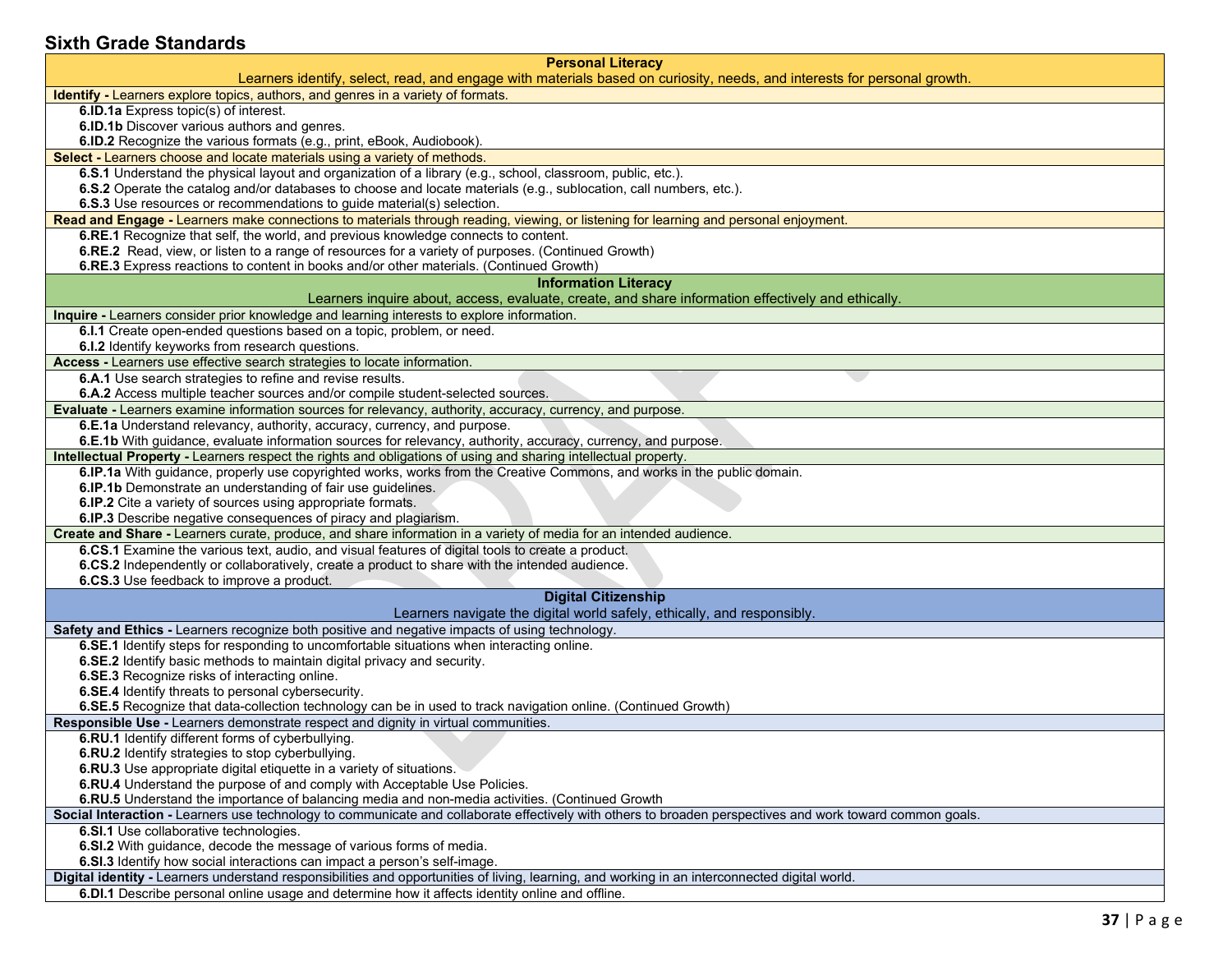#### <span id="page-37-0"></span>**Seventh Grade Standards**

| <b>Personal Literacy</b>                                                                                                                                                                                    |
|-------------------------------------------------------------------------------------------------------------------------------------------------------------------------------------------------------------|
| Learners identify, select, read, and engage with materials based on curiosity, needs, and interests for personal growth.                                                                                    |
| Identify - Learners explore topics, authors, and genres in a variety of formats.                                                                                                                            |
| 7.ID.1a Express topic(s) of interest. (Continued Growth)                                                                                                                                                    |
| 7.ID.1b Discover various authors and genres. (Continued Growth)                                                                                                                                             |
| 7.ID.2 Recognize the various formats (e.g., print, eBook, Audiobook). (Continued Growth)                                                                                                                    |
| Select - Learners choose and locate materials using a variety of methods.                                                                                                                                   |
| 7.S.1 Understand the physical layout and organization of a library (e.g., school, classroom, public, etc.). (Continued Growth)                                                                              |
| 7.S.2 Operate the catalog and/or databases to choose and locate materials (e.g., sublocation, call numbers, etc.). (Continued Growth)                                                                       |
| 7.S.3 Use resources or recommendations to guide material(s) selection. (Continued Growth)                                                                                                                   |
|                                                                                                                                                                                                             |
| Read and Engage - Learners make connections to materials through reading, viewing, or listening for learning and personal enjoyment.                                                                        |
| 7.RE.1 Recognize that self, the world, and previous knowledge connects to content. (Continued Growth)<br>7.RE.2 Read, view, or listen to a range of resources for a variety of purposes. (Continued Growth) |
|                                                                                                                                                                                                             |
| 7.RE.3 Express reactions to content in books and/or other materials. (Continued Growth)                                                                                                                     |
| <b>Information Literacy</b><br>Learners inquire about, access, evaluate, create, and share information effectively and ethically.                                                                           |
| Inquire - Learners consider prior knowledge and learning interests to explore information.                                                                                                                  |
| 7.I.1 Create open-ended questions based on a topic, problem, or need. (Continued Growth)                                                                                                                    |
| 7.I.2 Identify keyworks from research questions. (Continued Growth)                                                                                                                                         |
| Access - Learners use effective search strategies to locate information.                                                                                                                                    |
| 7.A.1 Use search strategies to refine and revise results.                                                                                                                                                   |
| 7.A.2 With guidance, compile multiple student-selected sources.                                                                                                                                             |
| Evaluate - Learners examine information sources for relevancy, authority, accuracy, currency, and purpose.                                                                                                  |
| 7.E.1 With guidance, evaluate information sources for relevancy, authority, accuracy, currency, and purpose.                                                                                                |
| Intellectual Property - Learners respect the rights and obligations of using and sharing intellectual property.                                                                                             |
| 7.IP.1a With minimal guidance, properly use copyrighted works, works from the Creative Commons, and works in the public domain.                                                                             |
| 7.IP.1b Demonstrate an understanding of fair use guidelines. (Continued Growth)                                                                                                                             |
| 7.IP.2 Cite a variety of sources using appropriate formats. (Continued Growth)                                                                                                                              |
| 7.IP.3 Identify strategies to avoid personal works and the works of others from being pirated and plagiarized.                                                                                              |
| Create and Share - Learners curate, produce, and share information in a variety of media for an intended audience.                                                                                          |
| 7.CS.1 Use the various text, audio, and visual features of digital tools to create a product.                                                                                                               |
| 7.CS.2 Independently or collaboratively, create a product to share with the intended audience. (Continued Growth)                                                                                           |
| 7.CS.3 Use feedback to improve a product. (Continued Growth)                                                                                                                                                |
| <b>Digital Citizenship</b>                                                                                                                                                                                  |
| Learners navigate the digital world safely, ethically, and responsibly.                                                                                                                                     |
| Safety and Ethics - Learners recognize both positive and negative impacts of using technology.                                                                                                              |
| 7.SE.1 Identify steps for responding to uncomfortable situations when interacting online. (Continued Growth)                                                                                                |
| 7.SE.2 Identify a variety of methods to maintain digital privacy and security.                                                                                                                              |
| 7.SE.3 Recognize risks of interacting online.                                                                                                                                                               |
| 7.SE.4 Describe how to respond to threats to personal cybersecurity.                                                                                                                                        |
| 7.SE.5 Recognize that data-collection technology can be in used to track navigation online. (Continued Growth)                                                                                              |
| Responsible Use - Learners demonstrate respect and dignity in virtual communities.                                                                                                                          |
| 7.RU.1 Describe different forms of cyberbullying and the effects on all parties involved.                                                                                                                   |
| 7.RU.2 Identify strategies to prevent and stop cyberbullying.                                                                                                                                               |
| <b>7.RU.3</b> Use appropriate digital etiquette in a variety of situations. (Continued Growth)                                                                                                              |
| 7.RU.4 Understand the purpose of and comply with Acceptable Use Policies.                                                                                                                                   |
| 7.RU.5 Understand the importance of balancing media and non-media activities. (Continued Growth)                                                                                                            |
| Social Interaction - Learners use technology to communicate and collaborate effectively with others to broaden perspectives and work toward common goals.                                                   |
| 7.SI.1 Use collaborative technologies to gather and share information.                                                                                                                                      |
| 7.SI.2 With guidance, decode the message of various forms of media. (Continued Growth)                                                                                                                      |
| 7.SI.3 Identify how social interactions can impact a person's self-image. (Continued Growth)                                                                                                                |
| Digital identity - Learners understand responsibilities and opportunities of living, learning, and working in an interconnected digital world.                                                              |
| 7.DI.1 Evaluate how digital identity can impact a person now and in the future.                                                                                                                             |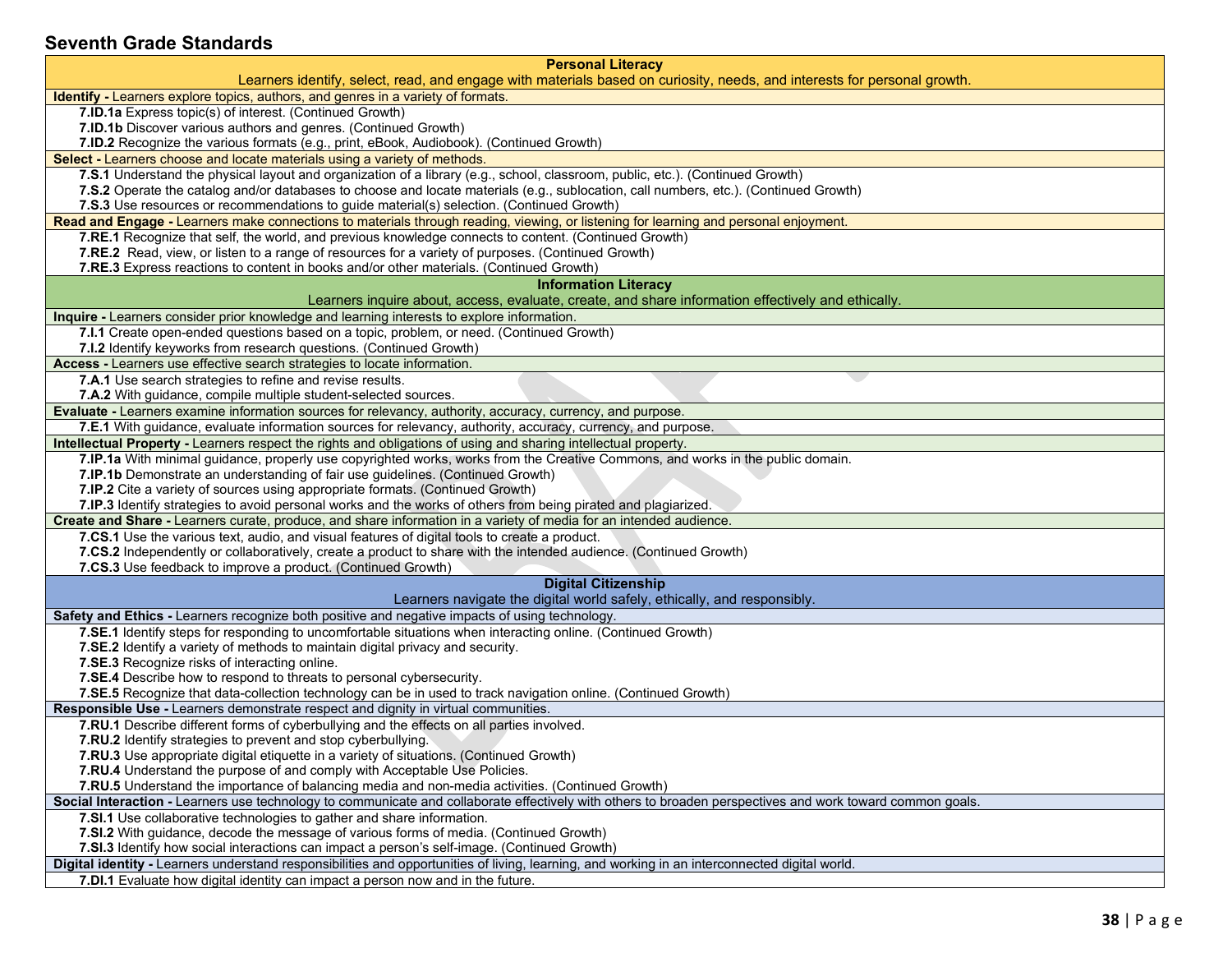### <span id="page-38-0"></span>**Eighth Grade Standards**

| <b>Personal Literacy</b>                                                                                                                                                                |
|-----------------------------------------------------------------------------------------------------------------------------------------------------------------------------------------|
| Learners identify, select, read, and engage with materials based on curiosity, needs, and interests for personal growth.                                                                |
| <b>Identify</b> - Learners explore topics, authors, and genres in a variety of formats.                                                                                                 |
| 8.ID.1a Express topic(s) of interest. (Continued Growth)                                                                                                                                |
| 8.ID.1b Discover various authors and genres. (Continued Growth)                                                                                                                         |
| 8.ID.2 Recognize the various formats (e.g., print, eBook, Audiobook). (Continued Growth)                                                                                                |
| Select - Learners choose and locate materials using a variety of methods.                                                                                                               |
| 8.S.1 Understand the physical layout and organization of a library (e.g., school, classroom, public, etc.). (Continued Growth)                                                          |
| 8.S.2 Operate the catalog and/or databases to choose and locate materials (e.g., sublocation, call numbers, etc.). (Continued Growth)                                                   |
| 8.S.3 Use resources or recommendations to guide material(s) selection. (Continued Growth)                                                                                               |
| Read and Engage - Learners make connections to materials through reading, viewing, or listening for learning and personal enjoyment.                                                    |
| 8.RE.1 Recognize that self, the world, and previous knowledge connects to content. (Continued Growth)                                                                                   |
| 8.RE.2 Read, view, or listen to a range of resources for a variety of purposes. (Continued Growth)                                                                                      |
| 8.RE.3 Express reactions to content in books and/or other materials. (Continued Growth)                                                                                                 |
| <b>Information Literacy</b>                                                                                                                                                             |
| Learners inquire about, access, evaluate, create, and share information effectively and ethically.                                                                                      |
| Inquire - Learners consider prior knowledge and learning interests to explore information.<br>8.I.1a Create open-ended questions based on a topic, problem, or need. (Continued Growth) |
| 8.I.1b With guidance, adjust the scope of questions.                                                                                                                                    |
| 8.I.2 Revise research questions based on information gaps.                                                                                                                              |
| Access - Learners use effective search strategies to locate information.                                                                                                                |
| 8.A.1 Use advanced search strategies to locate information.                                                                                                                             |
| 8.A.2 Compile multiple student-selected sources.                                                                                                                                        |
| Evaluate - Learners examine information sources for relevancy, authority, accuracy, currency, and purpose.                                                                              |
| 8.E.1 Evaluate information sources for relevancy, authority, accuracy, currency, and purpose.                                                                                           |
| Intellectual Property - Learners respect the rights and obligations of using and sharing intellectual property.                                                                         |
| 8.IP.1a Properly use copyrighted works, works from the Creative Commons, and works in the public domain.                                                                                |
| 8.IP.1b Apply fair use guidelines when using the copyrighted works of others.                                                                                                           |
| 8.IP.2 Cite a variety of sources using appropriate formats. (Continued Growth)                                                                                                          |
| 8.IP.3 Identify strategies to avoid personal works and the works of others from being pirated and plagiarized. (Continued Growth)                                                       |
| Create and Share - Learners curate, produce, and share information in a variety of media for an intended audience.                                                                      |
| 8.CS.1 Use the various text, audio, and visual features of digital tools to create a product.                                                                                           |
| 8.CS.2 Independently or collaboratively, create a product to share with the intended audience. (Continued Growth)                                                                       |
| 8.CS.3 Use feedback to improve a product. (Continued Growth)                                                                                                                            |
| <b>Digital Citizenship</b>                                                                                                                                                              |
| Learners navigate the digital world safely, ethically, and responsibly.                                                                                                                 |
| Safety and Ethics - Learners recognize both positive and negative impacts of using technology.                                                                                          |
| 8.SE.1 Identify steps for responding to uncomfortable situations when interacting online. (Continued Growth)                                                                            |
| 8.SE.2 Identify advanced methods to maintain digital privacy and security.                                                                                                              |
| 8.SE.3 Recognize risks of interacting online.<br>8.SE.4 Discuss the consequences of identity theft.                                                                                     |
| 8.SE.5 Recognize that data-collection technology can be in used to track navigation online. (Continued Growth)                                                                          |
| Responsible Use - Learners demonstrate respect and dignity in virtual communities.                                                                                                      |
| 8.RU.1 Describe different forms of cyberbullying and the effects on all parties involved. (Continued Growth)                                                                            |
| 8.RU.2 Identify strategies to prevent and stop cyberbullying. (Continued Growth)                                                                                                        |
| 8.RU.3 Use appropriate digital etiquette in a variety of situations. (Continued Growth)                                                                                                 |
| 8.RU.4 Understand the purpose of and comply with Acceptable Use Policies.                                                                                                               |
| 8.RU.5 Understand the importance of balancing media and non-media activities. (Continued Growth)                                                                                        |
| Social Interaction - Learners use technology to communicate and collaborate effectively with others to broaden perspectives and work toward common goals.                               |
| 8.SI.1 Use collaborative technologies to communicate information to a specific audience.                                                                                                |
| 8.SI.2 With guidance, decode the message of various forms of media. (Continued Growth)                                                                                                  |
| 8.SI.3 Identify how social interactions can impact a person's self-image. (Continued Growth)                                                                                            |
| Digital identity - Learners understand responsibilities and opportunities of living, learning, and working in an interconnected digital world.                                          |
| 8.DI.1 Evaluate how digital identity can impact a person now and in the future. (Continued Growth)                                                                                      |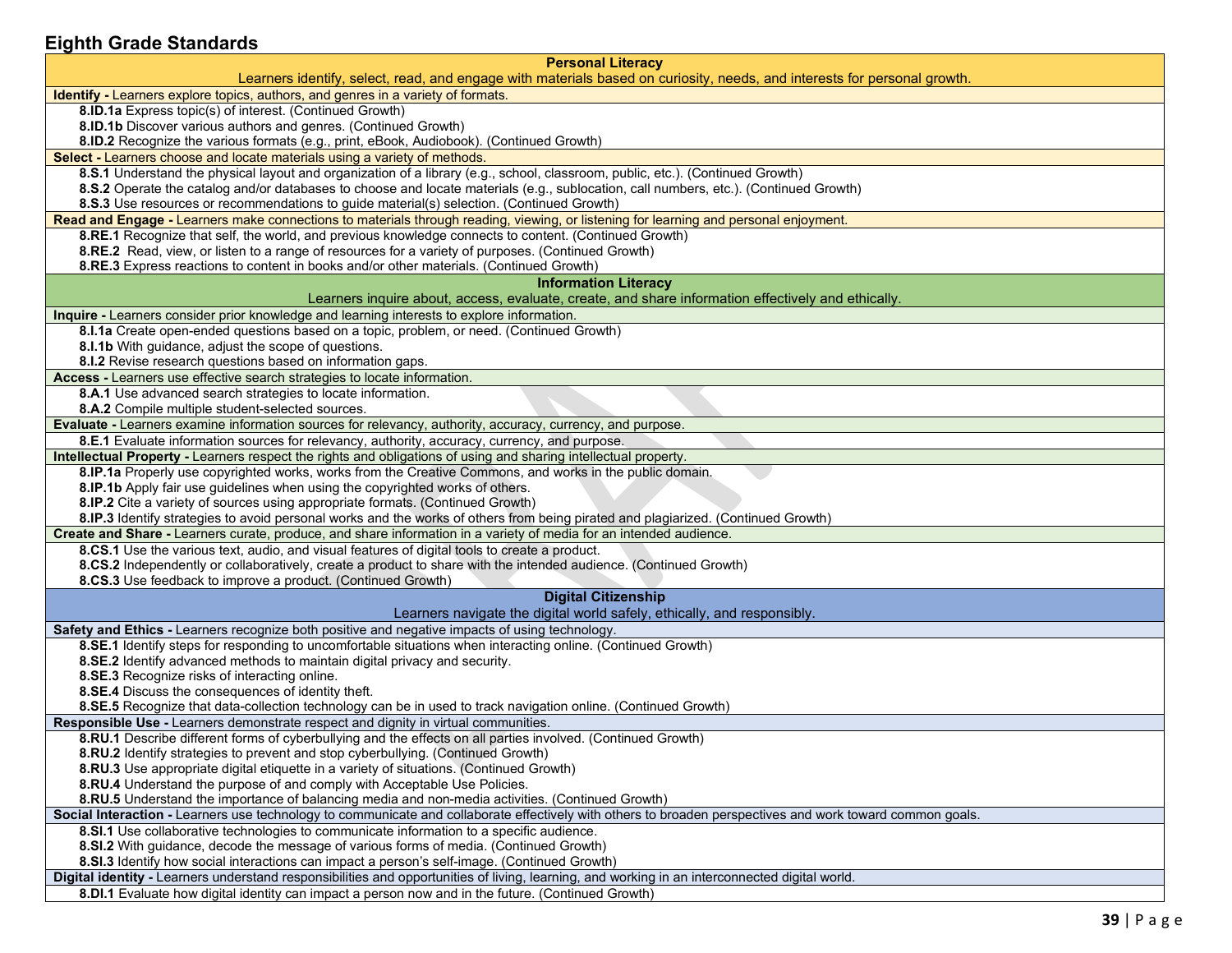#### <span id="page-39-0"></span>**Ninth Grade Standards**

**Personal Literacy**

Learners identify, select, read, and engage with materials based on curiosity, needs, and interests for personal growth.

**Identify -** Learners explore topics, authors, and genres in a variety of formats.

**9.ID.1** Independently explore topics, authors, and genres in a variety of formats.

**Select -** Learners choose and locate materials using a variety of methods.

**9.S.1** Understand the physical layout and organization of a library (e.g., school, classroom, public, etc.).

**9.S.2** Independently choose and locate materials using a variety of methods.

**Read and Engage -** Learners make connections to materials through reading, viewing, or listening for learning and personal enjoyment.

**9.RE.1** Independently make connections to materials through reading, viewing, or listening for learning and personal enjoyment.

**Information Literacy**

Learners inquire about, access, evaluate, create, and share information effectively and ethically.

**Inquire -** Learners consider prior knowledge and learning interests to explore information.

**9.I.1** Ask research questions, adjusting the scope of those questions throughout the research process based on information gaps, new information, or conflicting information.

**Access -** Learners use effective search strategies to locate information.

**9.A.1** Use advanced search strategies to locate and access multiple student-selected sources.

**Evaluate -** Learners examine information sources for relevancy, authority, accuracy, currency, and purpose.

**9.E.1** Evaluate information sources for relevancy, authority, accuracy, currency, and purpose with increased complexity.

**Intellectual Property -** Learners respect the rights and obligations of using and sharing intellectual property.

**9.IP.1** Properly use copyrighted works, works from the Creative Commons, and works in the public domain.

**9.IP.2** Use strategies to avoid personal works and the works of others from being pirated and plagiarized.

**Create and Share -** Learners curate, produce, and share information in a variety of media for an intended audience.

**9.CS.1** Create original works or repurpose digital resources into new creations to communicate an idea for an intended purpose or audience. **9.CS.2** Use feedback to improve a product.

#### **Digital Citizenship**

Learners navigate the digital world safely, ethically, and responsibly.

**Safety and Ethics** - Learners recognize both positive and negative impacts of using technology.

**9.SE.1** Recognize the importance of safeguarding and monitoring private data.

**9.SE.2** Understand the importance of safely interacting online.

**Responsible Use -** Learners demonstrate respect and dignity in virtual communities.

**9.RU.1** Demonstrate respect and dignity in virtual communities.

**9.RU.2** Understand the purpose of and comply with Acceptable Use Policies.

**9.RU.3** Understand the importance of balancing media and non-media activities. (Continued Growth)

**Social Interaction -** Learners use technology to communicate and collaborate effectively with others to broaden perspectives and work toward common goals.

**9.SI.1** Use technologies to communicate and collaborate effectively to meet challenges.

**9.SI.2** Identify how social interactions can impact a person's self-image. (Continued Growth)

**Digital identity -** Learners understand responsibilities and opportunities of living, learning, and working in an interconnected digital world.

**9.DI.1** Manage a digital identity and be aware of the permanence of actions in the digital world.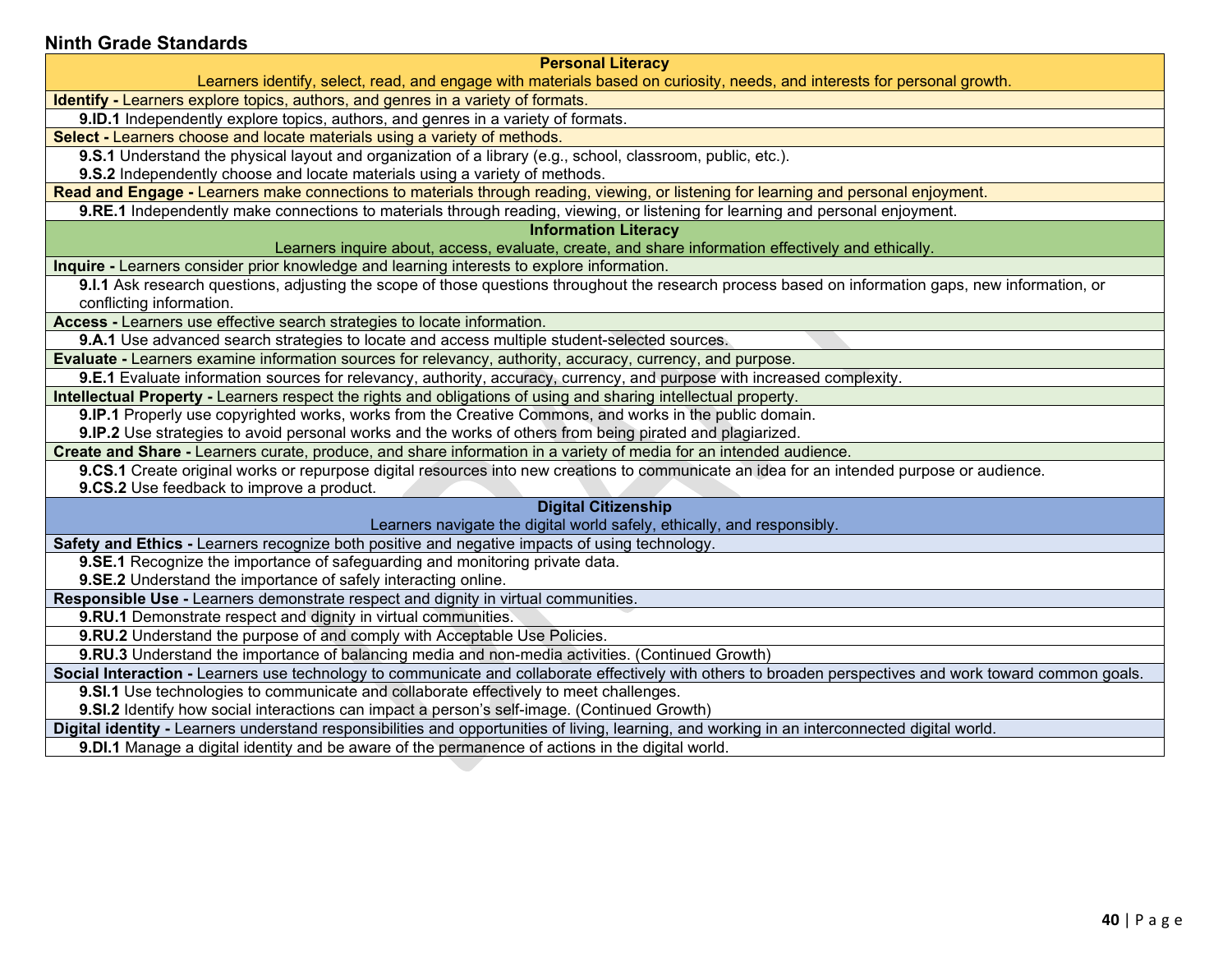#### <span id="page-40-0"></span>**Tenth Grade Standards**

**Personal Literacy**

Learners identify, select, read, and engage with materials based on curiosity, needs, and interests for personal growth.

**Identify -** Learners explore topics, authors, and genres in a variety of formats.

**10.ID.1** Independently explore topics, authors, and genres in a variety of formats.

**Select -** Learners choose and locate materials using a variety of methods.

**10.S.1** Understand the physical layout and organization of a library (e.g., school, classroom, public, etc.).

**10.S.2** Independently choose and locate materials using a variety of methods.

**Read and Engage -** Learners make connections to materials through reading, viewing, or listening for learning and personal enjoyment.

**10.RE.1** Independently make connections to materials through reading, viewing, or listening for learning and personal enjoyment.

**Information Literacy**

Learners inquire about, access, evaluate, create, and share information effectively and ethically.

**Inquire -** Learners consider prior knowledge and learning interests to explore information.

10.I.1 Ask research questions, narrowing or broadening the scope of those questions throughout the research process based on information gaps, new information, or conflicting information.

**Access -** Learners use effective search strategies to locate information.

**10.A.1** Use advanced search strategies to locate and access multiple student-selected sources.

**Evaluate -** Learners examine information sources for relevancy, authority, accuracy, currency, and purpose.

**10.E.1** Evaluate information sources for relevancy, authority, accuracy, currency, and purpose with increased complexity.

**Intellectual Property -** Learners respect the rights and obligations of using and sharing intellectual property.

**10.IP.1** Demonstrate an understanding of and respect for the rights and obligations of using and sharing intellectual property.

**Create and Share -** Learners curate, produce, and share information in a variety of media for an intended audience.

**10.CS.1** Create original works or repurpose digital resources into new creations to communicate an idea for an intended purpose or audience.

**10.CS.2** Use feedback to improve a product.

#### **Digital Citizenship**

Learners navigate the digital world safely, ethically, and responsibly.

**Safety and Ethics -** Learners recognize both positive and negative impacts of using technology.

**10.SE.1** Recognize the effects of sharing online.

**10.SE.2** Understand the importance of safely interacting online.

**Responsible Use -** Learners demonstrate respect and dignity in virtual communities.

**10.RU.1** Demonstrate respect and dignity in virtual communities. (Continued Growth)

**10.RU.2** Understand the purpose of and comply with Acceptable Use Policies.

**10.RU.3** Understand the importance of balancing media and non-media activities. (Continued Growth)

**Social Interaction -** Learners use technology to communicate and collaborate effectively with others to broaden perspectives and work toward common goals.

**10.SI.1** Use technologies to communicate and collaborate effectively to meet challenges. (Continued Growth)

**10.SI.2** Identify how social interactions can impact a person's self-image. (Continued Growth)

**Digital identity -** Learners understand responsibilities and opportunities of living, learning, and working in an interconnected digital world.

**10.DI.1** Manage a digital identity and understand the responsibilities and opportunities of living, learning, and working in an interconnected world.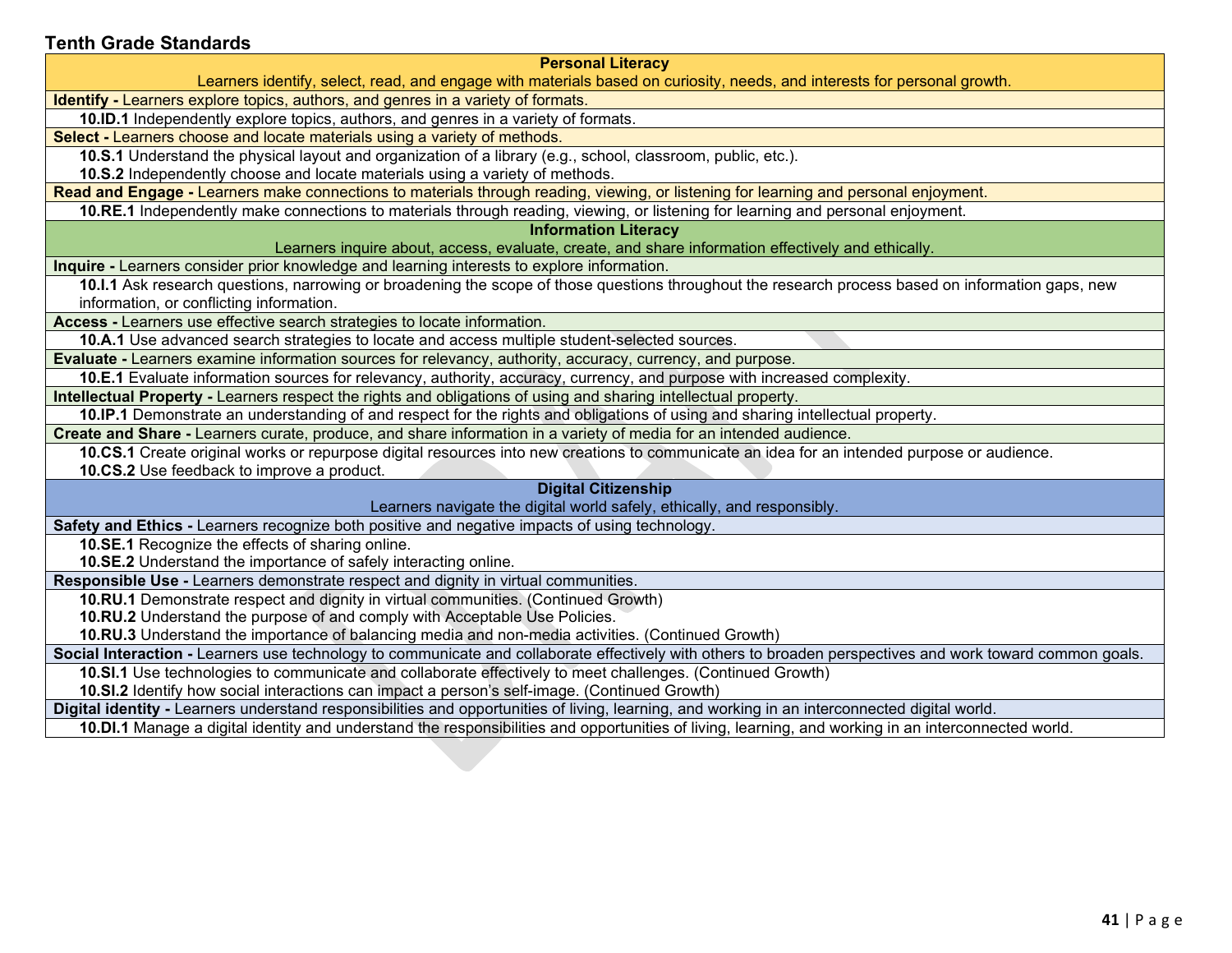#### <span id="page-41-0"></span>**Eleventh Grade Standards**

**Personal Literacy**

Learners identify, select, read, and engage with materials based on curiosity, needs, and interests for personal growth.

**Identify -** Learners explore topics, authors, and genres in a variety of formats.

**11.ID.1** Independently explore topics, authors, and genres in a variety of formats.

**Select -** Learners choose and locate materials using a variety of methods.

**11.S.1** Understand the physical layout and organization of a library (e.g., school, classroom, public, etc.).

**11.S.2** Independently choose and locate materials using a variety of methods.

**Read and Engage -** Learners make connections to materials through reading, viewing, or listening for learning and personal enjoyment.

**11.RE.1** Independently make connections to materials through reading, viewing, or listening for learning and personal enjoyment.

**Information Literacy**

Learners inquire about, access, evaluate, create, and share information effectively and ethically.

**Inquire -** Learners consider prior knowledge and learning interests to explore information.

**11.I.1** Ask complex research questions, narrowing or broadening the scope of those questions throughout the research process based on information gaps, new information, or conflicting information.

**Access -** Learners use effective search strategies to locate information.

**11.A.1** Develop a plan and use advanced search strategies to match information needs.

**Evaluate -** Learners examine information sources for relevancy, authority, accuracy, currency, and purpose.

**11.E.1** Evaluate information sources for relevancy, authority, accuracy, currency, and purpose with increased complexity.

**Intellectual Property -** Learners respect the rights and obligations of using and sharing intellectual property.

**11.IP.1** Demonstrate an understanding of and respect for the rights and obligations of using and sharing intellectual property with increased complexity.

**Create and Share -** Learners curate, produce, and share information in a variety of media for an intended audience.

**11.CS.1** Choose the appropriate platforms and tools to publish or present content for task, purpose, and audience.

**11.CS.2** Use feedback to improve a product.

#### **Digital Citizenship**

Learners navigate the digital world safely, ethically, and responsibly.

**Safety and Ethics -** Learners recognize both positive and negative impacts of using technology.

**11.SE.1** Recognize both the positive and negative effects of using technology.

**11.SE.2** Understand the importance of safely interacting online.

**Responsible Use -** Learners demonstrate respect and dignity in virtual communities.

**11.RU.1** Demonstrate respect and dignity in virtual communities. (Continued Growth)

**11.RU.2** Understand the purpose of and comply with Acceptable Use Policies.

**11.RU.3** Understand the importance of balancing media and non-media activities. (Continued Growth)

**Social Interaction -** Learners use technology to communicate and collaborate effectively with others to broaden perspectives and work toward common goals.

**11.SI.1** Use technologies to communicate and collaborate effectively to meet challenges. (Continued Growth)

**11.SI.2** Identify how social interactions can impact a person's self-image. (Continued Growth)

**Digital identity -** Learners understand responsibilities and opportunities of living, learning, and working in an interconnected digital world.

**11.DI.1** Manage a digital identity and understand the responsibilities and opportunities of living, learning, and working in an interconnected world. (Continued Growth)